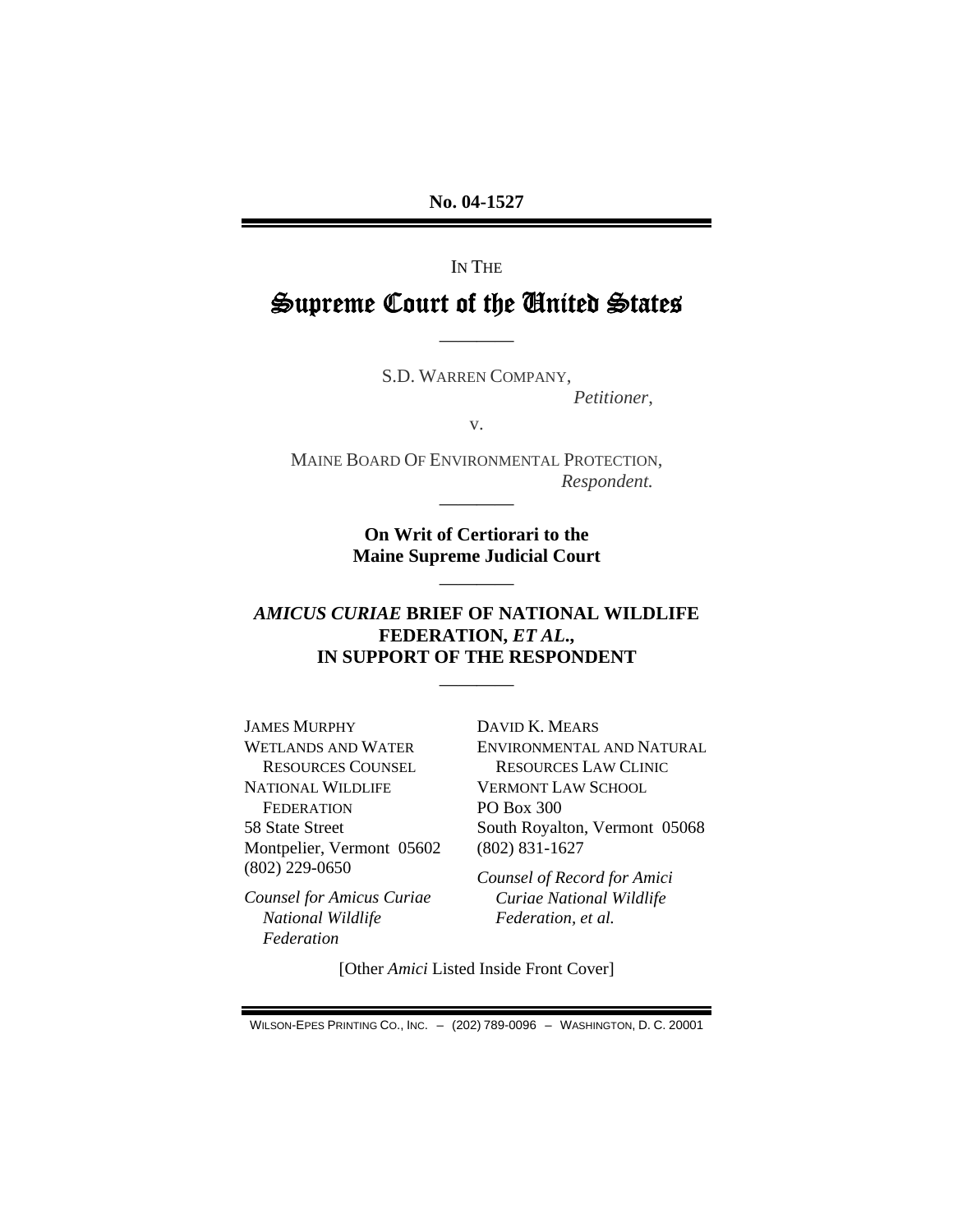#### **OTHER** *AMICI*

Alabama Rivers Alliance ♦ American Whitewater ♦ Anglers of the Au Sable ♦ Appalachian Mountain Club ♦ California Sportfishing Protection Alliance ♦ Carolina Canoe Club ♦ Catawba Riverkeeper Foundation ♦ Center for Environmental Law and Policy ♦ Connecticut River Watershed Council ♦ Conservation Law Foundation ♦ Deerfield River Watershed Association ♦ Environment Maine ♦ Foothill Conservancy ♦ Friends of Butte Creek ♦ Friends of Hurricane Creek ♦ Friends of Merrymeeting Bay ♦ Friends of the Columbia Gorge ♦ Friends of the Crooked River ♦ Friends of the Eel River ♦ Friends of the River ♦ Georgia Canoeing Association ♦ Idaho Rivers United ♦ Maine Rivers ♦ Montana River Action ♦ Mountain Meadows Conservancy ♦ Natural Resources Council of Maine ♦ Natural Resources Defense Council ♦ New Hampshire Rivers Council ♦ New York Rivers United ♦ Northwest Resource Information Center ♦ Ohio Greenways ♦ Oregon Natural Resources Council ♦ Pamlico-Tar Riverkeeper ♦ Patapsco Riverkeeper ♦ River Alliance ♦ Rivers Alliance of Connecticut ♦ Rivers Unlimited ♦ Saluda-Reedy Watershed Consortium ♦ Save Our Satilla ♦ South Carolina Progressive Network ♦ South Yuba River Citizens League ♦ Southern Environmental Law Center ♦ Tennessee Clean Water Network ♦ Upper Chattahoochee Riverkeeper ♦ Upstate Forever ♦ Washington Kayak Club ♦ Water Stewards Network ♦ Wateree Homeowners Association ♦ Waterkeeper Alliance ♦ West/Rhode Riverkeeper ♦ West Virginia Rivers Coalition.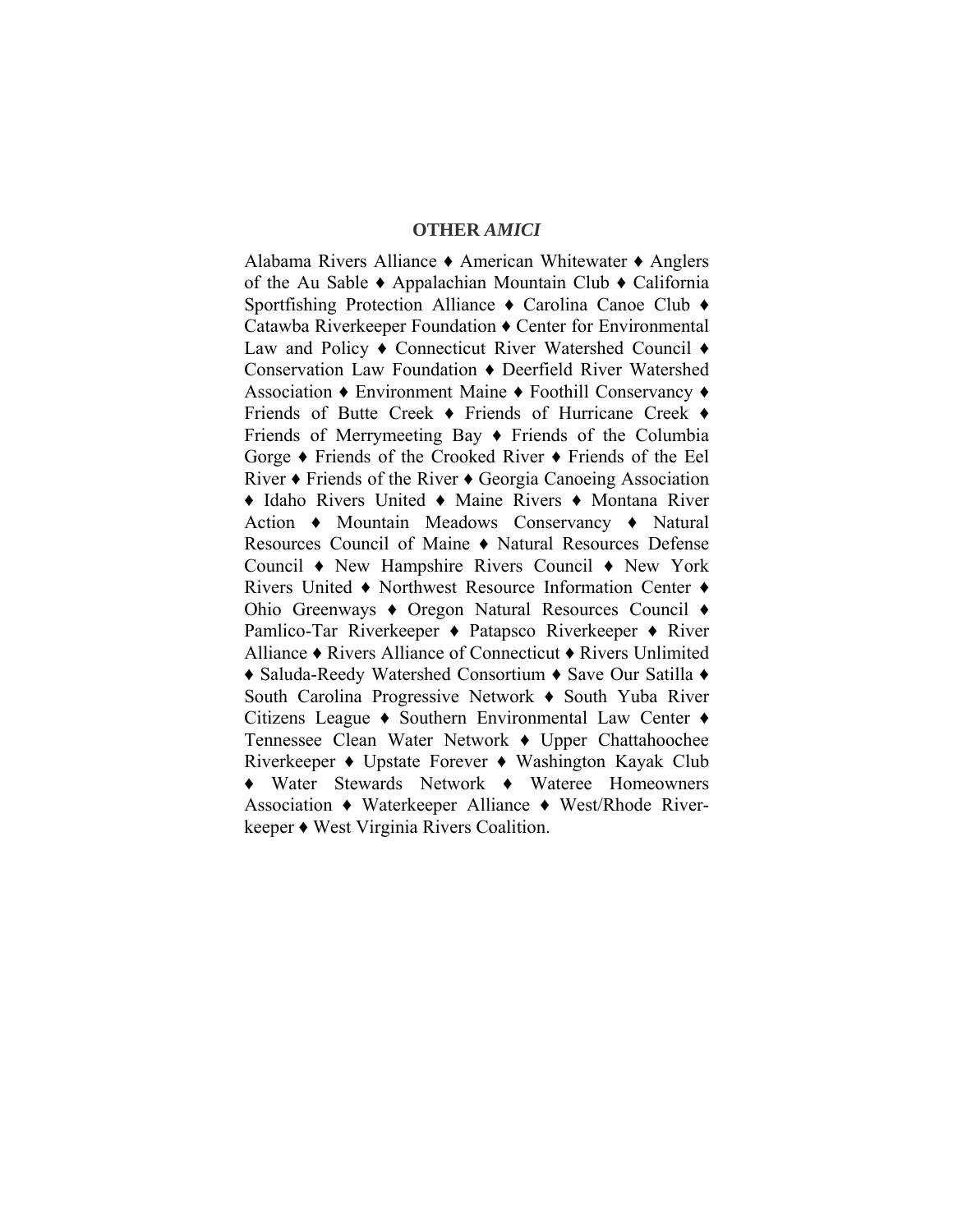# TABLE OF CONTENTS

|                                                                                                                | Page |
|----------------------------------------------------------------------------------------------------------------|------|
|                                                                                                                | iii  |
|                                                                                                                | 1    |
|                                                                                                                | 1    |
|                                                                                                                | 3    |
| L                                                                                                              | 5    |
| A. Federal And State Agencies Have Con-<br>cluded That Dams Cause Water Pollution                              | 10   |
| 1. Environmental Protection Agency And<br>State Water Pollution Control Agencies                               | 10   |
| Federal Energy Regulatory Commission<br>2.                                                                     | 13   |
| B. Federal and State Courts Have Concluded<br>That Dams Cause Water Pollution                                  | 14   |
| C. S.D. Warren Does Not Dispute That Its                                                                       | 17   |
| THE CLEAN WATER ACT AUTHORIZES<br>II.<br>STATES TO PROTECT WATER QUALITY<br>FROM POLLUTION BY DAMS             | 18   |
| A. The Plain Language Of Section 401 Auth-<br>orizes State Water Quality Certifications                        | 18   |
| B. The Clean Water Act Is Intended To<br>Address Water Pollution From Dams                                     | 19   |
| 1. Congress Expressed Its Intent To<br>Address Water Pollution From Dams<br>Through The Goals And Structure Of |      |
|                                                                                                                | 19   |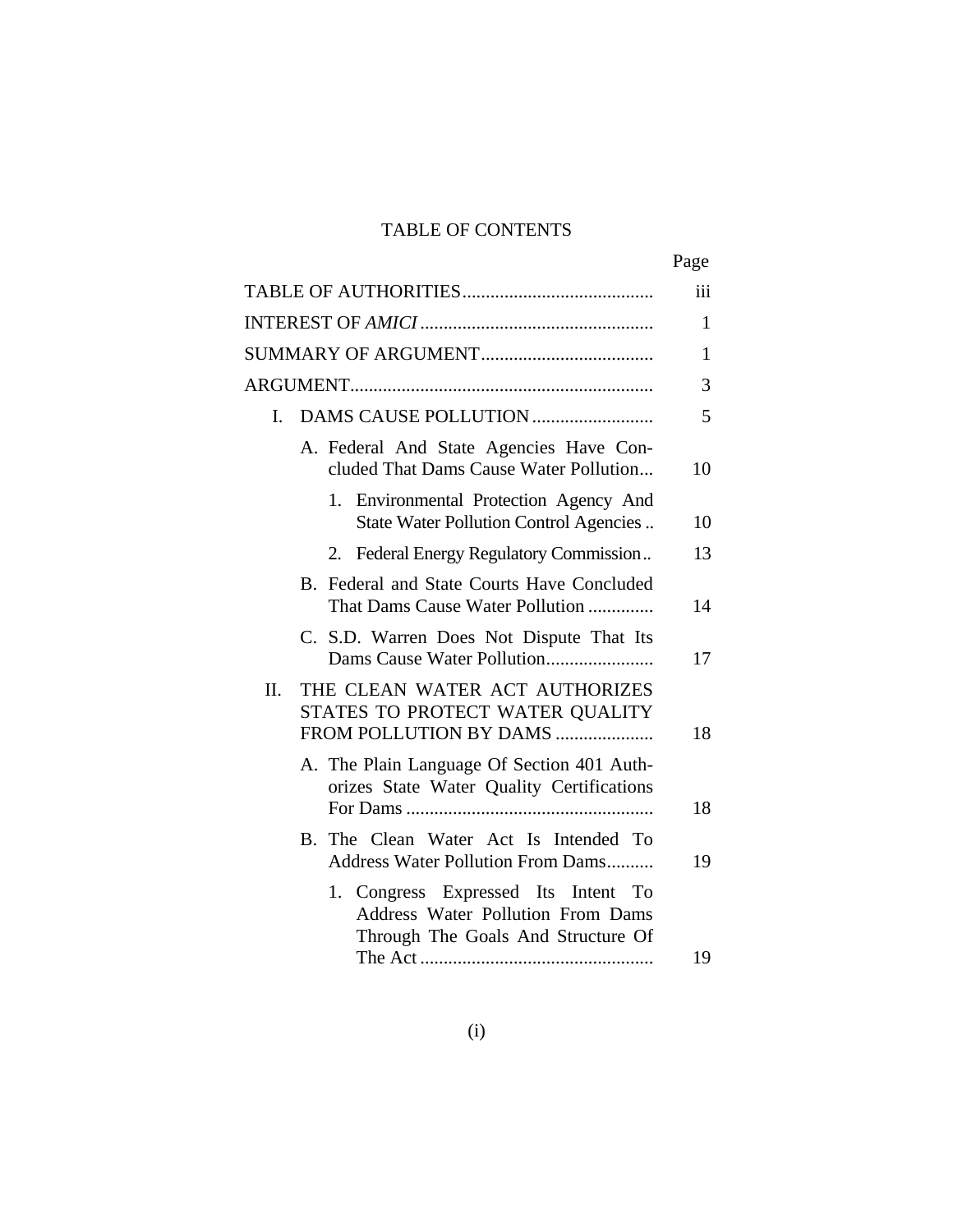# TABLE OF CONTENTS—Continued

| ٠ |  |
|---|--|
|   |  |

| 2. The Legislative History Of Section 401<br>Supports A Finding That Congress<br>Intended States To Have The Authority<br>To Address Water Pollution From | 21  |
|-----------------------------------------------------------------------------------------------------------------------------------------------------------|-----|
| STATE WATER QUALITY CERTIFICA-<br>Ш.                                                                                                                      |     |
| TIONS ARE NECESSARY TO ADDRESS                                                                                                                            |     |
|                                                                                                                                                           | 22. |
| A. Section 401 Authority Over Pollution From<br>Dams Is Critical To State Achievement Of                                                                  | 22  |
| B. States Can Make Real Improvements In<br>Water Quality By Addressing The Pollu-<br>tion From Dams In Section 401 Water                                  | 25  |
|                                                                                                                                                           |     |
|                                                                                                                                                           | 29  |
|                                                                                                                                                           |     |

ii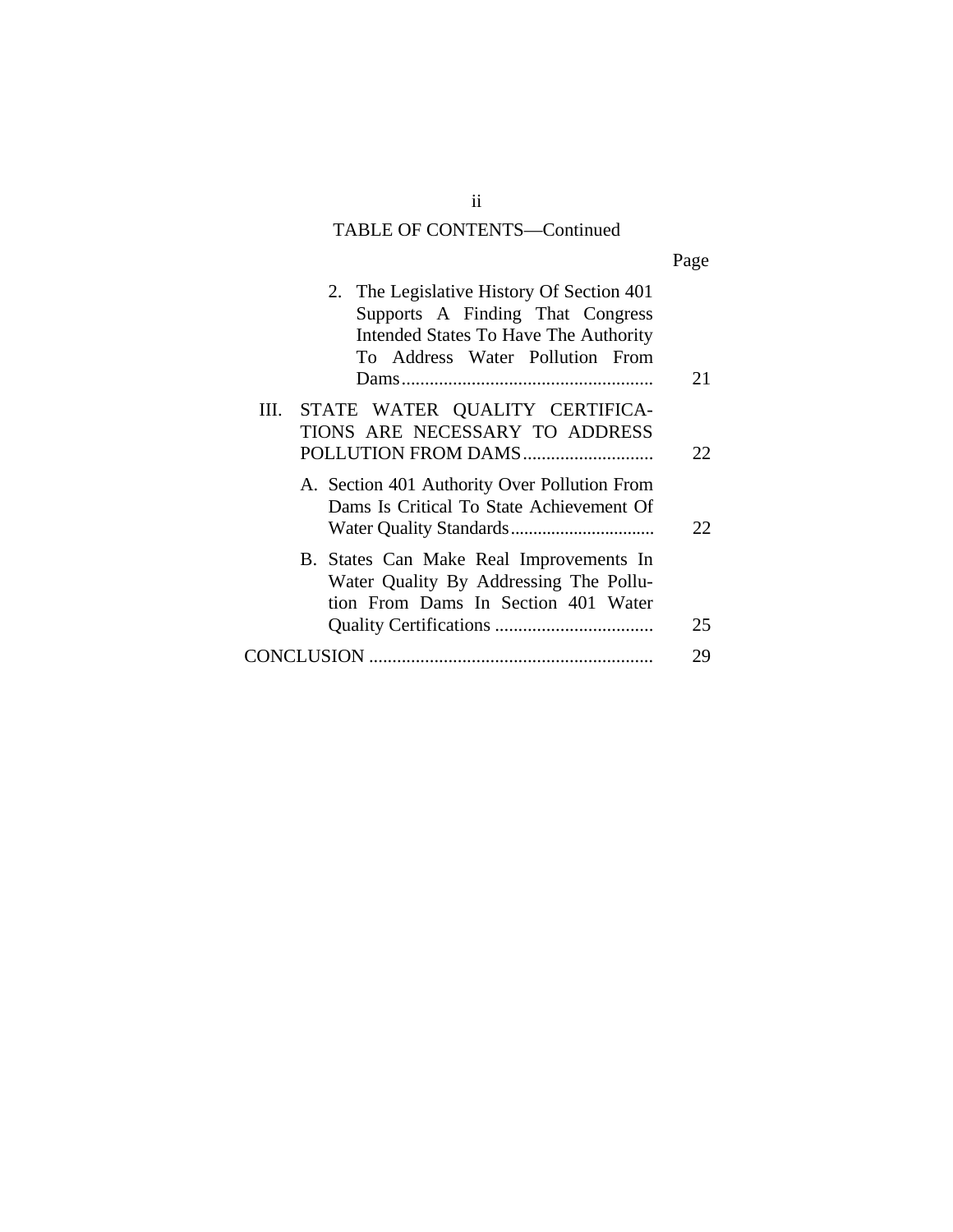# iii TABLE OF AUTHORITIES

# CASES Page

| California v. FERC, 495 U.S. 490 (1990)           | 24 |
|---------------------------------------------------|----|
| First Iowa Hydro-Electric Cooperative v. Fed-     |    |
| eral Power Commission, 328 U.S. 152 (1946)        | 24 |
| Georgia Pacific Corp. v. Vermont Dept. of Envtl.  |    |
| Conservation, 35 E.R.C. 2046 (Vt. Super. Ct.      |    |
| 1991), aff'd 628 A.2d 944 (Vt. 1992), cert        |    |
|                                                   | 16 |
| National Wildlife Federation v. Consumers Power   |    |
| Company, 862 F.2d 580 (6th Cir. 1988)             | 16 |
| National Wildlife Federation v. Gorsuch, 693      |    |
|                                                   | 15 |
| National Wildlife Federation v. Gorsuch, 530      |    |
| F.Supp. 1291 (D.D.C. 1982) 14, 15, 16             |    |
| Power Authority of State of N.Y. v. Williams, 101 |    |
| A.D. 2d 659, 475 N.Y.S. 2d 901 (N.Y.A.D. 3d       |    |
|                                                   | 16 |
| Power Authority of State of N.Y. v. Flacke, 94    |    |
| A.D. 2d 69, 464 N.Y.S.2d 252 (N.Y.A.D. 3d         |    |
|                                                   | 16 |
| PUD No.1 of Jefferson County v. Washington        |    |
| Department of Ecology, 511 U.S. 700               |    |
|                                                   |    |
| S.D. Warren Co. v. Board of Environmental         |    |
| Protection, 868 A.2d 210 (Me. 2005)               | 17 |
| State of Missouri ex rel. Ashcroft v. Department  |    |
| of the Army, 672 F.2d 1297 (8th Cir. 1982)        | 15 |
| U.S. ex rel. Tennessee Valley Authority v.        |    |
| Tennessee Water Quality Control Board, 717        |    |
|                                                   | 16 |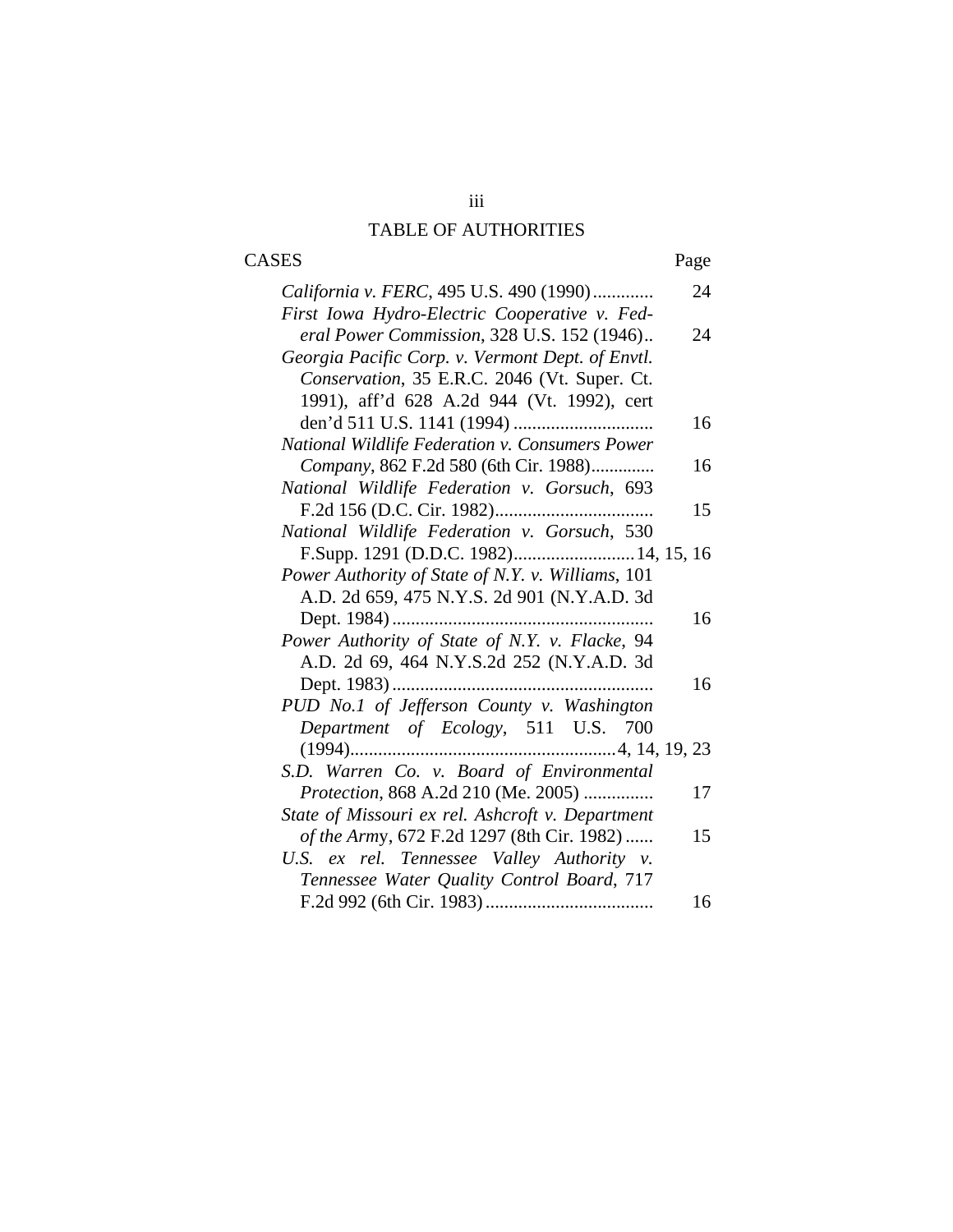# ADMINISTRATIVE DECISIONS Page

| ×<br>×<br>۰. | ۹<br>× |
|--------------|--------|

| California State Water Resources Control Board,   |        |
|---------------------------------------------------|--------|
| In the Matter of Water Quality Certification      |        |
| for the Southern California Edison Company        |        |
| Lower Tule River HydroelectricProject, FERC       |        |
| Project No. 372 (March 5, 2004), available at     |        |
| http://www.waterrights.ca.gov/FERC/LowerT         |        |
| ule401%20.pdf                                     | 27     |
| City of Augusta, Georgia, 109 FERC 61,210         |        |
|                                                   | 13     |
| Federal Energy Regulatory Commission, Port-       |        |
| land General Electric Company and Confed-         |        |
| erated Tribes of the Warm Springs Reservation     |        |
| of Oregon, Order Approving Settlement and         |        |
| Issuing New License, Project No. 2030-036, at     |        |
| 23, 109-126, (June 21, 2005) available at http:// |        |
| www.ferc.gov/whats-new/commmeet/061505/H-         |        |
| $5.pdf$                                           | 27, 28 |
| FPL Energy Maine Hydro LLC, 111 FERC              |        |
| $\P$ 61,104 (April 2005)                          | 13     |
| Oregon Department of Environmental Quality,       |        |
| Evaluation and Findings Report on the Appli-      |        |
| cation for Certification Pursuant to Section      |        |
| 401 of the Federal Clean Water Act for The        |        |
| Relicensing of Pelton Round Butte Hydro-          |        |
| electric Project (FERC No. 2030) (June 19,        |        |
| 2002), available at http://www.deq.state.         |        |
| or.us/wq/401Cert/401CertHom.htm                   | 28     |
| U.S. Environmental Protection Agency, EPA-        |        |
| New England's Review of Maine's Salmon            |        |
|                                                   |        |
| Falls/Piscataqua River TMDLS, (November           |        |
| 1999), available at http://www.epa.gov/region1    |        |
| /eco/tmdl/assets/pdfs/me/salmonfallsriver.pdf     | 12     |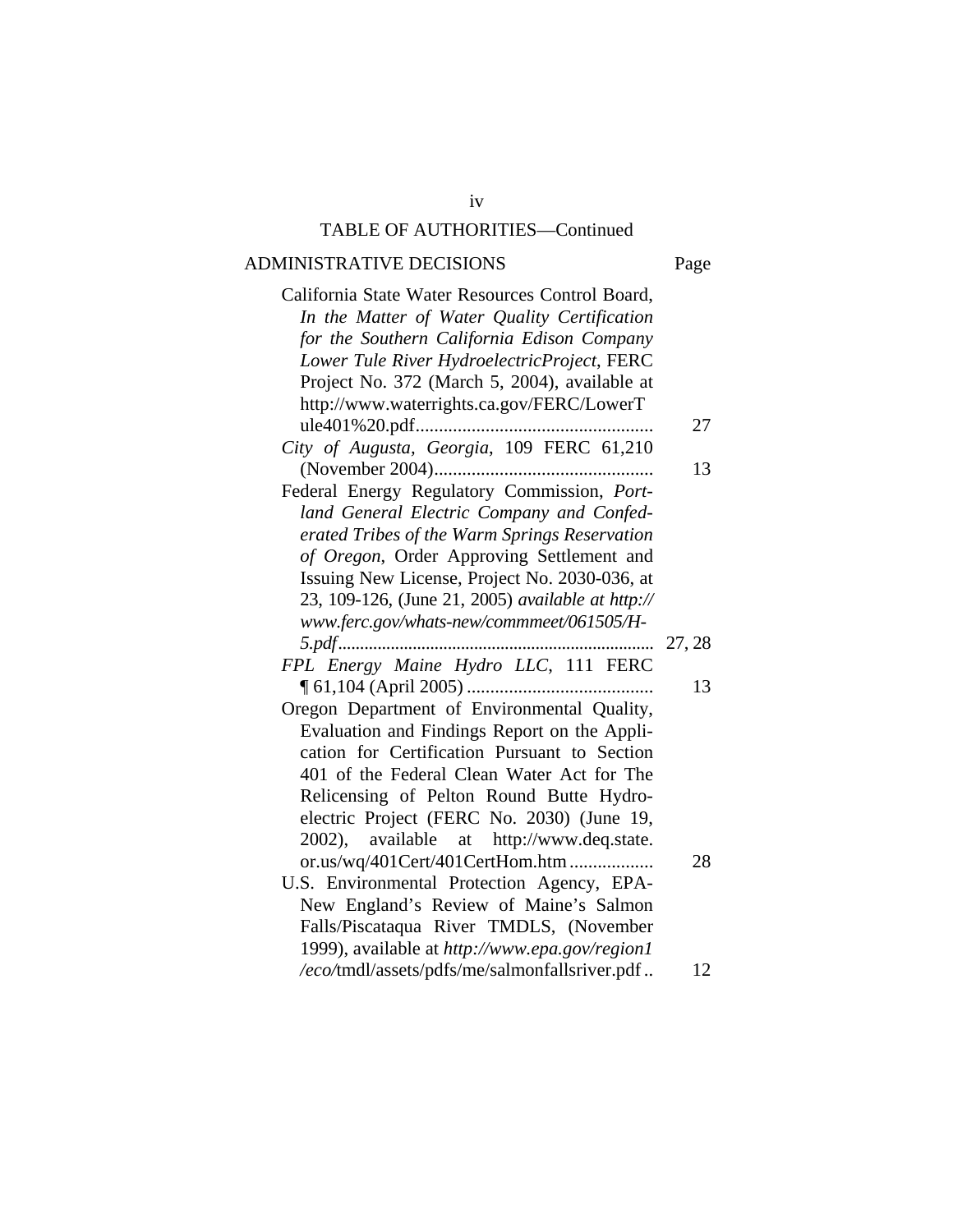Page

| U.S. Environmental Protection Agency, Wash-   |  |
|-----------------------------------------------|--|
| ington Department of Ecology and Spokane      |  |
| Tribe of Indians, Total Maximum Daily Load    |  |
| for Total Dissolved Gas in Mid-Columbia       |  |
| River and Lake Roosevelt (June 2004),         |  |
| $available$ at $http://www.ecy.wa.gov.pushs/$ |  |
|                                               |  |

# **STATUTES**

|                                                | 9     |
|------------------------------------------------|-------|
|                                                | 4, 23 |
|                                                | 4, 20 |
|                                                | 20    |
|                                                | 20    |
|                                                |       |
|                                                |       |
|                                                | 24    |
|                                                | 14    |
|                                                | 10    |
|                                                | 20    |
|                                                | 18    |
|                                                | 2, 23 |
|                                                | 23    |
|                                                | 15    |
|                                                | 18    |
|                                                | 19    |
|                                                | 18    |
|                                                |       |
|                                                | 20    |
| Federal Water Pollution Control Act Amend-     |       |
| ments of 1987, Pub. L. No. 100-4, Title V,     |       |
|                                                | 10    |
| Water Quality Improvement Act of 1970, Pub. L. |       |
| No. 91-224, § 21(b), 84 Stat. 91 (1970)        | 21    |
|                                                |       |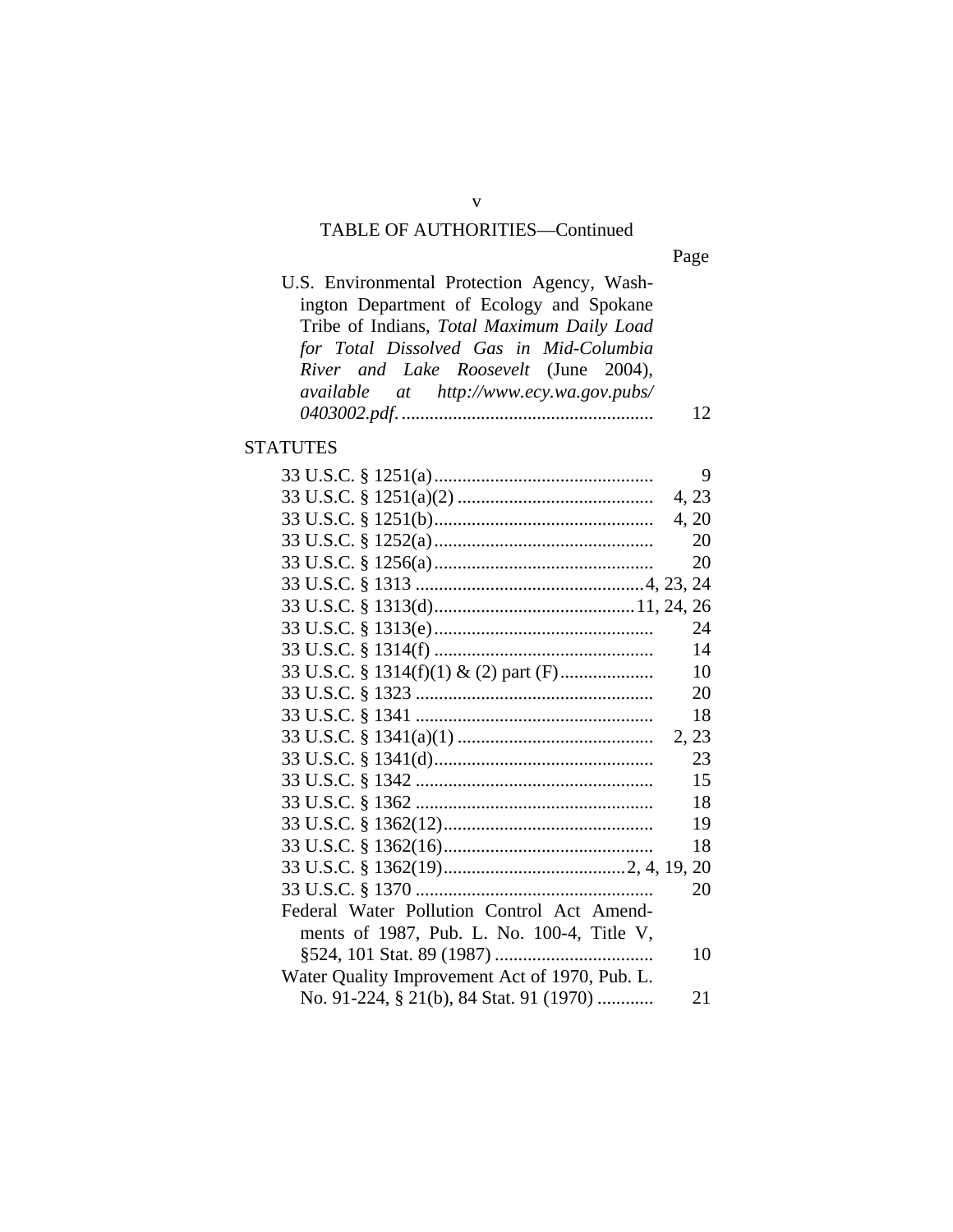| <b>REGULATIONS</b>                                                                                                                                                                                                                                                                  | Page |
|-------------------------------------------------------------------------------------------------------------------------------------------------------------------------------------------------------------------------------------------------------------------------------------|------|
|                                                                                                                                                                                                                                                                                     | 23   |
|                                                                                                                                                                                                                                                                                     | 24   |
|                                                                                                                                                                                                                                                                                     | 24   |
|                                                                                                                                                                                                                                                                                     | 24   |
| <b>LEGISLATIVE HISTORY</b>                                                                                                                                                                                                                                                          |      |
| 117 Cong. Rec. 38,854 (1972) reprinted in A<br>Legislative History of the Water Pollution                                                                                                                                                                                           |      |
| Control Act Amendments of 1972. Vol. 2                                                                                                                                                                                                                                              | 22   |
| H.R. Rep. No. 127 (1970), reprinted in 1970                                                                                                                                                                                                                                         |      |
|                                                                                                                                                                                                                                                                                     | 22   |
| <b>COURT RULES</b>                                                                                                                                                                                                                                                                  |      |
|                                                                                                                                                                                                                                                                                     | 1    |
| <b>OTHER REFERENCES</b>                                                                                                                                                                                                                                                             |      |
| Abernathy, C.S., and B.G. Amidan, U.S. Depart-<br>ment of Energy, Laboratory Studies of the<br>Effects of Pressure and Dissolved Gas Super-<br>saturation on Turbine-Passed Fish, DOE/ID-<br>10853 (March 2001), available at http://<br>hydropower.id.doe.gov/turbines/pdfs/doeid- |      |
|                                                                                                                                                                                                                                                                                     | 7    |
| American Heritage Dictionary 4th Edition,<br>available at http://www.bartleby.com/61/46/                                                                                                                                                                                            |      |
|                                                                                                                                                                                                                                                                                     | 19   |
| American Rivers, American Rivers Dam                                                                                                                                                                                                                                                |      |
| Removal Toolkit Bibliography available at                                                                                                                                                                                                                                           |      |
| http://www.americanrivers.org/site/PageServe                                                                                                                                                                                                                                        |      |
| r?pagename=AMR_content_2d1c                                                                                                                                                                                                                                                         | 5    |
| Bednarek, A.T., Undamming Rivers: A Review of                                                                                                                                                                                                                                       |      |
| the Ecological Impacts of Dam Removal, 27(6)                                                                                                                                                                                                                                        |      |
|                                                                                                                                                                                                                                                                                     | 8    |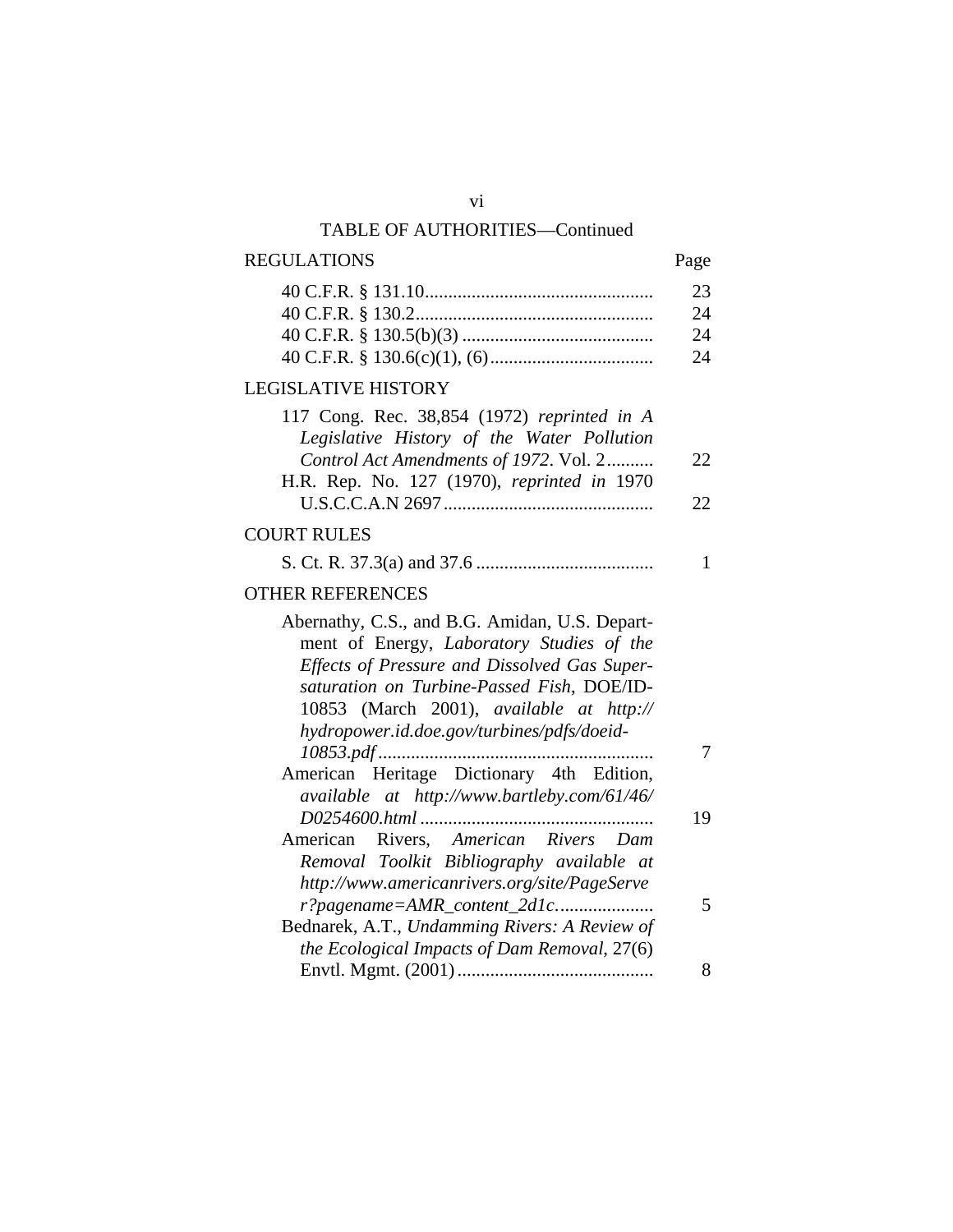|--|

| Bednarek, A.T. and D.D. Hart, Modifying Dam<br>Operations to Restore Rivers: Ecological |      |
|-----------------------------------------------------------------------------------------|------|
| Responses to Tennessee River Dam Mitiga-<br>tion, 15(3) Ecological Applications (2005)  | 25   |
| Beiningen, K.T. and W.J. Ebel, Effect of John Day                                       |      |
| Dam on Dissolved Nitrogen Concentration and                                             |      |
| Salmon in the Columbia River 1968, 99                                                   |      |
| Transactions Am. Fish. Soc'y (1970)                                                     | 9    |
| Chelan Public Utility District, Chelan River                                            |      |
| (Bypassed Reach) Comprehensive Manage-                                                  |      |
| ment Plan, Lake Chelan Hydroelectric Proj-                                              |      |
| ect, FERC Project No. 637, (December 2001),                                             |      |
| http://www.chelanpud.org/<br>available<br>at                                            |      |
| relicense/study/reports/6149_6.pdf                                                      | 8    |
| Collier, M., R.H. Webb and J.C. Schmidt, U.S.                                           |      |
| Geological Survey, Dams and Rivers: Primer                                              |      |
| on the Downstream Effects of Dams, USGS                                                 |      |
| Circular (1996), available at http://pubs.er.                                           |      |
|                                                                                         |      |
| Dynesius M. and C. Nilsson, Fragmentation and                                           |      |
| Flow Regulation of River Systems in the                                                 |      |
| Northern Third of the World, 266 Science                                                |      |
| (November 4, 1994)                                                                      | 2    |
|                                                                                         |      |
| Graf, W.L., Dam Nation: A geographic census<br>of American dams and their large-scale   |      |
|                                                                                         |      |
| hydrologic impacts, 35(4) Water Resources                                               |      |
| H. John Heinz III Center for Science, Economics                                         | 2, 7 |
|                                                                                         |      |
| and the Environment, Dam Removal: Science                                               |      |
| and Decision Making, References (2002) avail-                                           |      |
| able on-line at http://www.heinzctr.org/NEW_                                            |      |
| WEB/PDF/Dam_removal_full_report.pdf                                                     | 5    |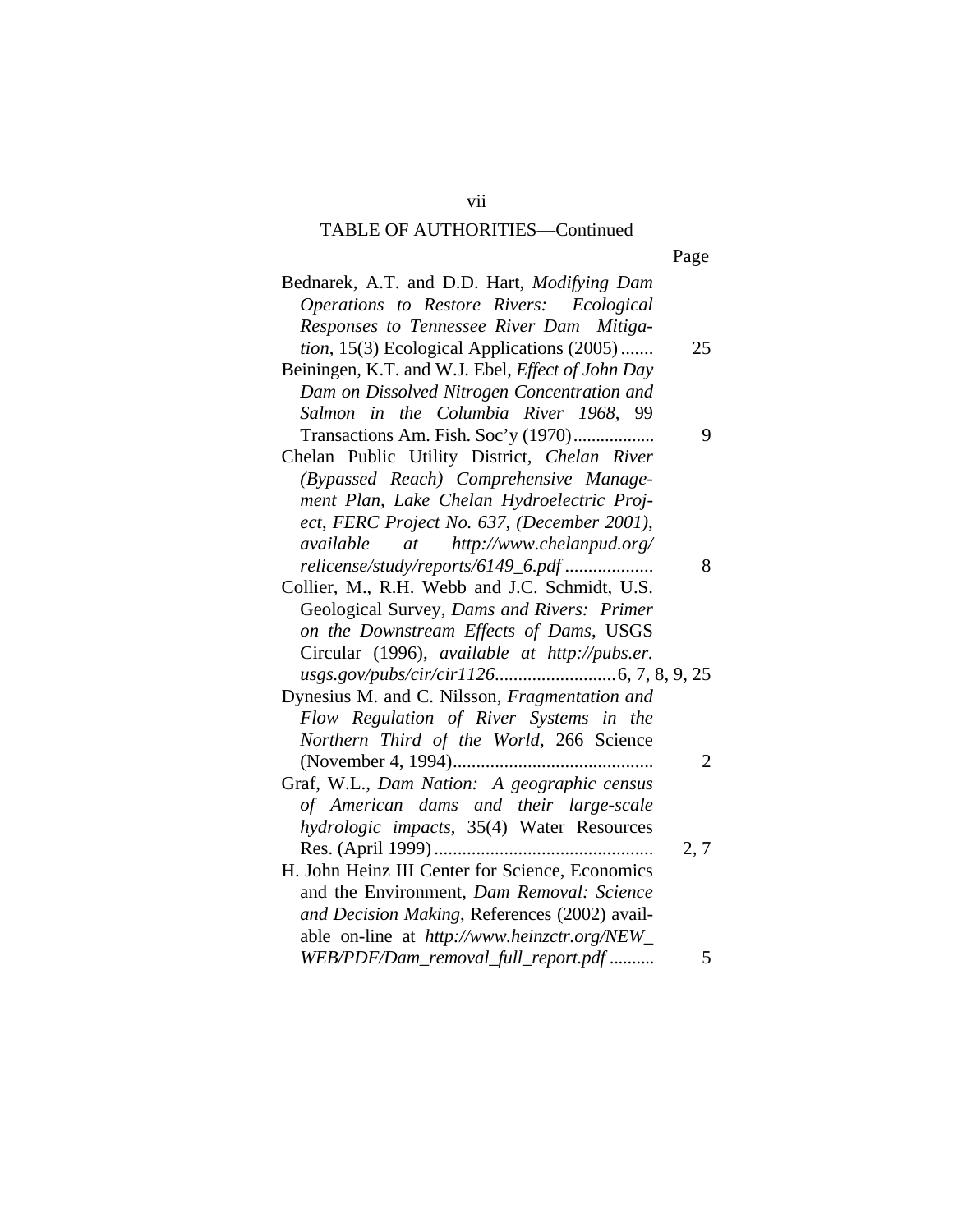Page

| Hayes, D.F. et. al., Enhancing Water Quality in |                 |
|-------------------------------------------------|-----------------|
| Hydropower System Operations, 34(3) Water       |                 |
|                                                 | 25              |
| John Crossman and Assoc., U.S. Environmental    |                 |
| Protection Agency, Evaluation of Hydro-         |                 |
| power Projects and Identification of Potential  |                 |
| Opportunities for Pollutant Trading, (2001),    |                 |
| available at http://www.epa.gov/msbasin/pdf/    |                 |
|                                                 |                 |
| Ligon, F.K., W.E. Dietrich, W.J.Trush, Down-    |                 |
| stream Ecological Effects of Dams, 45(3)        |                 |
|                                                 | 8               |
| McCartney, M.P., C. Sullivan, and M.C.          |                 |
| Acreman, Center for Ecology and Hydrology,      |                 |
| UK, IUCN-The World Conservation Union,          |                 |
| Ecosystem Impacts of Large Dams, Contrib-       |                 |
| uting Paper to the World Commission on          |                 |
| Dams, further information available at http://  |                 |
| www.dams.org                                    | 6, 7            |
| National Research Council, National Academy of  |                 |
| Sciences, New Strategies for America's Water-   |                 |
| sheds, (1999), available at http://www.nap.     |                 |
|                                                 | 7,26            |
| National Research Council, National Academy of  |                 |
| Sciences, Upstream: Salmon and Society in       |                 |
| the Pacific Northwest, (1996), available at     |                 |
| http://books.nap.edu/books/0309053250/html/     |                 |
| index.html.                                     | $\dots 7, 8, 9$ |
| Pauley, G.B. and R.E. Nakatani, Histopathology  |                 |
| of "Gas-bubble" Disease in Salmon Finger-       |                 |
| lings, 24 J. Fish. Res. Board Can.(1967)        | 9               |

viii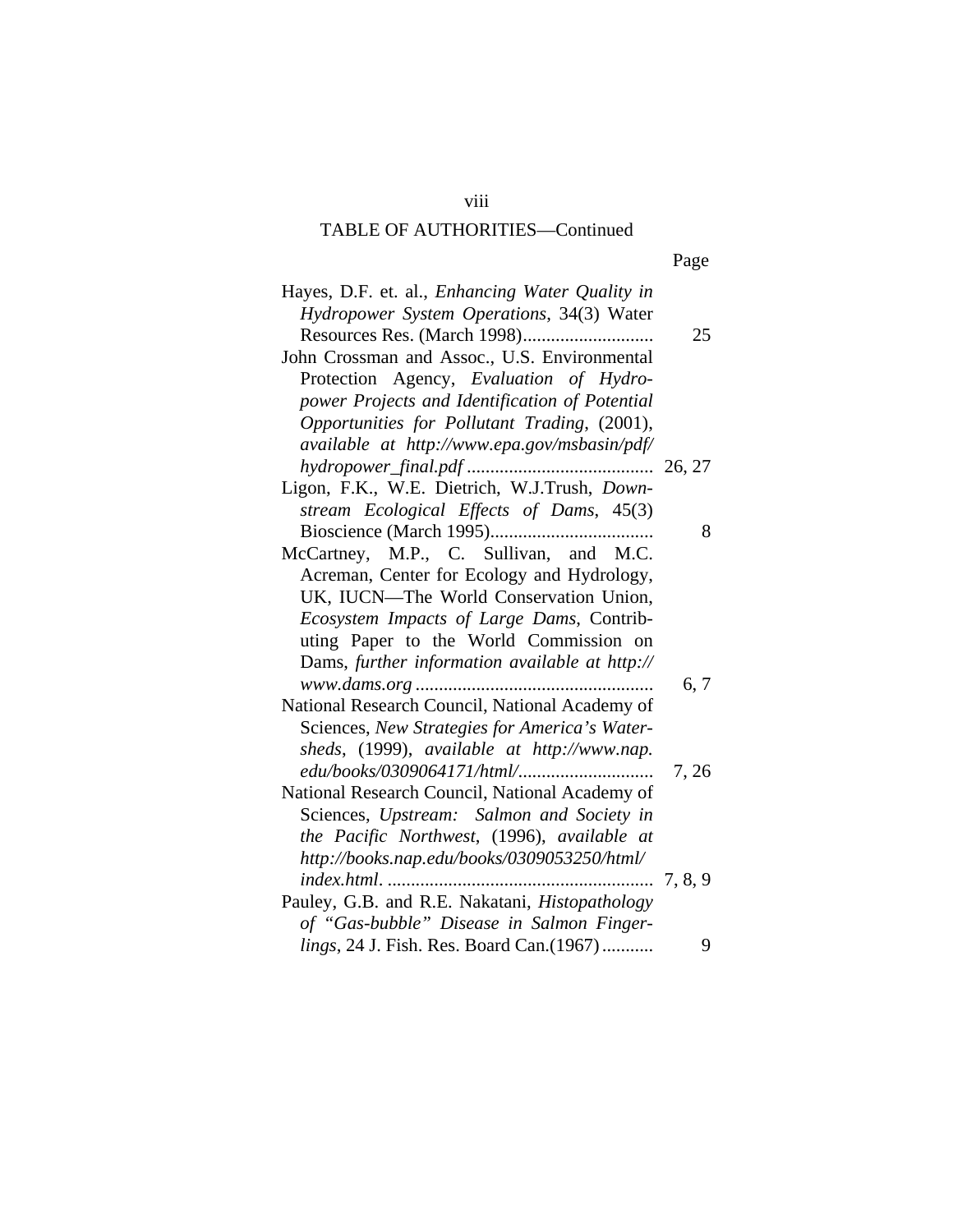| Peterson, M.J. et. al., U.S. Department of Energy, |       |
|----------------------------------------------------|-------|
| Regulatory Approaches for Addressing Dis-          |       |
| solved Oxygen Concerns at Hydropower Fa-           |       |
| cilities, DOE/ID-11071 (March 2003), Avail-        |       |
| able at http://hydropower.id.doe.gov/turbines      |       |
|                                                    | 6, 26 |
| Poff, N.L. and D. D. Hart, How Dams Vary and       |       |
| Why It Matters for the Emerging Science of         |       |
| Dam Removal, 52(8) Bioscience (August              |       |
| 2002), available at http://rydberg.biology.        |       |
| colostate.edu/poffpubs/Poff2002(BioScience_d       |       |
|                                                    | 5, 9  |
| Poff, L.N. et. al., The Natural Flow Regime: A     |       |
| Paradigm for River Conservation, 47(11) Bio-       |       |
| science (December 1997), available at http://      |       |
| rydberg.biology.colostate.edu/poffpubs/Poff19      |       |
| 97%28BioScience_NFR%29.pdf                         | 7     |
| Tennessee Valley Authority, Water Quality,         |       |
| available at http://www.tva.gov/environment/       |       |
|                                                    | 14    |
| Tremolieres, M., et. al., Impact of river manage-  |       |
| ment history on the community structure,           |       |
| species composition and nutrient status in the     |       |
| Rhine alluvial hardwood forest, 135 Plant          |       |
|                                                    | 8     |
| U.S. Army Corps of Engineers, National Inven-      |       |
| tory of Dams, available at http://crunch.tec.      |       |
|                                                    | 1     |
| U.S. Department of Energy, Hydropower: En-         |       |
| vironmental Issues and Mitigation, avail-          |       |
| able at http://www.eere.energy.gov/RE/hydro_       |       |
|                                                    | 14    |
|                                                    |       |

ix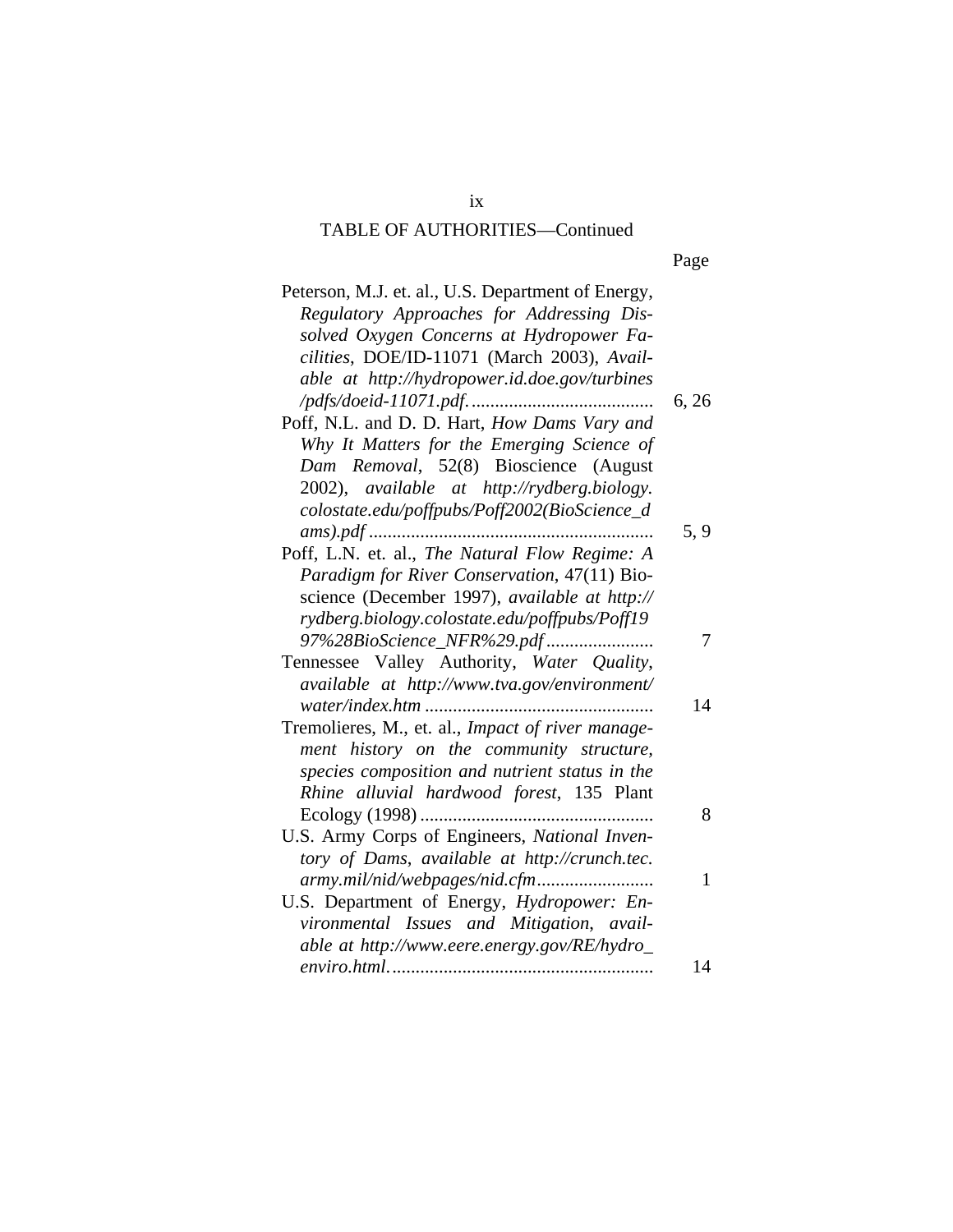| U.S. Environmental Protection Agency, 2002<br>National Assessment Database, available at |              |
|------------------------------------------------------------------------------------------|--------------|
|                                                                                          |              |
| http://www.epa.gov/waters/305b/index.html                                                | 26           |
| U.S. Environmental Protection Agency, TMDL                                               |              |
| Website, available at http://www.epa.gov/                                                |              |
|                                                                                          | 26           |
| U.S. Environmental Protection Agency, Colum-                                             |              |
| bia/Snake River Problem Assessment for                                                   |              |
| Temperature, EPA Region 10 Fact Sheet No. 6                                              |              |
| (Fall 2001), available at http://yosemite.                                               |              |
| epa.gov/R10/WATER.NSF/840a5de5d0a8d141                                                   |              |
| 8825650f00715a27/a2d0d5ba536f136288256a                                                  |              |
| 94006304a4/\$FILE/cr%20tmdl%20fs%20%23                                                   |              |
|                                                                                          | 12           |
| U.S. Environmental Protection Agency, Control                                            |              |
|                                                                                          |              |
| of Pollution from Hydrographic Modifications,                                            |              |
|                                                                                          | 10, 15       |
| U.S. Environmental Protection Agency, Guid-                                              |              |
| ance Specifying Management Measures for                                                  |              |
| Sources of Nonpoint Pollution in Coastal                                                 |              |
| Waters, Chapter 6, Section VI.B. available at                                            |              |
| http://www.epa.gov/nps/MMGI/Chapter6/ch6-                                                |              |
| 6.html                                                                                   | 5            |
| U.S. Environmental Protection Agency, Report                                             |              |
| to Congress: Dam Water Quality Study, EPA                                                |              |
|                                                                                          |              |
| U.S. Fish and Wildlife, Hydropower: Environ-                                             |              |
| mental Issues, available at http://www.fws.                                              |              |
| gov/habitatconservation/hydro_issues.pdf                                                 | 13           |
|                                                                                          |              |
| U.S. National Park Service, River and Water                                              |              |
| Facts, available at http://www.nps.gov/rivers/                                           |              |
|                                                                                          | $\mathbf{1}$ |

x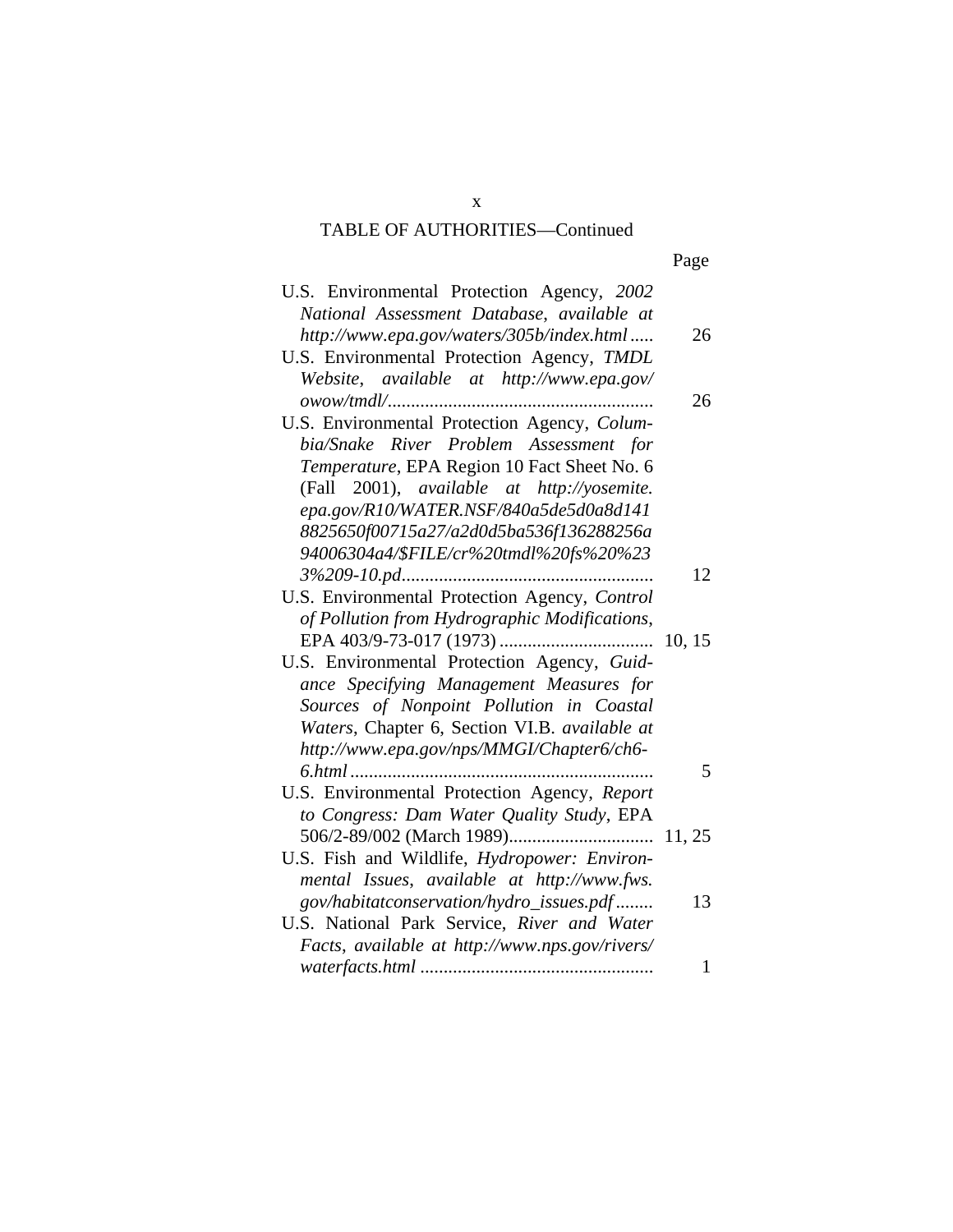Page

| Westgard, R.L., Physical and Biological Aspects |  |
|-------------------------------------------------|--|
| of Gas-bubble Disease in Impounded Adult        |  |
| Chinook at McNary Spawning Channel, 93          |  |
| Transactions Am. Fish. Soc'y 306 (1964)         |  |
| World Commission on Dams, Dams and Devel-       |  |
| opment: A New Framework for Decision-           |  |
| Making, (November 2000) available at http://    |  |
|                                                 |  |

xi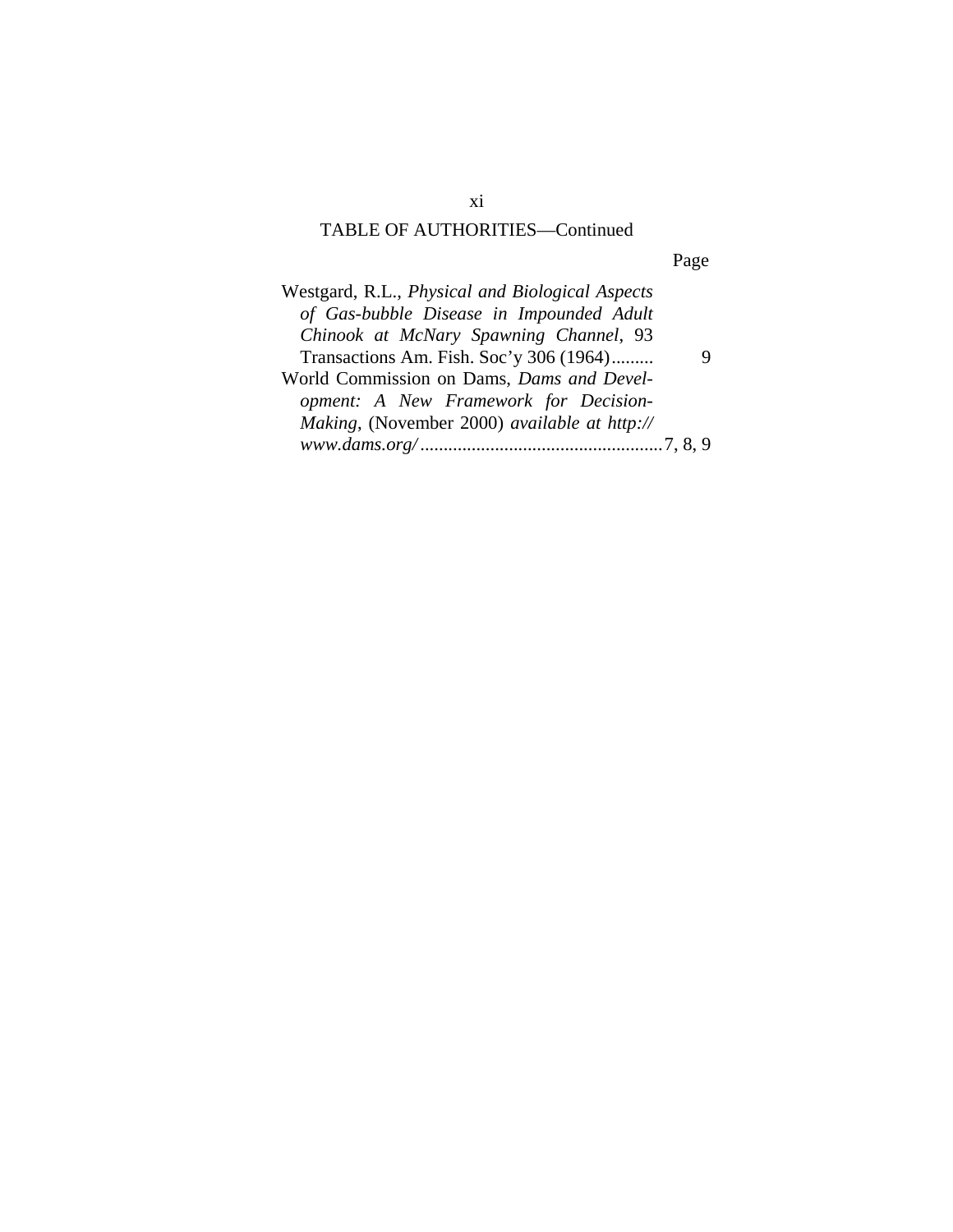#### **INTEREST OF** *AMICI*

The amici curiae listed above are a broad array of national, regional, state and local organizations with a strong and demonstrated interest in protecting our Nation's waters and ensuring the proper implementation of the Clean Water Act (CWA or Act). Throughout the history of the Act, these organizations have collectively pursued this interest at the state and federal levels through testimony before legislatures, participation in administrative actions, and litigation in the courts. These organizations' members seek to protect their use of the Nation's waters for a wide array of purposes including swimming, boating, fishing, hunting, scientific study, drinking water and food supply.<sup>[1](#page-13-0)</sup>

#### **SUMMARY OF ARGUMENT**

Dams cause pollution. While they provide many benefits, dams have a significant impact on the water quality of hundreds of thousands of stream and river miles across the United States. $2$  In this country, we have built over seventy-nine thousand large dams.<sup>[3](#page-13-2)</sup> Dams are located in every major watershed in the United States and are one of the most

<span id="page-13-0"></span><sup>&</sup>lt;sup>1</sup> Pursuant to S. Ct. R. 37.3(a) and 37.6, the undersigned represents that (1) all parties consented to the filing of this brief, (2) no counsel for any party authored this brief in whole or part, and (3) no person or entity other than the above-named amici curiae and their counsel made a monetary contribution to the preparation or submission of this brief.

<span id="page-13-1"></span><sup>2</sup> U.S. National Park Service, *River and Water Facts*, *available at* http://www.nps.gov/rivers/waterfacts.html ("Currently, 600,000 miles of our rivers lie behind an estimated 60,000 to 80,000 dams.").

<span id="page-13-2"></span><sup>&</sup>lt;sup>3</sup> The U.S. Army Corps of Engineers (Corps) has compiled data on approximately 79,000 large dams (dams are defined by the Corps as "large" if (1) over six feet high with more than fifty acre-feet of storage, (2) over twenty-five feet high with more than fifteen acre-feet of storage, and (3) any dam that poses a significant downstream threat to human lives or property). U.S. Army Corps of Engineers, *National Inventory of Dams*, *available at <http://crunch.tec.army.mil/nid/webpages/nid.cfm>*.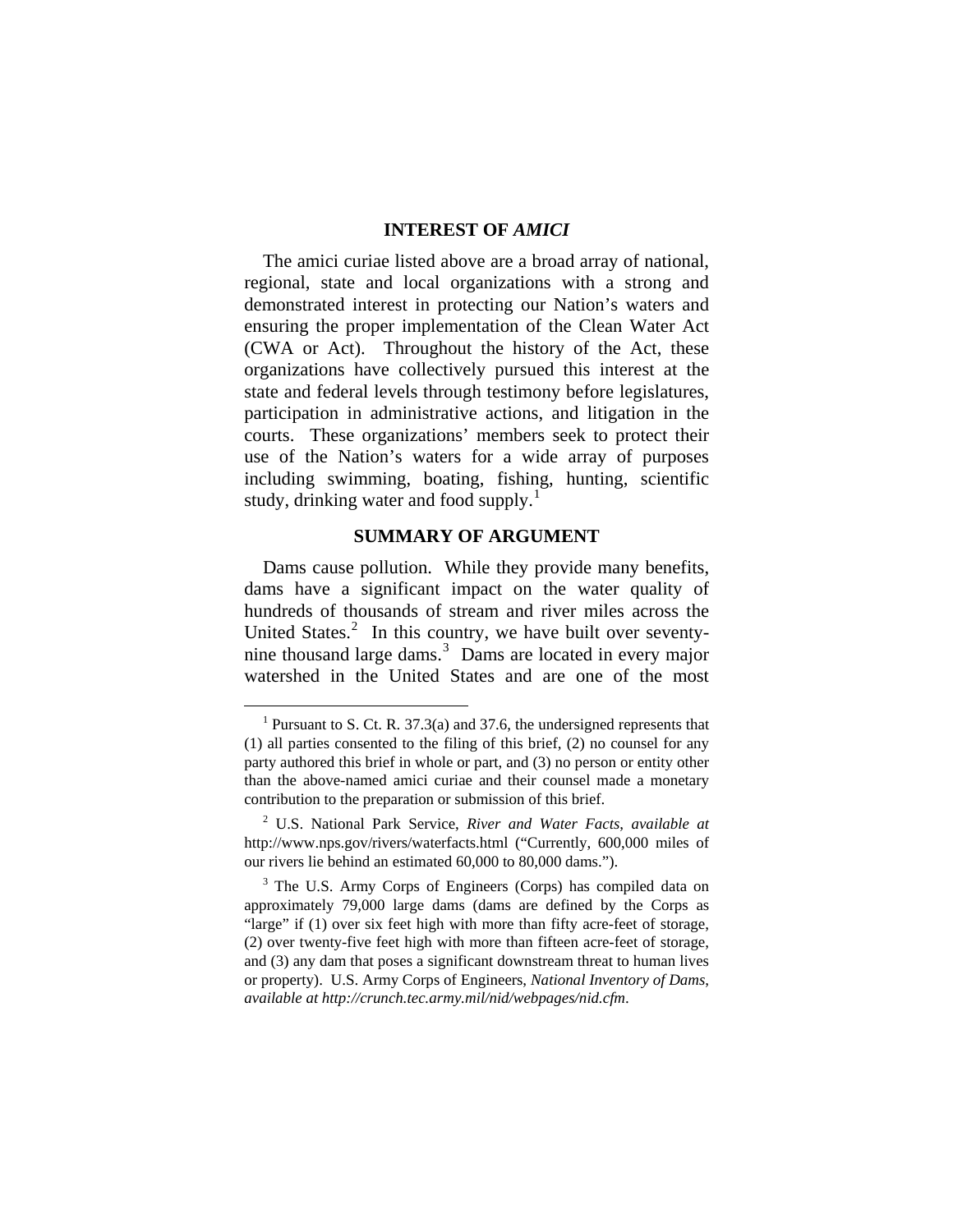significant factors affecting the ecological health of the Nation's river systems.<sup>[4](#page-14-0)</sup> The water quality impacts of dams include changes to the physical, chemical and biological characteristics of waters both upstream and downstream of the dams. These changes, defined as "pollution"<sup>[5](#page-14-1)</sup> under the Clean Water Act, are a major obstacle to the maintenance and recovery of the many uses, from recreation to subsistence, the American public makes of our nation's rivers and streams.

For this reason, Congress gave states, tribes and the federal government the authority to address the kinds of water quality impacts created by dams through the Clean Water Act. One of the Act's tools for controlling such impacts is the authority given to states under Section  $401(a)(1)$  to issue or withhold water quality certifications as a pre-condition to the issuance of federal licenses for activities which involve "any discharge" into navigable waters. 33 U.S.C. § 1341(a)(1).<sup>[6](#page-14-2)</sup> The Act does not require the "addition of pollutants" in order to trigger Section 401; the flow of water through a dam is sufficient. A plain reading of the Clean Water Act makes clear that the term "discharge" as used in Section 401 is intentionally broad enough to authorize state water quality certifications for the relicensing of dams like S.D. Warren's.

<span id="page-14-0"></span> <sup>4</sup> Dynesius M. and C. Nilsson, *Fragmentation and Flow Regulation of River Systems In The Northern Third Of The World*, 266 Science 753-762 (November 4, 1994); Graf, W.L., *Dam Nation: A geographic census of American dams and their large-scale hydrologic impacts*, 35(4) Water Resources Research 1305-1311 (April 1999).

<span id="page-14-1"></span> $<sup>5</sup>$  "The term 'pollution' means the man-made or man-induced alteration</sup> of the chemical, physical, biological, and radiological integrity of water." 33 U.S.C. § 1362(19).

<span id="page-14-2"></span> $6$  Section 401(a)(1) refers to states as the primary implementers of the water quality certification provision. 33 U.S.C. § 1341(a)(1). In some cases, the United States Environmental Protection Agency (EPA), interstate agencies, and Tribes are authorized to issue water quality certifications. For ease of reference, this brief will refer to "state" authority as a substitute for "federal, tribal and state" authority.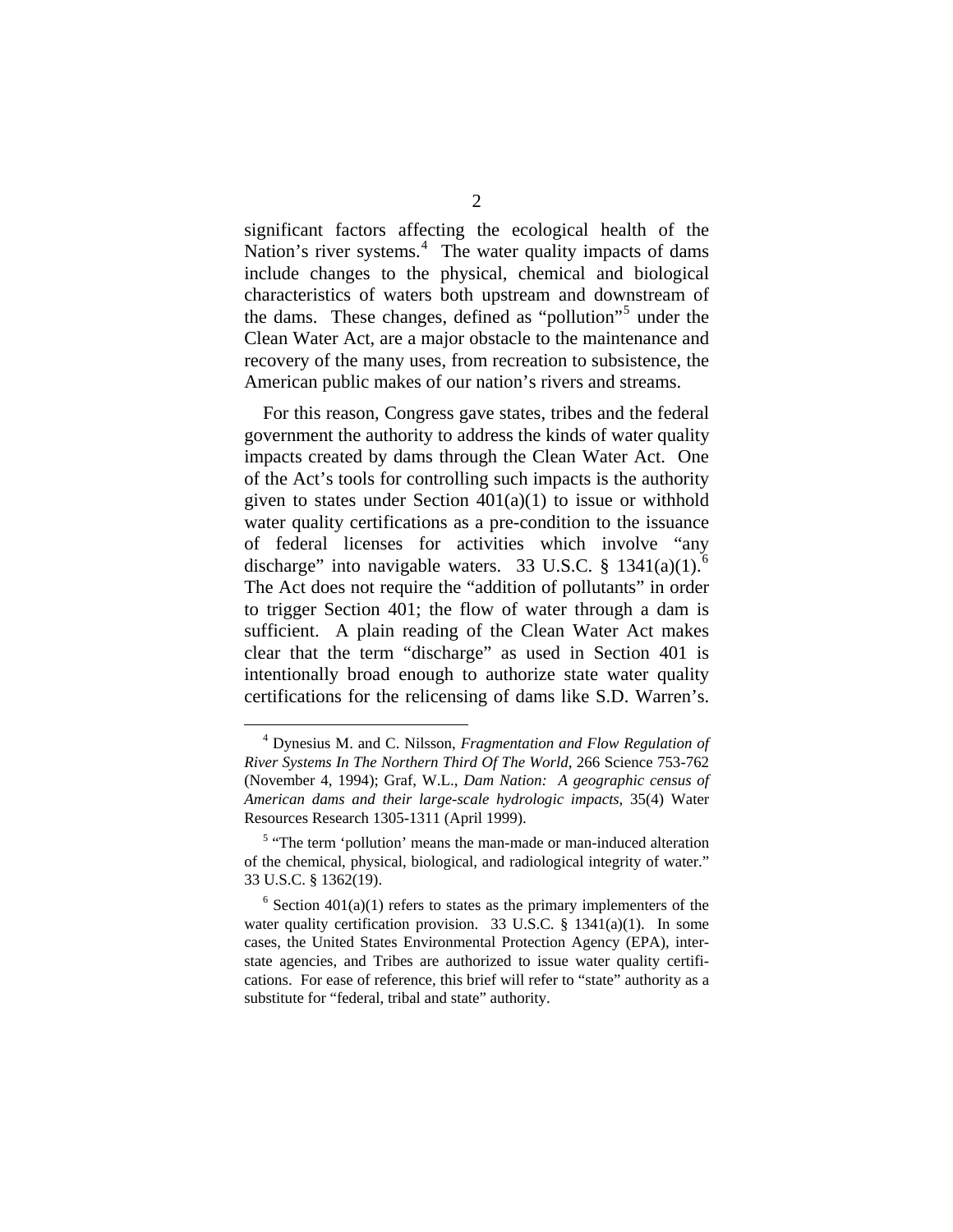Such dams interfere with the achievement of uses designated in state water quality standards and thereby cause "pollution."

S.D. Warren argues that this Court should ignore Section 401's plain language and instead import new language that creates a gaping hole in the ability of states to protect and restore the water quality of their rivers and streams. To accept S.D. Warren's argument that Section 401 of the Act should not apply to the discharge of water through dams unless there is a "discharge of pollutants" would not only require this Court to misconstrue the language, structure and goals of the Clean Water Act, but to ignore a wealth of widely-accepted scientific literature and federal agency, judicial and legislative findings.

Through the application of Section 401, states are making real progress in protecting and restoring the biological, physical and chemical integrity of those of the Nation's waters impacted by dam pollution. States will, however, be unable to fulfill their congressionally authorized responsibility to protect water quality in the absence of authority to issue water quality certifications. For this reason, this Court should summarily reject S.D. Warren's reading of the Act and affirm the Maine Supreme Judicial Court's decision.

#### **ARGUMENT**

The issue before this Court as framed by S.D. Warren is whether Section 401 state water quality certification authority is triggered only where a dam results in a "discharge of a pollutant." The real issue, however, is much broader: whether states have the authority under Section 401 to protect the full range of uses designated under federally approved state water quality standards which are impacted by hydropower dams.

A good starting point for addressing this issue is to ask what Congress meant by its policy "to recognize, preserve and protect the primary responsibilities and rights of States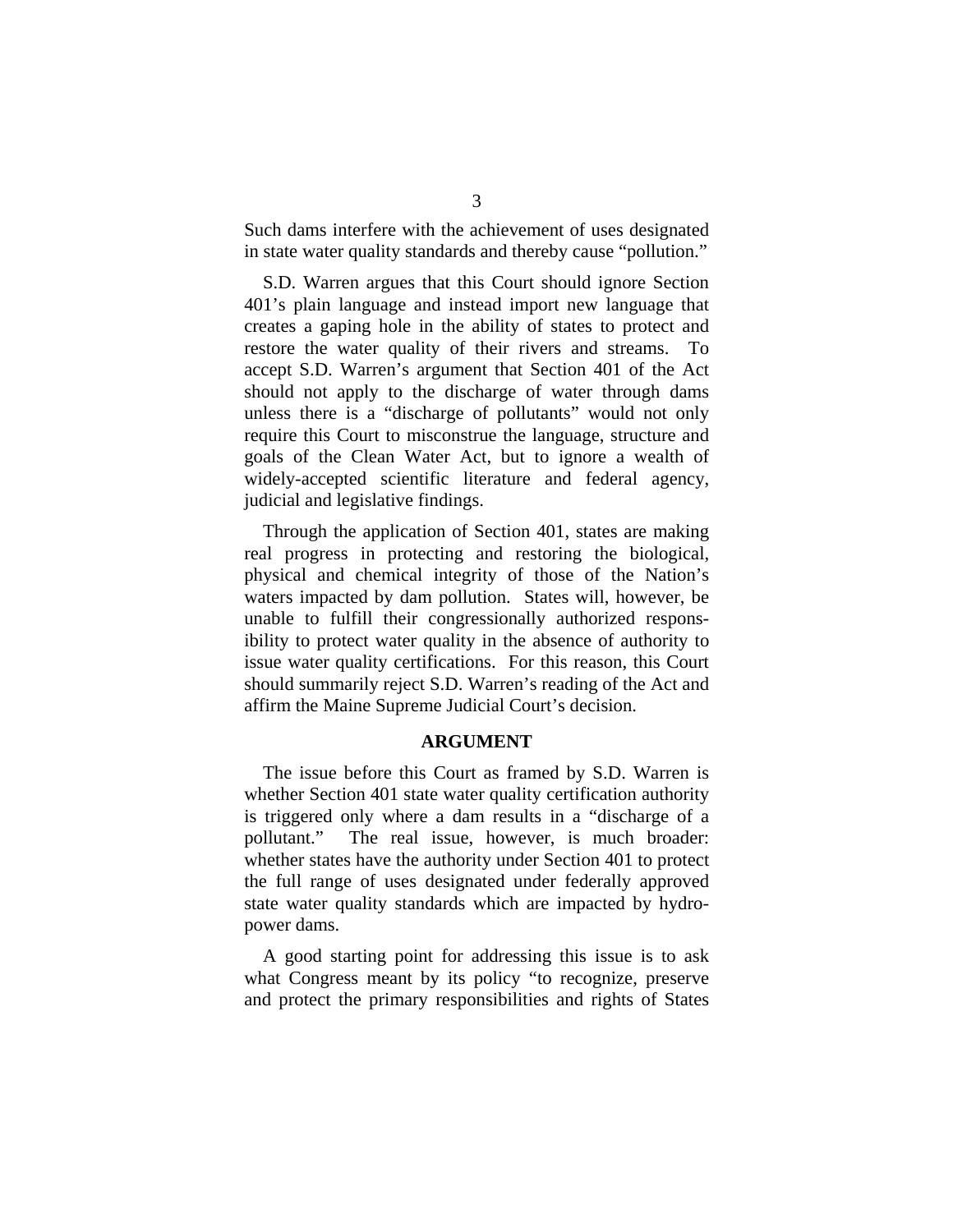to prevent, reduce and eliminate pollution." 33 U.S.C. § 1251(b). Looking to the Act, "pollution" is defined as encompassing all human activities that alter the chemical, physical and biological integrity of water. 33 U.S.C. § 1362(19). Consistent with this broad definition and in order to achieve the Act's ambitious policy, Congress authorized states to protect and restore beneficial uses of rivers and streams through the adoption and achievement of water quality standards. 33 U.S.C. § 1313. These standards are a powerful tool for combating pollution because they include not only numerical criteria, but designated uses adopted pursuant to the Act's goal to provide for "the protection and propagation of fish, shellfish and wildlife" and "for recreation in and on the water." 33 U.S.C. §1251(a)(2). As this Court has decided previously, it is the protection of these uses that is at the core of the Act's purpose and goals. *PUD No. 1 of Jefferson County v. Washington Department of Ecology*, 511 U.S. 700, 716-719 (1994) (*PUD No. 1*).

In recognition that federally licensed activities like hydropower dams may impair designated uses, Congress authorized state water quality certifications through Section 401 in order to protect these uses and achieve water quality standards. Congress used the inclusive term "discharge" in Section 401 to ensure that states would have the opportunity to address the water quality impacts of a wide array of federally licensed activities, including hydropower dams. This Court has already concluded that state water quality certifications issued for dams may include conditions "as necessary to enforce a designated use contained in a state water quality standard." *PUD No. 1* at 723. The validity of this conclusion, apparent from the language of the Act, becomes even clearer in the light of the consensus among scientists, government agencies and the courts that dams such as S.D. Warren's cause pollution and impact designated uses.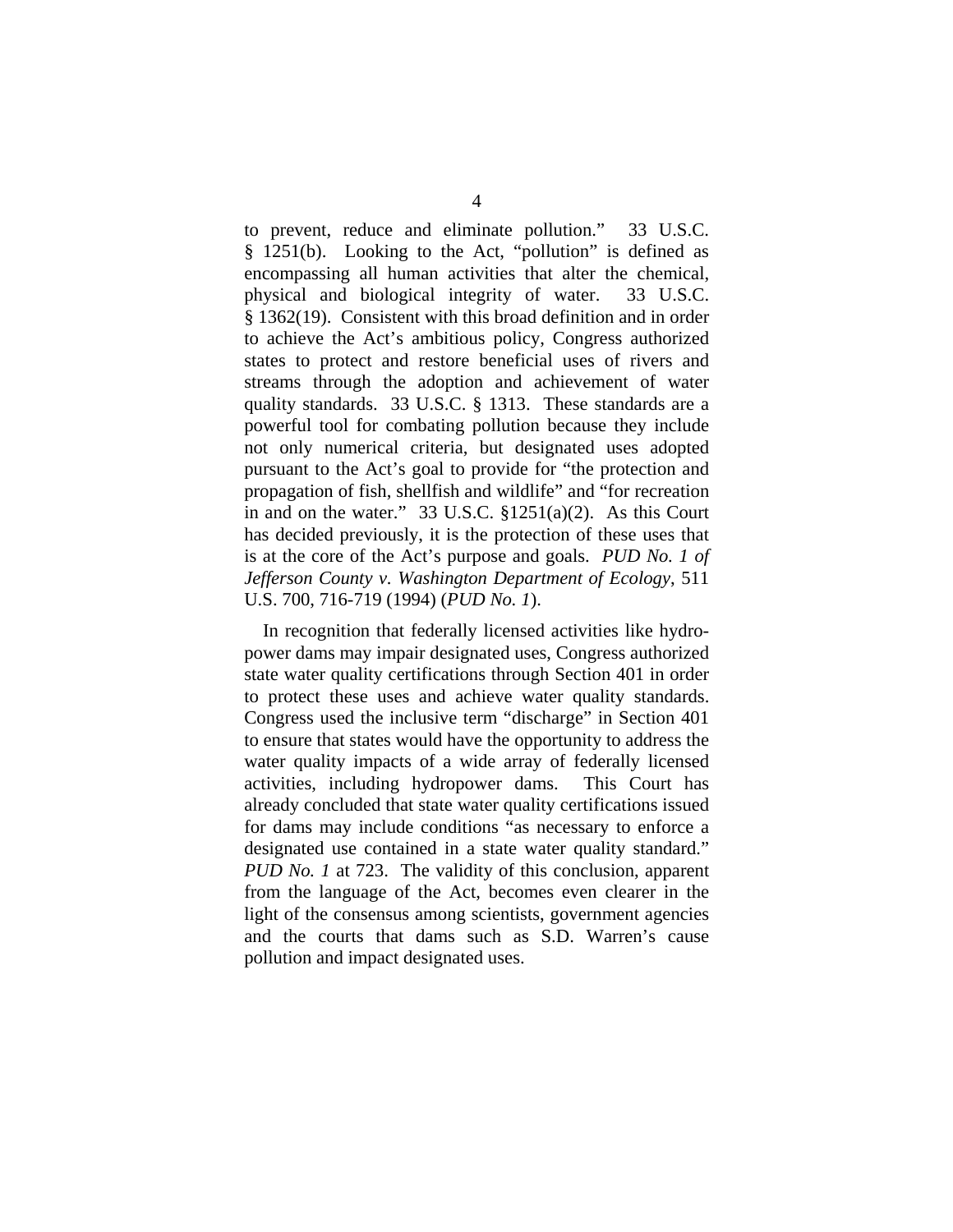#### **I. DAMS CAUSE POLLUTION**

1

As established by well-accepted scientific literature,<sup>[7](#page-17-0)</sup> hydro-

power dams such as S.D. Warren's present a variety of water quality impacts to river and stream ecosystems as well as to the ponds, lakes, wetlands, estuaries and bays interconnected with the impounded rivers and streams. The type and degree of impact varies for each hydropower project depending upon the type of dam, its manner of operation and the nature of the river or stream system where it is located. $8$  The fact that a dam is a "run of the river" dam in which the discharge from the dam is generally equivalent to the inflow into the reservoir above the dam does not eliminate these harms.<sup>[9](#page-17-2)</sup>

When free flowing rivers are impounded behind hydropower dams, they frequently stratify into layers of warmer waters on top and colder, oxygen-deprived waters below, with neither temperature reflecting the natural condition of

<span id="page-17-0"></span><sup>&</sup>lt;sup>7</sup> For three compilations of studies and research papers regarding the environmental impacts of dams, *see* (1) U.S. Environmental Protection Agency, *EPA's Guidance Specifying Management Measures for Sources of Nonpoint Pollution in Coastal Waters*, Chapter 6, Section VI.B. *available at <http://www.epa.gov/nps/MMGI/Chapter6/ch6-6.html>*; (2) H. John Heinz III Center for Science, Economics and the Environment, *Dam Removal: Science and Decision Making*, References, 207-221 (2002) available on-line at *[http://www.heinzctr.org/NEW\\_WEB/PDF/Dam\\_](http://www.heinzctr.org/NEW_WEB/PDF/Dam_%0Bremoval_full_report.pdf)  [removal\\_full\\_report.pdf](http://www.heinzctr.org/NEW_WEB/PDF/Dam_%0Bremoval_full_report.pdf)*; and (3) American Rivers, *American Rivers Dam Removal Toolkit Bibliography*, *available at http://www.americanrivers. org/site/PageServer?pagename=AMR\_content\_2d1c*.

<span id="page-17-1"></span><sup>8</sup> Poff, N.L. and D. D. Hart, *How Dams Vary and Why It Matters for the Emerging Science of Dam Removal*, 52(8) Bioscience 659-668 (August 2002), *available at [http://rydberg.biology.colostate.edu/](http://rydberg.biology.colostate.edu/%0Bpoffpubs/Poff2002(BioScience_dams).pdf)  [poffpubs/Poff2002\(BioScience\\_dams\).pdf](http://rydberg.biology.colostate.edu/%0Bpoffpubs/Poff2002(BioScience_dams).pdf)* (*How Dams Vary*).

<span id="page-17-2"></span><sup>&</sup>lt;sup>9</sup> *Id* at 661-662 (noting that distinctions between the various operational classes of dams are imprecise and recommending the use of ecological classifications as providing a more useful tool for evaluating the environmental impacts of dams).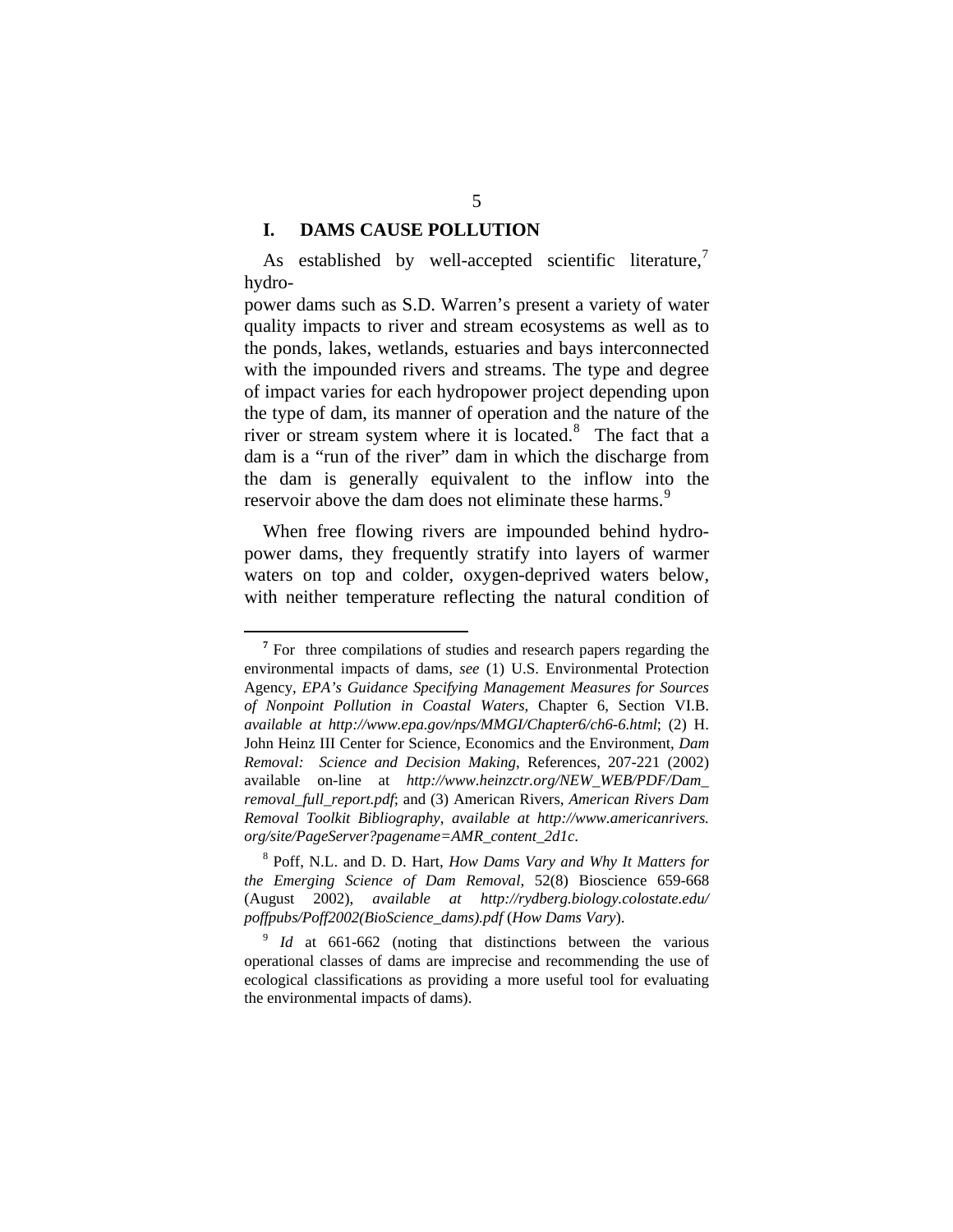the river system.<sup>[10](#page-18-0)</sup> The temperature levels also impact the levels of oxygen in the water below the dam. The amount of oxygen in the water column, in turn, has a dramatic impact on the kinds of organisms that can survive below the dam.<sup>11</sup> The varying temperatures and oxygen levels in the reservoir also affect the water chemistry of the entire system and can cause toxic chemicals such as hydrogen sulfide and ammonia to be released in harmful concentrations.<sup>[12](#page-18-2)</sup>

Another water chemistry impact associated with hydropower dams involves the entrainment or supersaturation of atmospheric gases into the water column occurring when air and water are mixed in a turbine or at a spillway. These gases, such as nitrogen, can remain dissolved in the water downstream from the dam. In their dissolved form, these gases are taken into the circulatory systems of fish and other organisms with gills. As the fish move to different levels of the river, those gases come out of solution, forming bubbles

<span id="page-18-0"></span> <sup>10</sup> Peterson, M.J. et. al., U.S. Department of Energy, *Regulatory Approaches for Addressing Dissolved Oxygen Concerns at Hydropower Facilities*, DOE/ID-11071 (March 2003) at 1-5, *available at* http://hydro power.id.doe.gov/turbines/pdfs/doeid-11071 (*Regulatory Approaches*); *How Dams Vary* at p. 660; McCartney, M.P., C. Sullivan, M.C. Acreman, Center for Ecology and Hydrology, UK, IUCN – The World Conservation Union, *Ecosystem Impacts of Large Dams*, Contributing Paper to the World Commission on Dams, at 21 *further information available at [http://www.dams.org](http://www.dams.org/)* (*Ecosystem Impacts of Large Dams)*; Collier, M., R.H. Webb and J.C. Schmidt, U.S. Geological Survey, *Dams and Rivers: Primer on the Downstream Effects of Dams*, USGS Circular 1126 (1996) at 58, *available at <http://pubs.er.usgs.gov/pubs/cir/cir1126>* (describing the effect of temperature on fish below the Flaming Gorge dam on the Green River)(*USGS Primer*).

<span id="page-18-1"></span><sup>11</sup> *Id*.

<span id="page-18-2"></span><sup>12</sup> *Regulatory Approaches* at 1.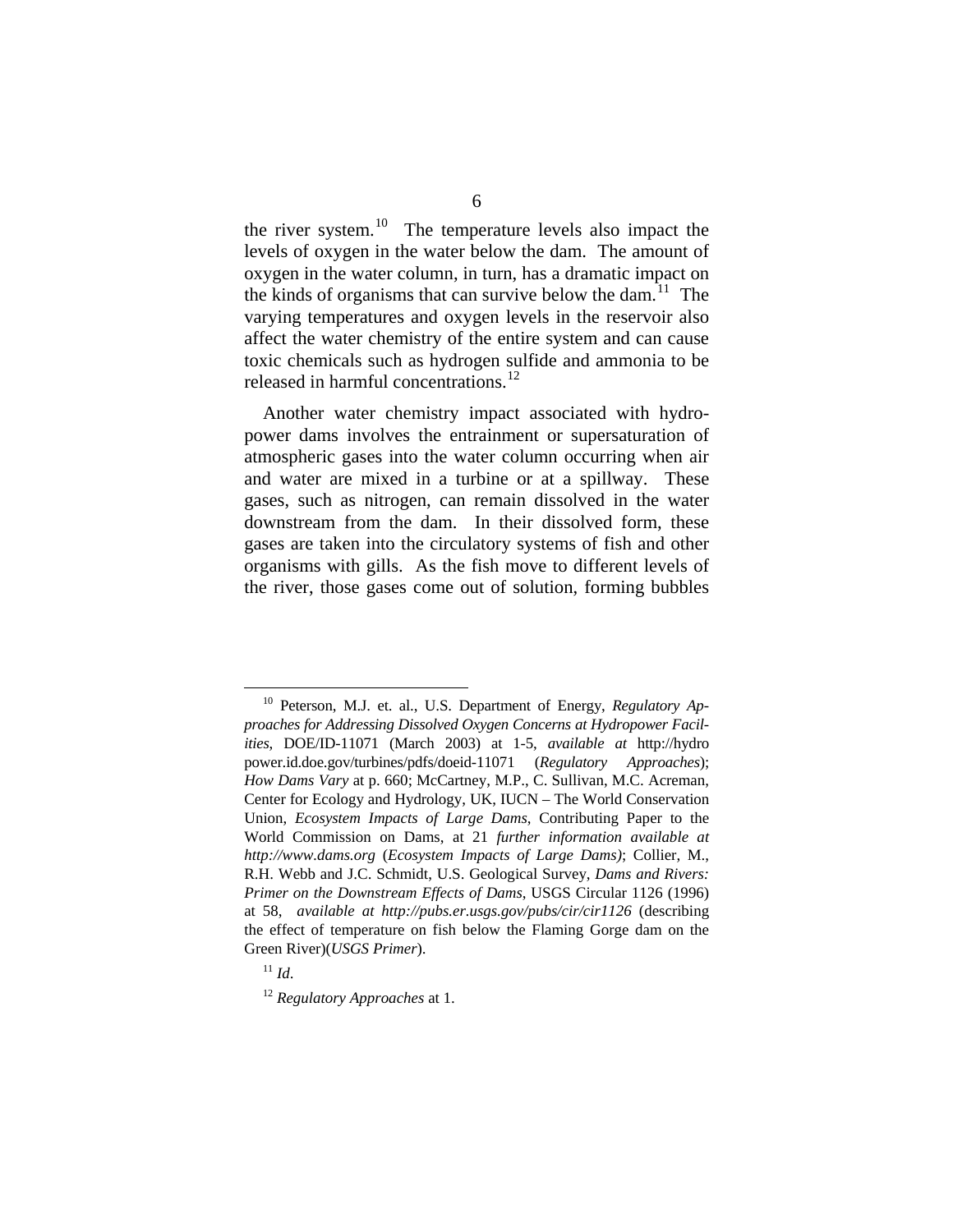that can cause a potentially lethal effect similar to the "bends" in scuba divers. $<sup>1</sup>$ </sup>

The impoundment of water in reservoirs behind hydropower dams may result in changes to the flow regimes of rivers with significant impacts to downstream aquatic eco-systems.<sup>[14](#page-19-1)</sup> Dams also affect the total volume of water in the river systems below the dams through evaporation and seepage.<sup>[15](#page-19-2)</sup> In addition to reducing habitat for fish and wildlife, evaporation can also affect water quality by increasing salinity.<sup>[16](#page-19-3)</sup> Further, hydropower dams frequently divert water from its natural course to produce power, creating a "bypass reach" just below the dams in which a stretch of the entire stream or river is dewatered, creating even more dramatic reductions in habitat and losses of use.<sup>1</sup>

<span id="page-19-0"></span><sup>&</sup>lt;sup>13</sup> Abernathy, C.S., B.G. Amidan, U.S. Department of Energy, *Laboratory Studies of the Effects of Pressure and Dissolved Gas Supersaturation on Turbine-Passed Fish*, DOE/ID-10853 (March 2001) at 2.3-2.5, *available at [http://hydropower.id.doe.gov/turbines/pdfs/doeid-](http://hydropower.id.doe.gov/turbines/pdfs/doeid-10853.pdf)[10853.pdf](http://hydropower.id.doe.gov/turbines/pdfs/doeid-10853.pdf)*; National Research Council, National Academy of Sciences, *Upstream: Salmon and Society in the Pacific Northwest*, (1996), at 229, *available at <http://books.nap.edu/books/0309053250/html/index.html>* (*Upstream*).

<span id="page-19-1"></span><sup>&</sup>lt;sup>14</sup> Poff, L.N. et. al., *The Natural Flow Regime: A Paradigm for River Conservation*, 47(11) Bioscience 769-784 (December 1997), *available at* http://rydberg.biology.colostate.edu/poffpubs/Poff1997%28BioScience\_N FR%29.pdf; World Commission on Dams, *Dams and Development: A New Framework for Decision-Making*, (November 2000) at 78-81 *available at <http://www.dams.org/>* (*Dams and Development*).

<span id="page-19-2"></span><sup>15</sup> *Ecosystem Impacts of Large Dams* at 14, 19-20 (noting estimates that one third of the Colorado River's flow is evaporated from behind dams); *Dam Nation*, at 1308.

<sup>16</sup> *Ecosystem Impacts of Large Dams* at 14; *USGS Primer* at 43.

<span id="page-19-4"></span><span id="page-19-3"></span><sup>17</sup> National Research Council, National Academy of Sciences, *New Strategies for America's Watersheds*, (1999), at 24, *available at http:// www.nap.edu/books/0309064171/html/*; for one particularly dramatic example, *see* discussion of the restoration of the bypass reach below Lake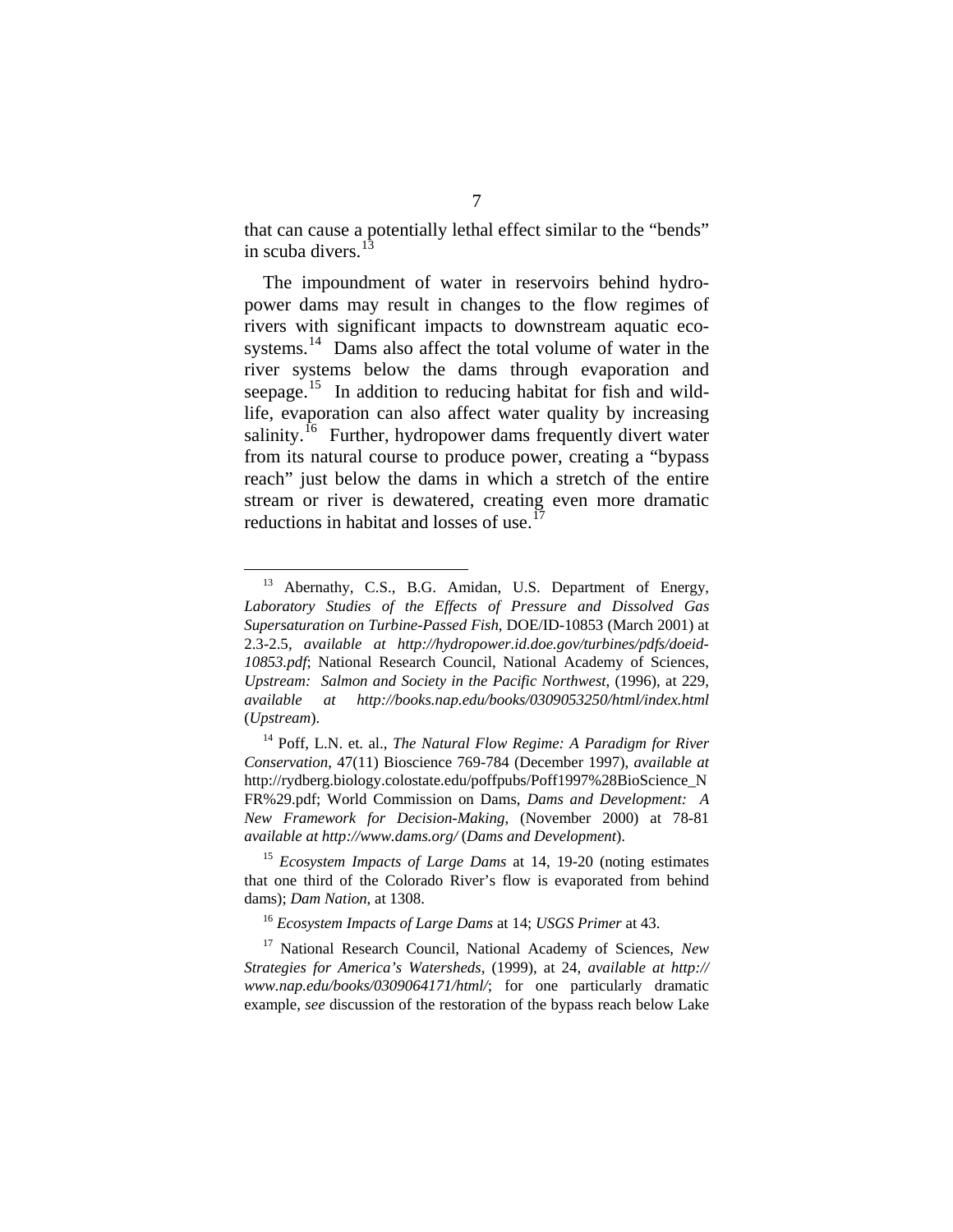In addition to these impacts, hydropower dams without fish ladders serve as a physical barrier to migrating fish seeking to spawn upstream.<sup>[18](#page-20-0)</sup> Further, fluctuations in river or stream levels can impair fish reproduction by interfering with the spawning habits of fish. $19$  Another physical impact of dams is the damage to riparian habitat resulting from the diminished connectivity between the river and adjoining forest. This leads to reduced overbank flooding and the loss of the associated nutrient and sediment input that is essential to the native plant and animal life adapted to floodplain habitats.<sup>[20](#page-20-2)</sup> Conversely, when not impaired by dam operations, the connectivity between the river and forest leads to a direct improvement of water quality due to the utilization of nutrients by plant communities. $^{21}$  $^{21}$  $^{21}$ 

In some river systems, the releases from dams of low sediment water may cause channel incision, significantly

<u>.</u>

Chelan in Washington by Chelan Public Utility District, *Chelan River (Bypassed Reach) Comprehensive Management Plan, Lake Chelan Hydroelectric Project*, FERC Project No. 637 (December 2001) at 2-4 *available at [http://www.chelanpud.org/relicense/study/reports/](http://www.chelanpud.org/relicense/study/reports/%0B6149_6.pdf)  [6149\\_6.pdf](http://www.chelanpud.org/relicense/study/reports/%0B6149_6.pdf)*.

<span id="page-20-0"></span><sup>18</sup> *Upstream* at 231; *Dams and Development* at 82-83; *USGS Primer* at 22 (Snake River dams block salmon migration).

<span id="page-20-1"></span><sup>19</sup> Bednarek, A.T., *Undamming Rivers: A Review of the Ecological Impacts of Dam Removal*, 27(6) Environmental Management 803-814 (June 2001)(concluding that the restoration of an unregulated flow regime by dam removal enhances preferred spawning grounds); *Upstream* at 229 (fluctuations in flow and depth can lead salmon to construct nests in unsuitable places and strand juvenile salmon).

<span id="page-20-2"></span><sup>20</sup> Ligon, F.K., W.E. Dietrich, W.J. Trush, *Downstream Ecological Effects of Dams*, 45(3) Bioscience 183-192 (March 1995); *Dams and Development* at 83-84; *USGS Primer* at 46-53 (sedimentation of the Platte River has dramatically diminished sandhill crane habitat).

<span id="page-20-3"></span><sup>21</sup> Tremolieres, M. , et. al., *Impact of river management history on the community structure, species composition and nutrient status in the Rhine alluvial hardwood forest*. 135 Plant Ecology 59-78 (1998).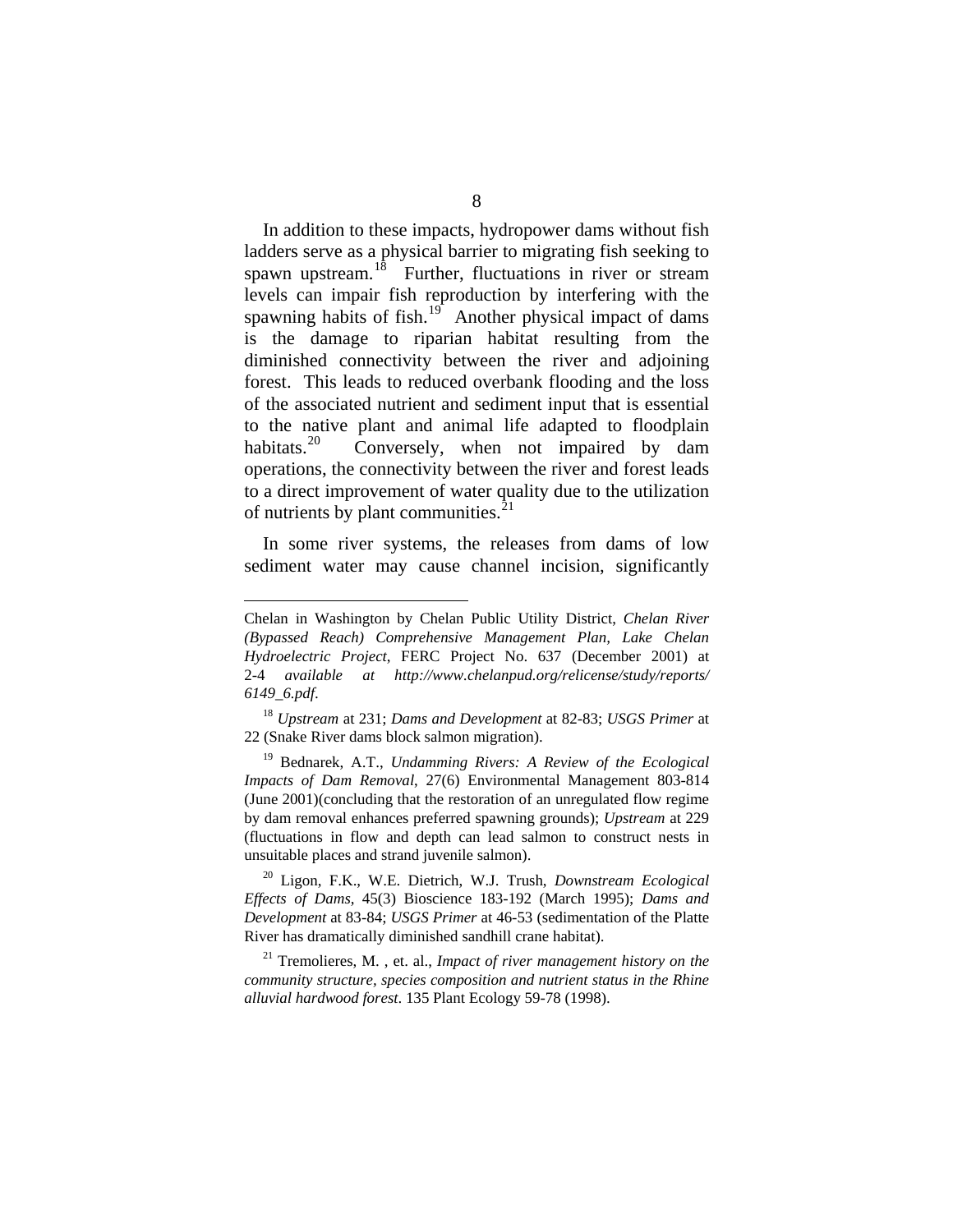changing river bed composition and riparian habitat.<sup>[22](#page-21-0)</sup> The retention of sediment behind dams also has major impacts on downstream estuaries and wetlands.<sup>[23](#page-21-1)</sup> Finally, the dramatic changes by hydropower projects to the ordinary flow regime of rivers can also make it dangerous or even impossible for people to use the rivers below dams for swimming or boating. The U.S. Geological Survey "Primer" on the downstream effects of dams notes that anglers in the Chattahoochee River are swept downstream every year in spite of warning signs and sirens.<sup>[24](#page-21-2)</sup>

Collectively, even in the absence of a discrete discharge of pollutants, the harm attributable to hydropower dams covers the full range of water quality impacts that the Act defines as "pollution." It was this range of impacts that Congress authorized states to address through Section 401 as an important tool for restoring and protecting the chemical, physical and biological integrity of the Nations's waters. 33 U.S.C. § 1251(a). The conclusion that dams harm rivers is not one reached only recently, $^{25}$  $^{25}$  $^{25}$  nor is it a conclusion shared

<span id="page-21-0"></span> <sup>22</sup> *Dams and Development* at 81; *How Dams Vary* at 660; *USGS Primer* at 38-45 (heavy downstream erosion of the Chattahoochee River below Buford Dam as a result of dam releases).

<span id="page-21-1"></span><sup>23</sup> *Upstream* at 234-35 (noting the loss of over 20,000 acres of tidal swamps, 10,000 acres of tidal marshes, and 3,000 acres of tidal flats in the past century from the Columbia River estuary as a result of the accumulation of sediment behind dams).

<sup>24</sup> *USGS Primer* at 42.

<span id="page-21-3"></span><span id="page-21-2"></span> $25$  A review of bibliographies and reference lists relating to the environmental impacts of dams reveals scientific articles that pre-date the Clean Water Act. *See e.g.* Beiningen, K.T. and W.J. Ebel, *Effect of John Day Dam on dissolved nitrogen concentration and salmon in the Columbia River, 1968*, 99 Transactions Am. Fish. Soc'y 664-671 (1970); Pauley, G.B. and R.E. Nakatani. *Histopathology of "gas bubble" disease in salmon fingerlings*. 24 J. Fish. Res. Board Can. 867-871 (1967); and Westgard, R.L. *Physical and biological aspects of gas-bubble disease in*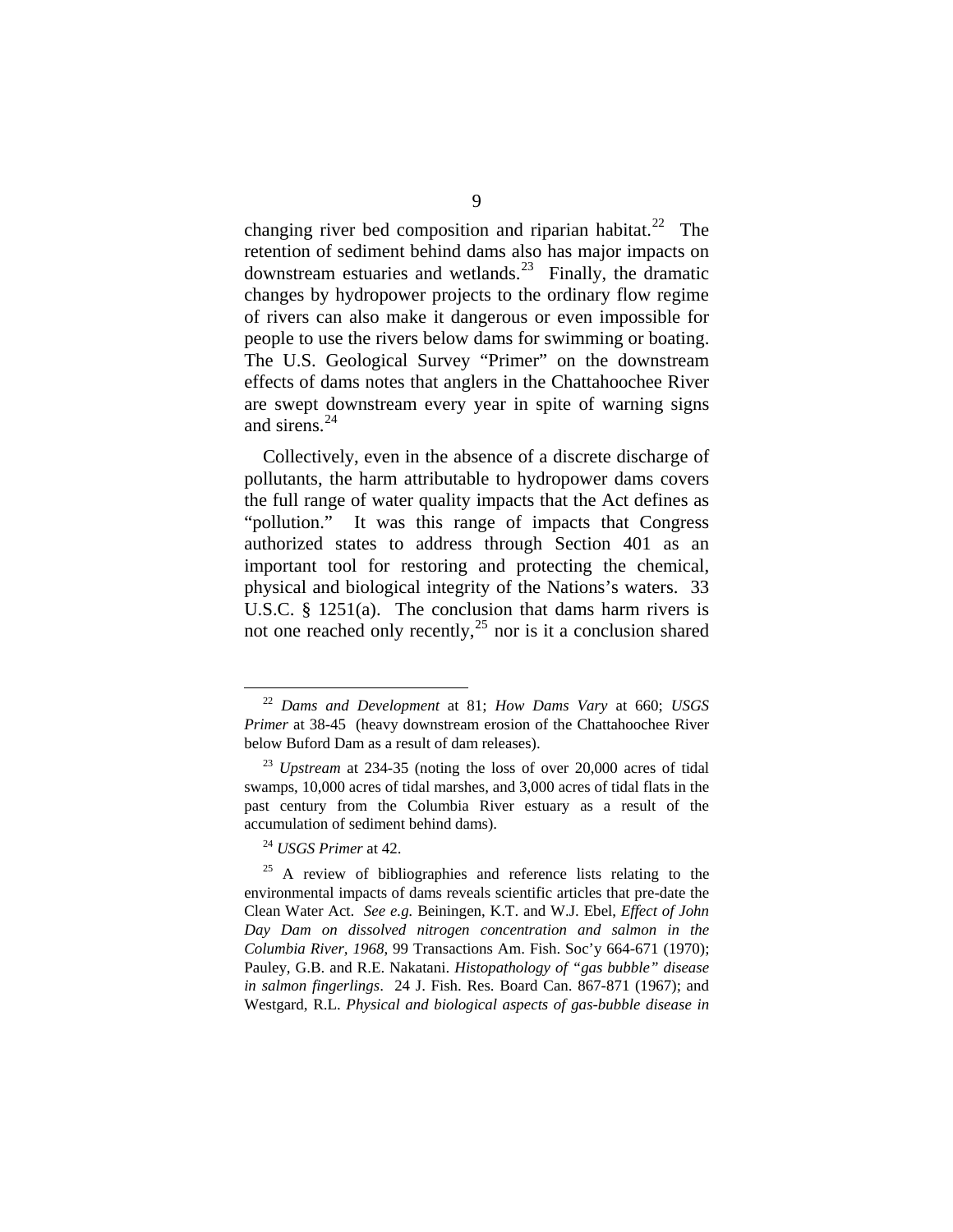only among academics and researchers. This conclusion is one shared by state and federal agencies and by the Courts.

#### **A. Federal and State Agencies Have Concluded That Dams Cause Water Pollution**

#### **1.** *Environmental Protection Agency And State Water Pollution Control Agencies*

 The U.S. Environmental Protection Agency (EPA) and state water pollution control agencies have developed significant expertise in the measurement and evaluation of pollution impacts over the history of the Federal Water Pollution Control Act. These agencies have repeatedly evaluated the impacts of dams and determined that dams impact water quality.

In the 1972 Federal Water Pollution Control Act Amendments, Congress directed EPA to develop guidelines and methods to control pollution from "changes in the movement, flow, or circulation of any navigable waters or ground waters, including changes caused by the construction of dams." 33 U.S.C. § 1314 $(f)(1)$  &  $(2)$  part  $(F)$ . One year later, in response to this directive, EPA published a report entitled "Control of Pollution from Hydrographic Modifications," EPA Doc. No. 4 03/9 -73-017 (1973). In this report, EPA described the water quality problems caused by dams including lowered dissolved oxygen levels and other impacts. *Id*.

Again indicating Congressional awareness of the pollution created by dams, the 1987 Amendments to the Federal Water Pollution Control Act required EPA to conduct a study of the water quality impacts of dams. Pub.L. No. 100-4, Title V, §524, 101 Stat. 89 (1987). EPA submitted this report to Congress in 1989 and provided an updated account of the substantial adverse water quality impacts from stratification

1

*impounded adult chinook at McNary spawning channel*. 93 Transactions Am. Fish. Soc'y 306-309 (1964).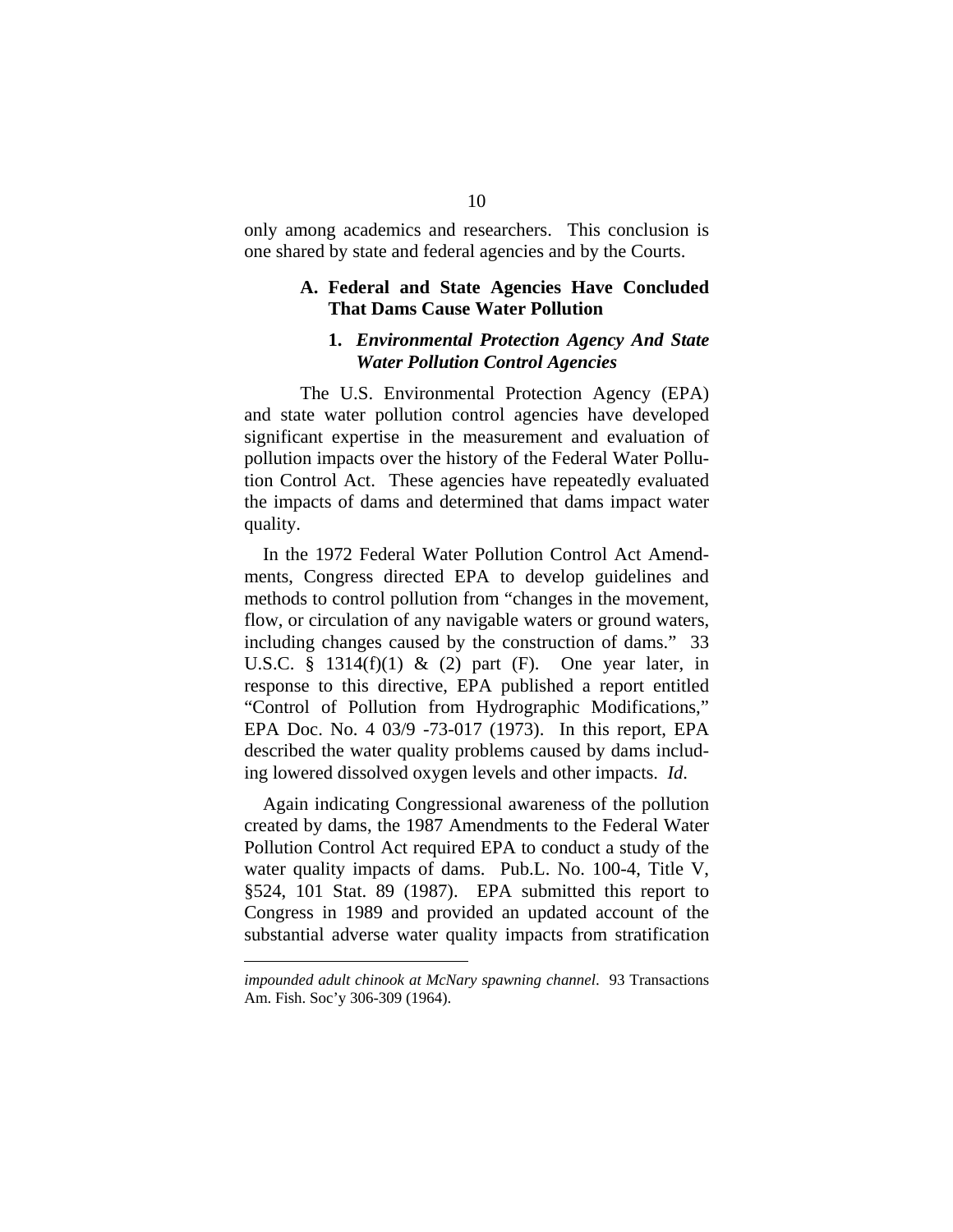of impounded water behind dams including "low hypolimnetic dissolved oxygen, increased iron and manganese, eutrophication, hydrogen sulfide, sediment movement, flow regulation, thermal changes, and reaeration denial." U.S. Environmental Protection Agency, *Report to Congress: Dam Water Quality Study*, EPA 506/2-89/002 (March 1989) at v. EPA concludes in this report that "[i]mpoundments can modify the physical, chemical, and biological characteristics of the free-flowing aquatic ecosystem." *Id*. at VII-2.

At the state level, reference to individual state water quality plans submitted to EPA as required under the Act provides additional insights into the kinds of water quality impacts seen by state water pollution control agencies as they evaluate watersheds affected by dams. The plans are developed pursuant to the CWA Section 303 requirement that states develop "Total Maximum Daily Loads" (TMDLs). In these TMDL reports, states must evaluate the sources and levels of pollution into water quality impaired waters. 33 U.S.C. § 1313(d).

A recent TMDL report prepared by the State of Washington and EPA in cooperation with the Spokane Tribe describes the water quality impacts of seven hydropower dams on a segment of the Columbia River. Specifically, the report concludes that these dams are causing violations of the water quality standard for dissolved gas. The implementation plan in the report relies heavily on Section 401 as an important tool for the achievement of the dissolved gas standard through its application to the federally licensed hydropower dams operated by public utility districts:

The only significant sources of [total dissolved gas] within the TMDL area are the hydroelectric projects. The details of implementation of this TMDL will be developed as the [public utility district] projects on the Mid-Columbia reapply for [Federal Energy Regulatory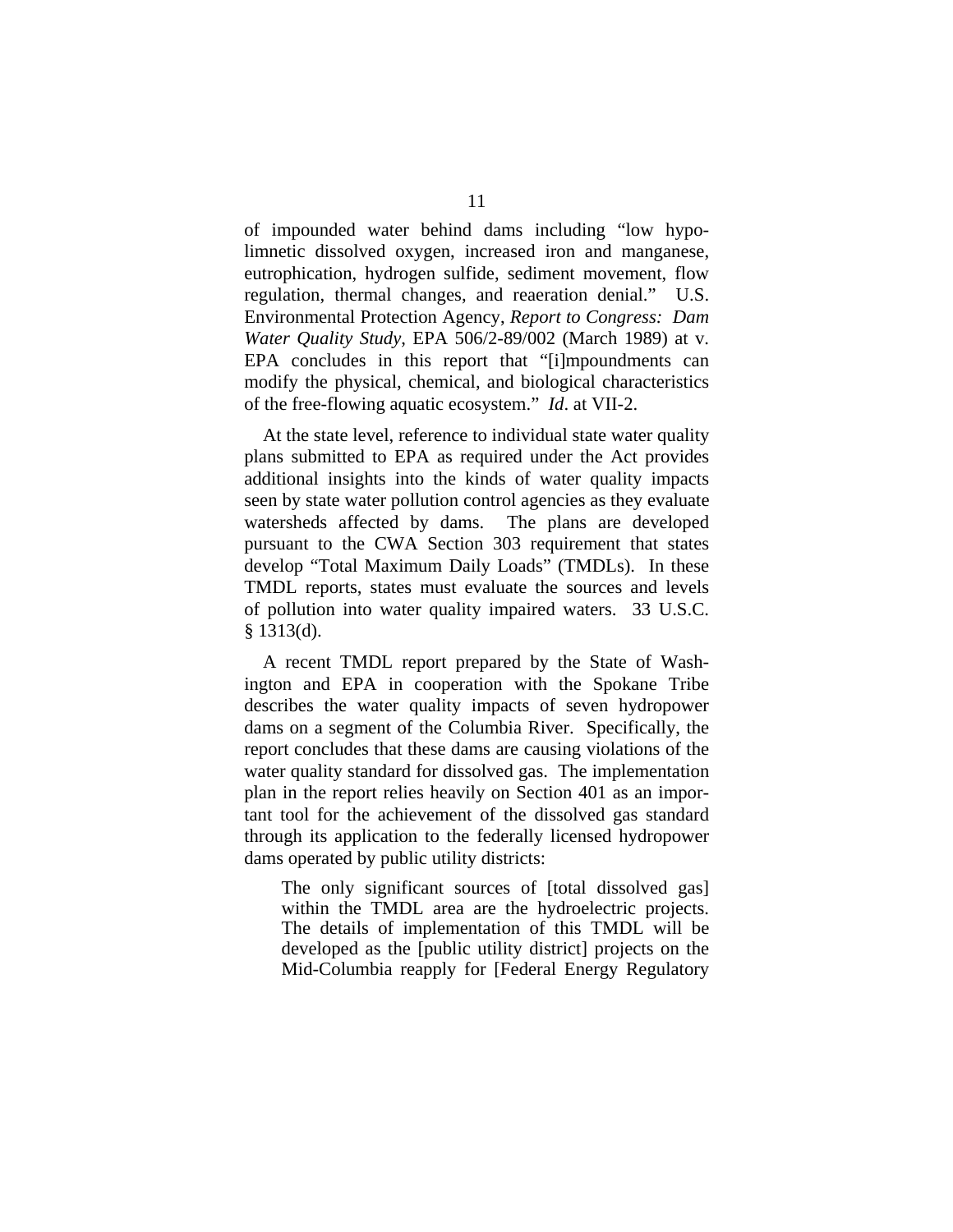Commission (FERC)] licenses and water quality certifications under Clean Water Act Section 401.

U.S. Environmental Protection Agency, Washington Department of Ecology and Spokane Tribe of Indians, *Total Maximum Daily Load for Total Dissolved Gas in the Mid-Columbia River and Lake Roosevelt*, (June 2004) at x-xi, *available at <http://www.ecy.wa.gov/pubs/0403002.pdf>*.

In a related TMDL being developed by EPA in conjunction with the States of Idaho, Oregon and Washington, and the Spokane and Colville Tribes, EPA has concluded that hydropower dams are the major cause of water temperature standard violations in the Columbia/Snake River basin. U.S. Environmental Protection Agency, *EPA Region 10 Fact Sheet No. 6*, Columbia/Snake River Problem Assessment for Temperature, Fall 2001, *available at [http://yosemite.epa.gov/R10/](http://yosemite.epa.gov/%0BR10/WATER.NSF/840a5de5d0a8d1418825650f00715a27/a2d0d5ba536f136288256a94006304a4/$FILE/cr%20tmdl%20fs%20%233%209-10.pdf)  [WATER.NSF/840a5de5d0a8d1418825650f00715a27/a2d0d5](http://yosemite.epa.gov/%0BR10/WATER.NSF/840a5de5d0a8d1418825650f00715a27/a2d0d5ba536f136288256a94006304a4/$FILE/cr%20tmdl%20fs%20%233%209-10.pdf) [ba536f136288256a94006304a4/\\$FILE/cr%20tmdl%20fs%20](http://yosemite.epa.gov/%0BR10/WATER.NSF/840a5de5d0a8d1418825650f00715a27/a2d0d5ba536f136288256a94006304a4/$FILE/cr%20tmdl%20fs%20%233%209-10.pdf) [%233%209-10.pdf](http://yosemite.epa.gov/%0BR10/WATER.NSF/840a5de5d0a8d1418825650f00715a27/a2d0d5ba536f136288256a94006304a4/$FILE/cr%20tmdl%20fs%20%233%209-10.pdf)*. As is true for state efforts to address violations of the dissolved gas standard in the Columbia River, the affected states and tribes will need CWA Section 401 authority in order to address the contributions to temperature violations by FERC licensed dams.

On the other coast, the State of Maine has identified the "presence of many dams" as a major cause of water quality impairment in the Salmon Falls River watershed. U.S. Environmental Protection Agency, *EPA-New England's Review of Maine's Salmon Falls/Piscataqua River TMDLs*, November 1999, at 6, *available at [http://www.epa.gov/region1/eco/tmdl/](http://www.epa.gov/region1/eco/tmdl/%20assets/pdfs/me/salmonfallsriver.pdf)  [assets/pdfs/me/salmonfallsriver.pdf](http://www.epa.gov/region1/eco/tmdl/%20assets/pdfs/me/salmonfallsriver.pdf)*.In this report, EPA notes its approval of Maine's conclusion that changes to dam operations are necessary in order to achieve water quality standards for dissolved oxygen. *Id* at 7.

The information compiled and developed by these administrative agencies tasked with protecting the nation's water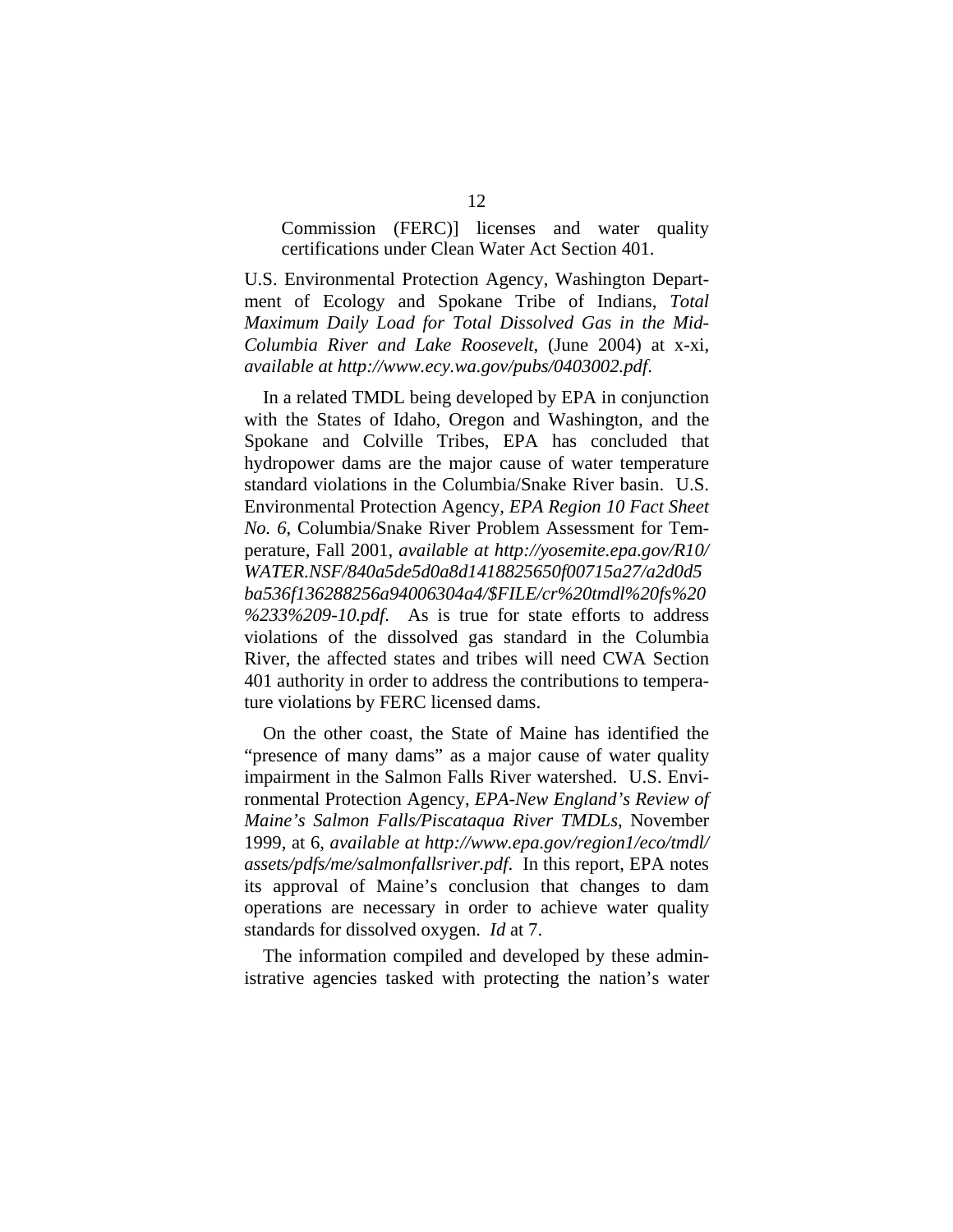quality clearly and unequivocally demonstrates that dams, particularly hydropower dams, cause pollution.

#### **2.** *Federal Energy Regulatory Commission*

The Federal Energy Regulatory Commission (FERC), which has the primary responsibility for licensing hydropower facilities under the Federal Power Act, has considered the water quality impacts of many dams and likewise has concluded that dams cause pollution. For instance, in holding that the City of Augusta, Georgia was required to seek a Section 401 certification for an existing diversion dam, FERC stated,

[W]e cannot conclude based on the record here that the operation of the project does not in any way alter the characteristics of the water that flows over the diversion dam**.** Water passing through the project impoundment may be changed in temperature or in chemical composition. Also, the act of flowing over the dam may alter certain characteristics of the water, such as its dissolved oxygen content.

*City of Augusta, Georgia*, 109 FERC ¶ 61,210, 62,006-62,007 (November 2004) (Order on Reconsideration). In another decision with an extensive discussion of the applicability of Section 401 to a dam in Maine, FERC noted the potential water pollution from dams:

Depending on how they are operated, dams and the reservoirs they impound can result in a discharge of water that is warmer or colder, more or less turbid, or containing greater or lesser amounts of dissolved gases or sediments, including various contaminants, than would otherwise be the case for the body of water receiving the discharge.

*FPL Energy Maine Hydro LLC*, 111 FERC ¶ 61,104 (April 2005) (Order Denying Rehearing).

These FERC decisions confirm an understanding shared by other federal agencies with a role in evaluating or managing the environmental impacts of dams. *See e.g.* U.S. Fish and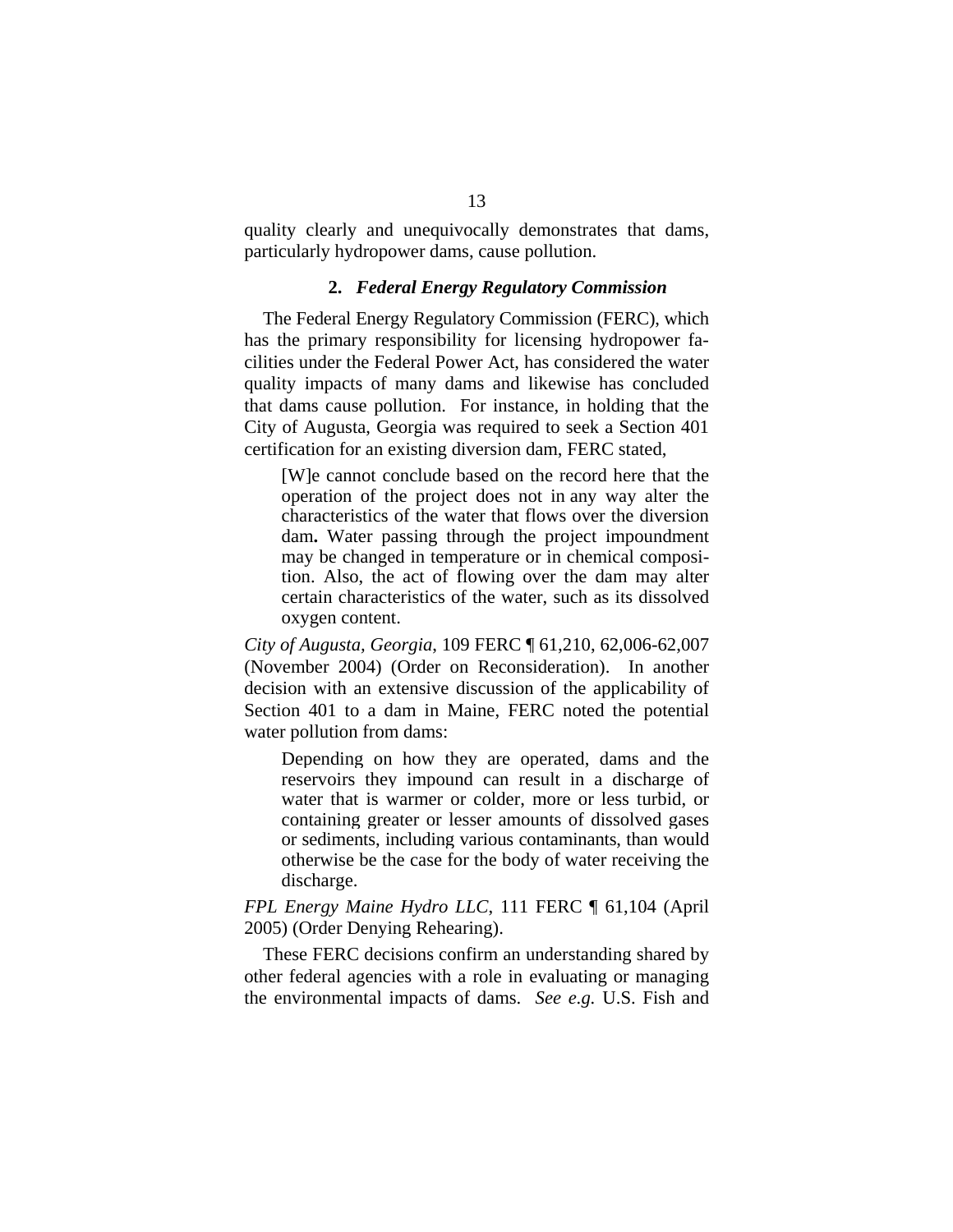Wildlife Service, *Hydropower: Environmental Issues*, at *[http://www.fws.gov/habitatconservation/hydro\\_issues.pdf](http://www.fws.gov/habitatconservation/hydro_issues.pdf)* (describing impacts of dams on temperature, dissolved oxygen, dissolved nitrogen, fish passage, and riparian habitat); Tennessee Valley Authority, *Water Quality* at *http://www. tva.gov/environment/water/index.htm* (discussing efforts of the Authority to address low dissolved oxygen and inadequate flows); and U.S. Department of Energy, *Hydropower*: *Environmental Issues and Mitigation*, at *http://www. eere.energy.gov/RE/hydro\_enviro.html* (noting problems with hydropower dams including fish passage, low dissolved oxygen and inadequate flows).

### **B. Federal And State Courts Have Concluded That Dams Cause Water Pollution**

This Court's decision in *PUD No. 1 of Jefferson County v. Washington Department of Ecology*, 511 U.S. 700 (1994), recognizes the impacts of dams on water quality. Discussing the proposed hydropower dam on the Dosewallips River, the Court noted,

[A] sufficient lowering of the water quantity in a body of water could destroy all of its designated uses, be it for drinking water, recreation, navigation or, as here, as a fishery.

*Id.* at 719. In finding that the proposed dam's impacts on flows were within the purview of state regulation under Section 401, the Court described Congress' "broad conception of pollution" as evincing a concern with the "physical and biological integrity of water." *Id*. Further, the Court cited Section 304(f) of the Act, 33 U.S.C. § 1314(f), as an express recognition by Congress that "water 'pollution' may result from 'changes in the movement, flow, or circulation of any navigable waters . . . , including changes caused by the construction of dams." *Id*. at 720.

After reviewing considerable evidence and scientific testimony in *National Wildlife Federation v. Gorsuch*, 530 F.Supp.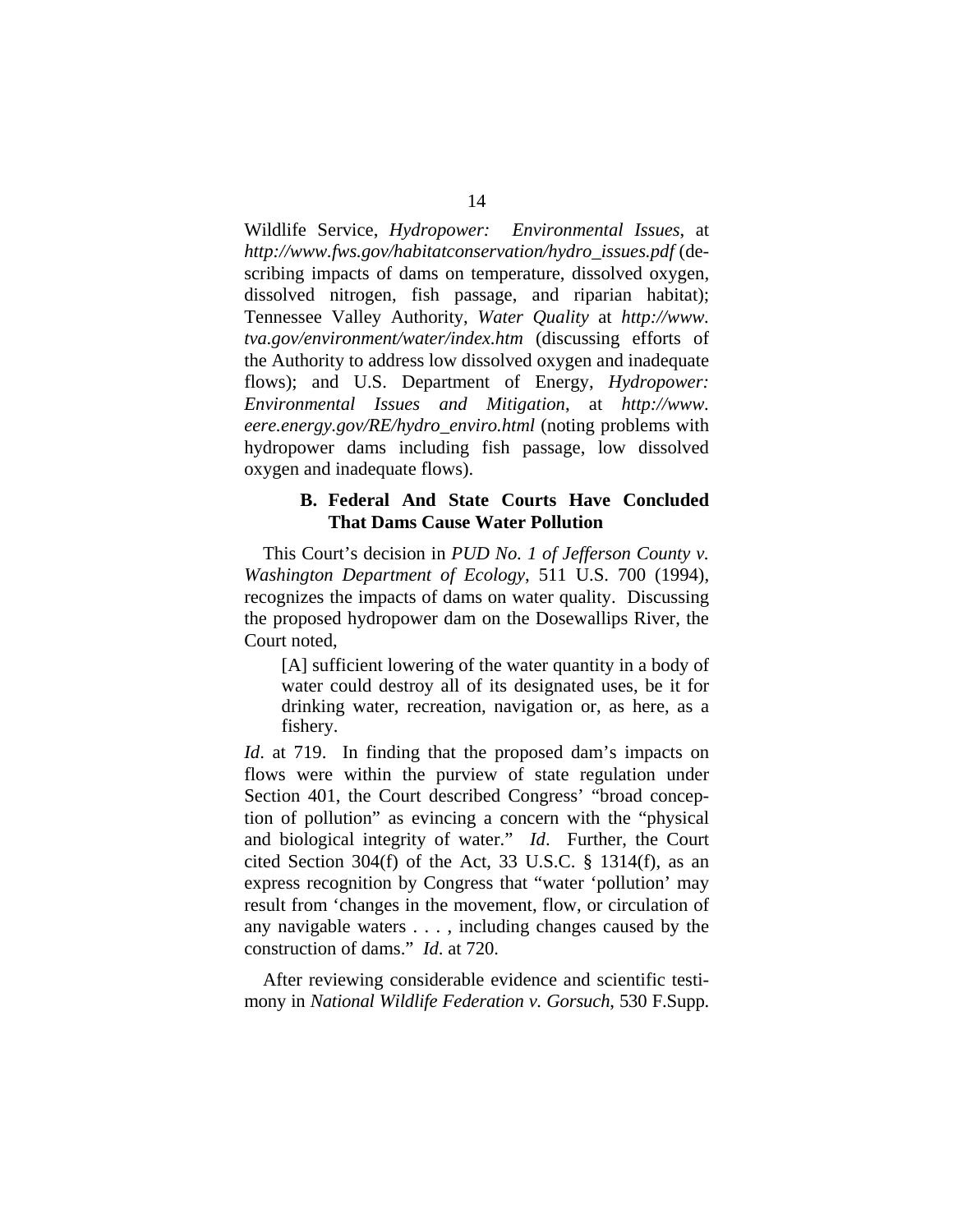1291, 1295 (D.D.C. 1982), 693 F.2d 156, 161 (D.C. Cir. 1982), a federal district court and court of appeals both concluded that dams have significant water quality impacts. While dealing with the applicability of Section 402, 33 U.S.C. § 1342, not Section 401,<sup>[26](#page-27-0)</sup> the *Gorsuch* decisions are highly relevant to this Court's evaluation of whether Section 401 applies because of the courts' thorough description of the water quality impacts of dams. In its decision, the D.C. Circuit summarizes several of the major impacts dams can have on water quality: (1) low dissolved oxygen; (2) dissolved minerals and nutrients; (3) temperature changes; (4) sediment; (5) supersaturation (dissolved gas); and (6) a variety of other water quality impacts including indirect negative impacts on groundwater and reductions in stream flow and waste assimilation capacity. 693 F.2d at 161-165. Both courts' observations were carefully supported by a detailed record developed over the course of a three-day trial, including testimony by experts and EPA documents such as the 1973 EPA report "Control of Pollution from Hydrographic Modifications," EPA Doc. No. 4 03/9 -73-017 (1973).

Other circuits have endorsed the legal and factual analysis of the *Gorsuch* holding that a Section 402 NPDES permit is not required when there is no "discharge of pollutants" from a dam, but these courts have also implicitly acknowledged the water quality impact of dams. *See e.g*. *State of Missouri ex rel. Ashcroft v. Department of the Army*, 672 F.2d 1297, 1304 (8th Cir. 1982) (not questioning that the operation of the dam

<span id="page-27-0"></span> <sup>26</sup> The *Gorsuch* case dealt with an issue not presented in this case: whether dams can be regulated under CWA Section 402 as a point source discharge requiring a National Pollutant Discharge Elimination System (NPDES) permit. Section 402, by its express terms, applies only to "discharges of pollutants." 33 U.S.C. § 1342. In *Gorsuch*, the D.C. Circuit deferred to EPA's decision not to regulate dams under Section 402 but expressly left open the question of whether water pollution from could be addressed by states through other provisions of the Act. *Gorsuch*, 693 at 182-183.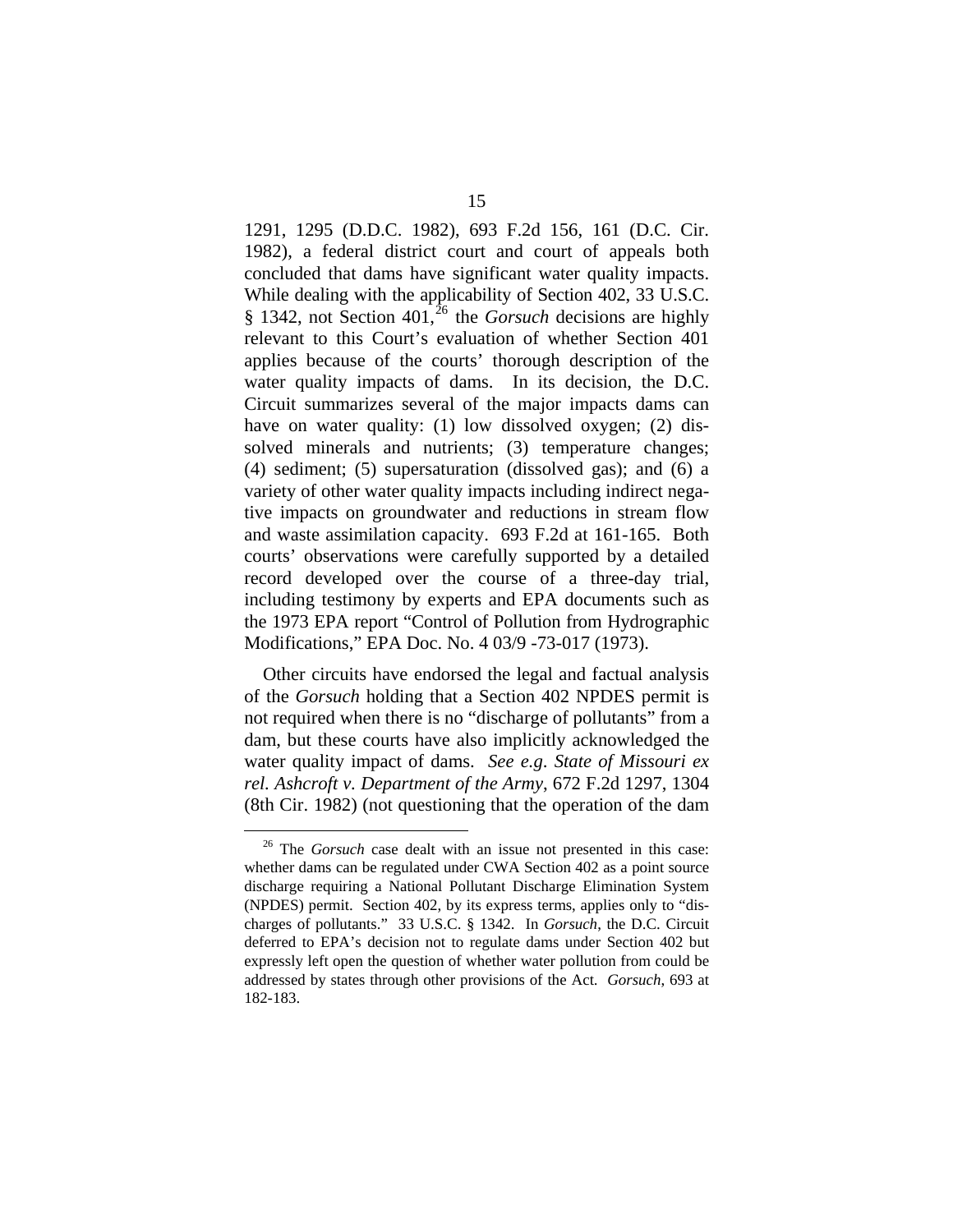caused "soil erosion and reduction of oxygen"); *U.S. ex rel. Tennessee Valley Authority v. Tennessee Water Quality Control Board*, 717 F. 2d 992, 1000 (6th Cir. 1983) (acknowledging that dams might be subject to state or local regulation as nonpoint sources of pollution); *National Wildlife Federation v. Consumers Power Co.*, 862 F.2d 580, 586 (6th Cir. 1988) (noting that "any resulting pollution in the form of entrained fish is, as in *Gorsuch*, an inherent result of dam operation.").

Many state courts have also concluded that dams impact water quality. In *Power Authority of State of N.Y. v. Williams*, after reviewing a voluminous record, the New York Supreme Court, Appellate Division, upheld a state Section 401 certification on the basis that the hydropower dam at issue would violate state water quality standards. 101 A.D.2d 659, 475 N.Y.S. 2d 901 (N.Y.A.D. 3d Dept. 1984). This conclusion was supported by the record developed in a prior decision in which the court provided a thorough discussion of the water quality impacts of the dam's operation. The court found these impacts included increased turbidity, variations in flow resulting in disruption to fish spawning and food supply, and increased temperature. *Power Authority of State of N.Y. v. Flacke*, 94 A.D.2d 69, 73-75, 464 N.Y.S.2d 252, 255-257 (N.Y.A.D. 3d Dept. 1983).

Similarly, in *Georgia Pacific Corp. v. Vermont Dept. of Envtl. Conservation*, 35 E.R.C. 2046, 2050-51 (Vt. Super. Ct. 1991) aff'd 628 A.2d 944 (Vt. 1992) cert den'd 511 U.S. 1141 (1994), a Vermont Superior Court judge upheld a Section 401 certification issued by the state water pollution control agency for the relicensing of an existing hydropower dam on the basis that the certification conditions were necessary to protect the aesthetic and recreational value of the river. Specifically, the court upheld the state's water quality certification as necessary to maintain dissolved oxygen levels, to "restore and preserve the Connecticut River as a fish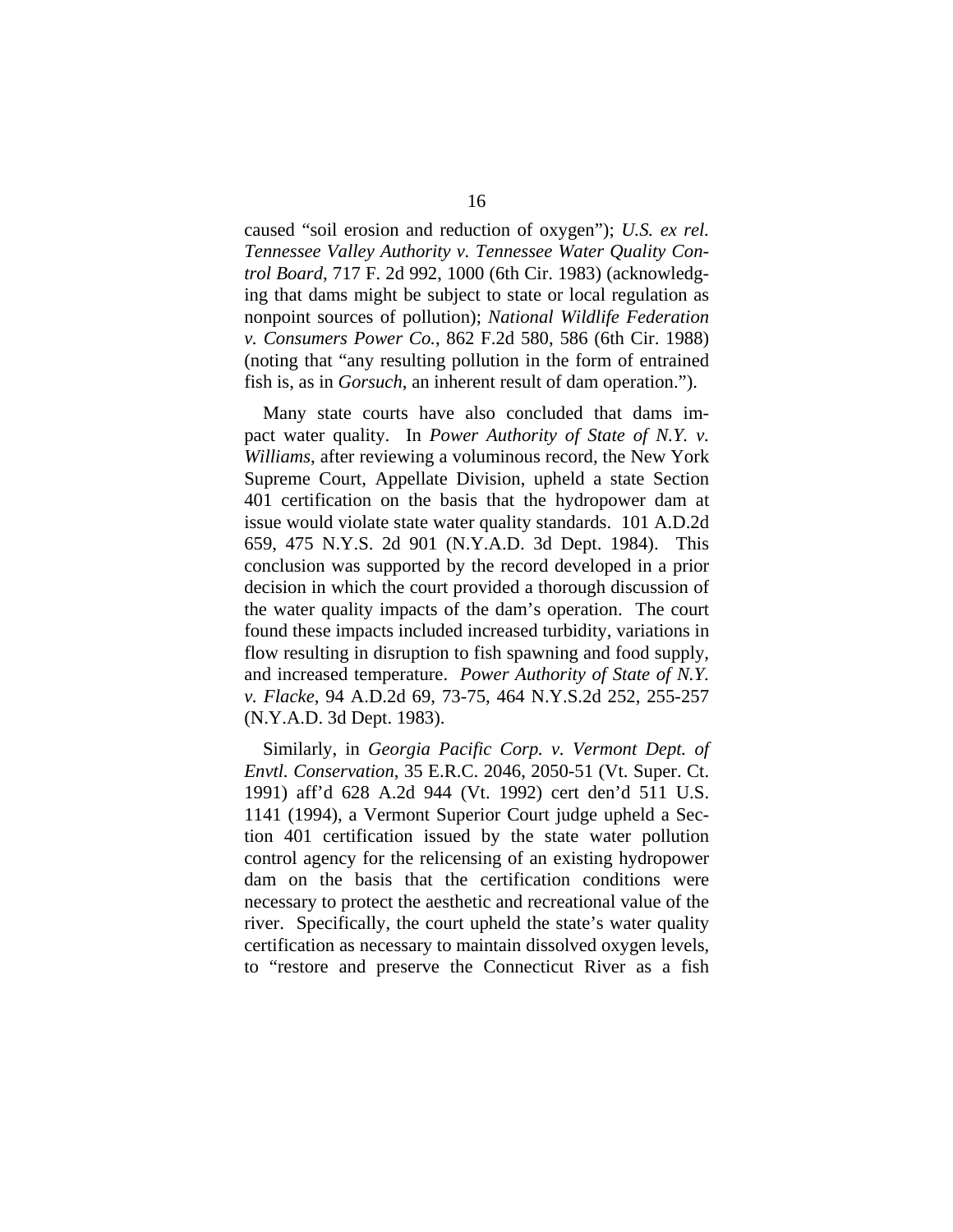habitat," and to "safeguard the aesthetic appeal of the river to the numerous persons who use the river for recreation." *Id*.

#### **C. S.D. Warren Does Not Dispute That Its Dams Cause Water Pollution**

There is ample evidence in the record to support the conclusion that the operation of S.D. Warren's dams results in the pollution of the Presumpscot River as defined by the Act. The Maine Board of Environmental Protection determined that:

The record in this case demonstrates that Warren's dams have caused long stretches of the natural river bed to be essentially dry and thus unavailable as habitat for indigenous populations of fish and other aquatic organisms; that the dams have blocked the passage of eels and sea-run fish to their natural spawning and nursery waters; that the dams have eliminated the opportunity for fishing in long stretches of river; and that the dams have prevented recreational access to and use of the river.

Joint Appendix (JA) at A-49.

The Board also found that,

[T]he Dundee and Gambo dams clearly cause or contribute to the current violation of dissolved oxygen standards in several parts of the Presumpscot River. Were these dams not in place and operating in such a way as to reduce natural reaeration, to increase time of travel, to increase water temperature, and to create settling basins for sediments and nutrients, dissolved oxygen standards would be met in the Gambo, Little Falls, and Sacarappa impoundments, particularly under dry weather conditions when the effect of non-point source pollution on dissolved oxygen levels is minimal.

JA at A-51. S.D. Warren did not challenge these findings below nor does it do so here. JA at A-12; *S.D. Warren Co. v. Board of Environmental Protection*, 868 A.2d 210, 218 (Me. 2005).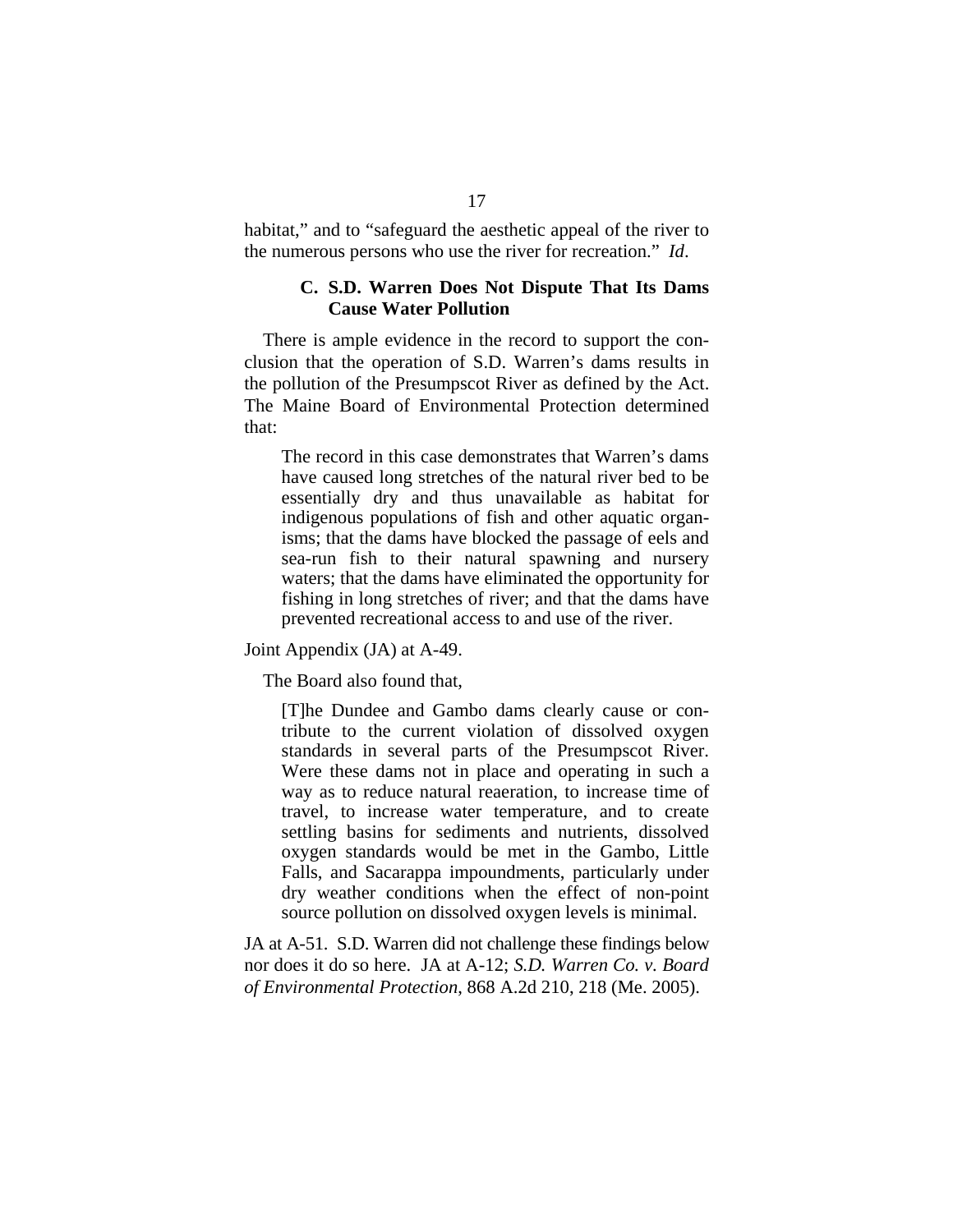The State of Maine's findings are consistent with the broad consensus of the scientific community, government agencies and the courts that dams impact water quality.

### **II. THE CLEAN WATER ACT AUTHORIZES STATES TO PROTECT WATER QUALITY FROM POLLUTION BY DAMS**

### **A. The Plain Language Of Section 401 Authorizes State Water Quality Certifications For Dams**

The language of Section 401 is intentionally broad, applying the requirement for an applicant for a federal license to obtain a water quality certification in order to "conduct *any* activity *including*, but not limited to, the construction *or* operation of facilities, which *may* result in *any* discharge into the navigable waters." 33 U.S.C. § 1341 (emphasis added). Each of the emphasized terms demonstrates Congress' deliberate intent to craft a statute that would reach the widest possible set of federally licensed activities.

Further, when defining this provision's critical term, "discharge," Congress again used broad language: "The term 'discharge' when used without qualification *includes* a discharge of a pollutant, and a discharge of pollutants." 33 U.S.C. § 1362(16). The use of the term "includes" makes plain that Congress intended the term "discharge," when used "without qualification," as it is in Section 401, to reach a wider set of activities than just those simply introducing or reintroducing pollutants. Each of the other definitions in Section 502 uses the term "means;" the term "discharge" stands alone as the only term defined using the broader term "includes." 33 U.S.C. § 1362.

Contrary to S.D. Warren's position, the term "discharge" does not require the "addition" of a pollutant in order to trigger Section 401. S.D. Warren incorrectly argues that the Act requires "at a minimum, the addition into the water from a point source of something other than the water itself."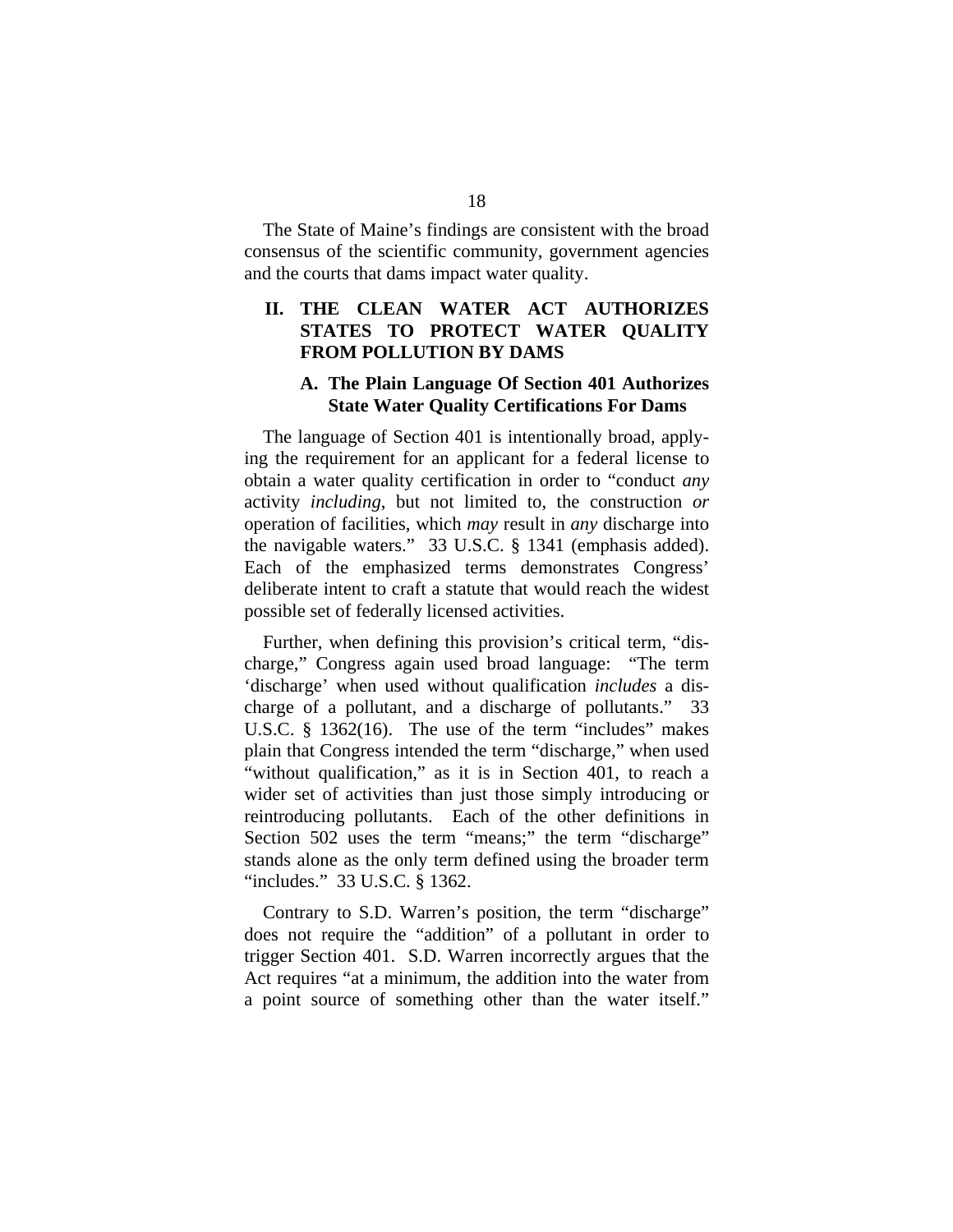Petitioners Brief at 14. The Act's definition of "discharge" however, in contrast to the definition of "discharge of pollutants," makes no reference to the term "addition." 33 U.S.C. § 1362(12), (19). Under an ordinary dictionary definition, "discharge" in the context of dams is best understood to mean "[a] flowing out or pouring forth," and "something that is discharged [or] released." American Heritage Dictionary 4th Edition, *available at [http://www.bartleby.com/](http://www.bartleby.com/%0B61/46/D0254600.html)  [61/46/D0254600.html](http://www.bartleby.com/%0B61/46/D0254600.html)*. Nothing in this definition suggests that something must be added to the flow of water out of a dam before it can be considered a "discharge." The operation of dams causes water to flow out of the dams; the dams release impounded water. Accordingly, S.D. Warren's dams discharge into waters of the U.S. and must obtain a water quality certification from the State of Maine pursuant to CWA Section  $401.<sup>27</sup>$  $401.<sup>27</sup>$  $401.<sup>27</sup>$ 

### **B. The Clean Water Act Is Intended To Address Water Pollution From Dams**

Reading the term "discharge" within the broader context of the Act provides confirmation that Congress intended the term "discharge" in Section 401 to reach activities, such as the operation of S.D. Warren's dams, which impact water quality.

### **1.** *Congress Expressed Its Intent To Address Water Pollution From Dams Through The Goals And Structure Of The Act*

Congress intended that states have broad authority under the Act to address water "pollution." The term "pollution" is used extensively throughout the Act and is defined as "the man-made or man-induced alteration of the chemical, physical, biological and radiological integrity of water." 33 U.S.C.

<span id="page-31-0"></span> $27$  It is also notable that, in *PUD No. 1*, there was no dispute that the Elkhorn Project at issue would result in two possible discharges including "the discharge of water at the end of the tailrace after the water has been used to generate electricity." *PUD No. 1* at 711.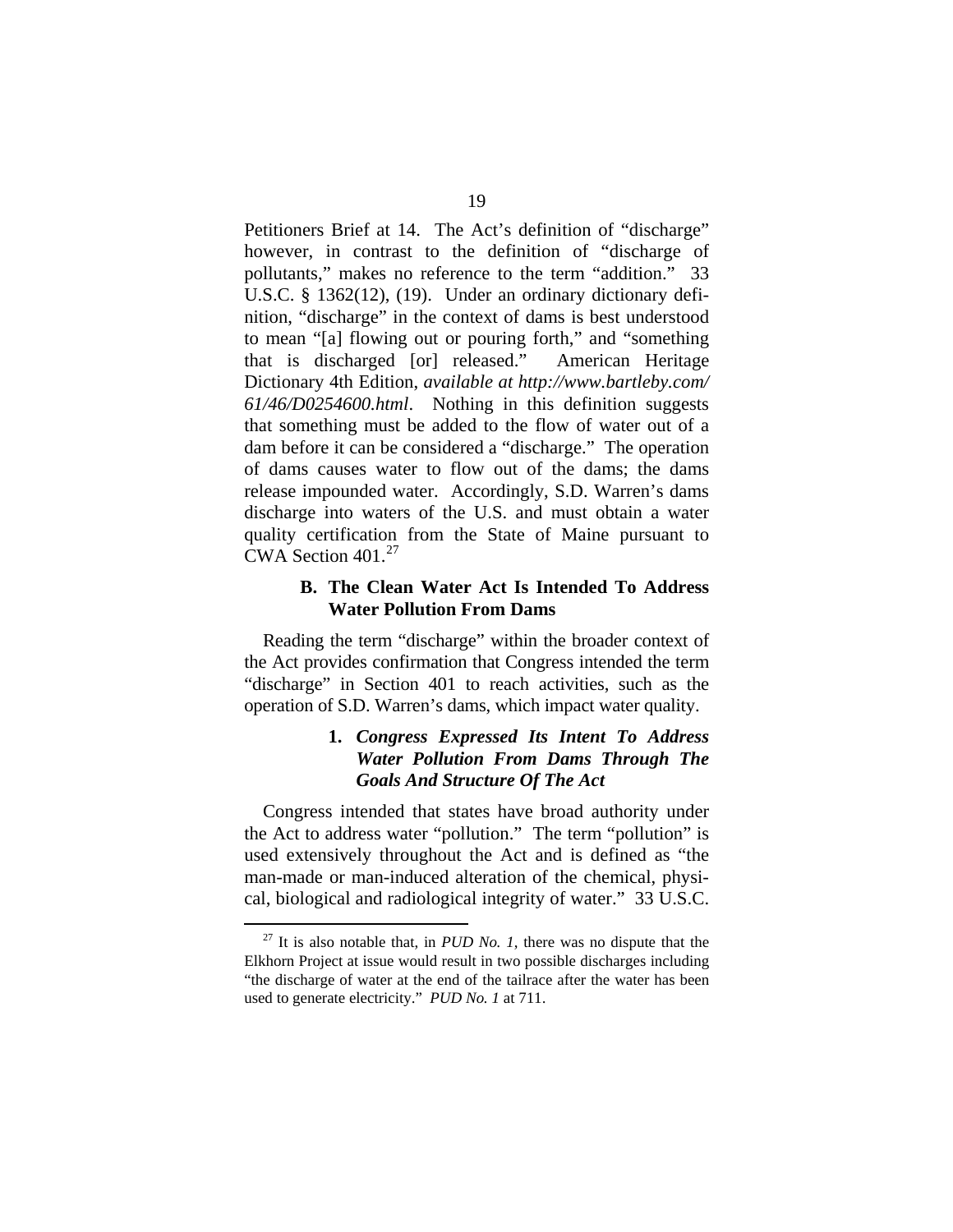§ 1362(19). In light of the discussion of the water quality impacts of hydropower dams above, there can be no question that dams alter the chemical, physical and biological integrity of water and thus cause "pollution" within the meaning of the Clean Water Act.

In addition to including an expansive definition of "pollution" in the Act, Congress also left numerous indications throughout the statute that it intended the Act's coverage to reach broadly. In the "Goals and Policy" section of the Act, Congress recognized the "responsibilities and rights of states to prevent, reduce and eliminate *pollution*" and specifically stated that federal policy is to support state efforts toward this end through research, technical services and financial aid. 33 U.S.C. § 1251(b)(emphasis added). *See also* 33 U.S.C. 1252(a) (directing EPA to "develop comprehensive programs for preventing, reducing, or eliminating the *pollution* of the navigable waters"); 33 U.S.C. § 1256(a)(authorizing grants to states "for the prevention, reduction, and elimination of *pollution*"); 33 U.S.C. § 1370 (authorizing states to adopt "any requirement respecting control or abatement of *pollution* more stringent than the federal standard."); and 33 U.S.C. § 1323 (requiring federal agencies to meet state requirements for the "control and abatement of water *pollution*.") (emphasis added).

With the Act's heavy emphasis on controlling "pollution" in these provisions, it would be remarkable if Congress had intended to exempt a major source of pollution such as hydropower dams from the state water quality certification requirement of Section 401. Collectively, these provisions demonstrate Congressional intent to capture all sources of pollution within the ambit of the Act. Nothing in the Act suggests that state regulation is limited to only the subset of polluting activities that add discrete particles of contamination to a body of water. In fact, Congress intended the opposite result. The control of "pollution" is a broader task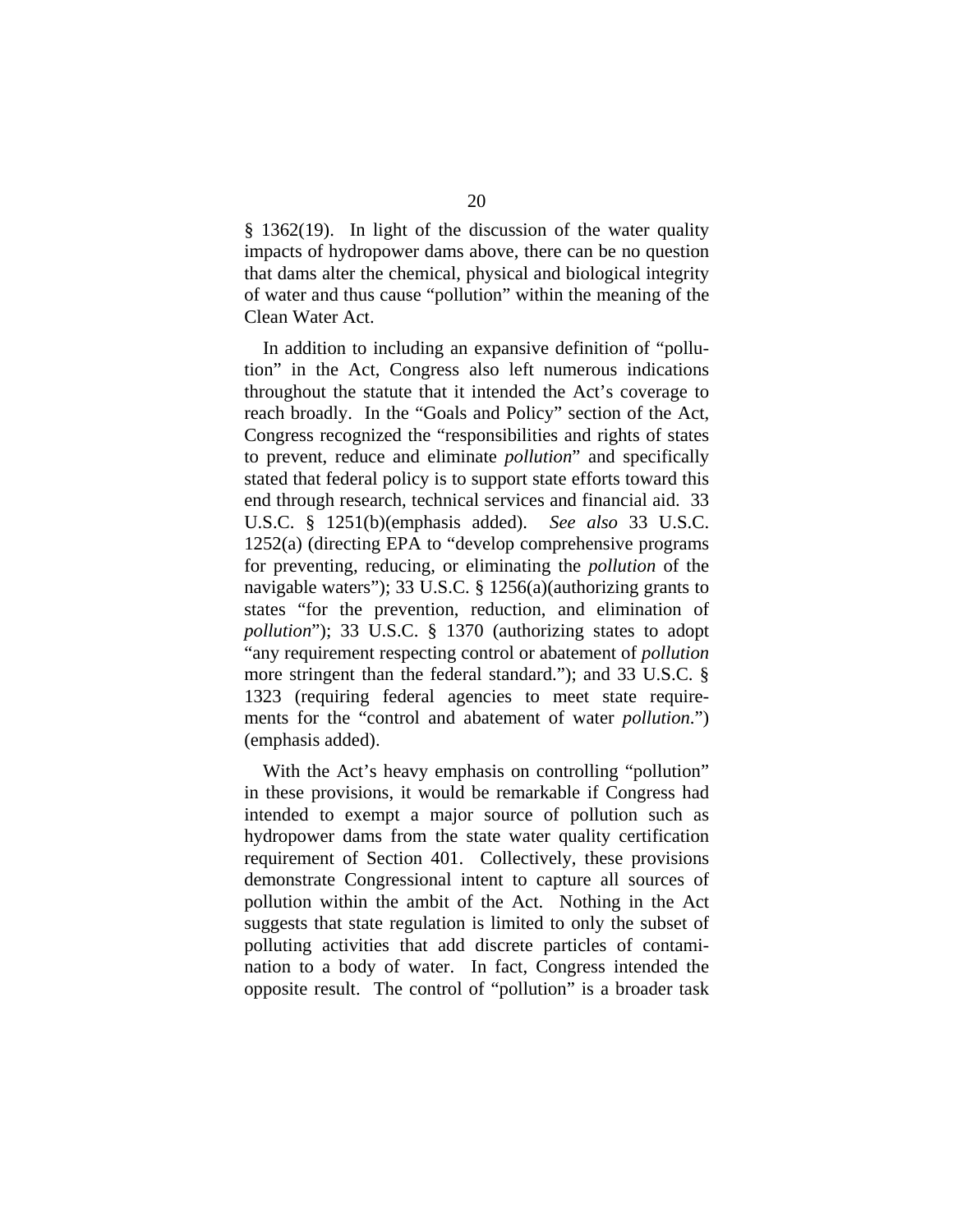than just regulating "pollutants." Similarly, the term "discharge" reaches a broader set of activities than the term "discharge of pollutants."

Section 402 covers the subset of polluting activities that involve only the "discharge of pollutants." In order to ensure state authority to address "pollution," Section 401 covers federally licensed activities, otherwise exempt from state regulation, that may cause "any discharge." Only when Section 401 is read in this manner is it possible for states to fulfill the responsibility given to them by Congress "to prevent, reduce and eliminate pollution" through setting and achieving water quality standards.

### **2.** *The Legislative History Of Section 401 Supports A Finding That Congress Intended States To Have The Authority To Require Water Quality Certifications To Address Pollution From Dams*

In light of the plain language of the Act, a review of the legislative history of Section 401 and its precursor, Section 21(b) of the Water Quality Improvement Act of 1970, Pub. L. No. 91-224, 84 Stat. 91 (1970), should be unnecessary. With that said, the legislative history of both laws confirms that Congress was concerned with protecting state authority to address a broad array of potential water quality impacts from federally licensed discharges, not just the addition of pollutants. For instance, the House Report discussing Section 21(b) notes that,

A wide variety of licenses and permits (construction, operating and otherwise) are issued by various federal agencies. Many of them involve activities or operations *potentially affecting water quality*. The purpose of subsection 11(b) is to provide reasonable assurance (as determined by the affected State, States, or the Secretary of the Interior) that no license or permit will be issued by a federal agency for an activity that through inadequate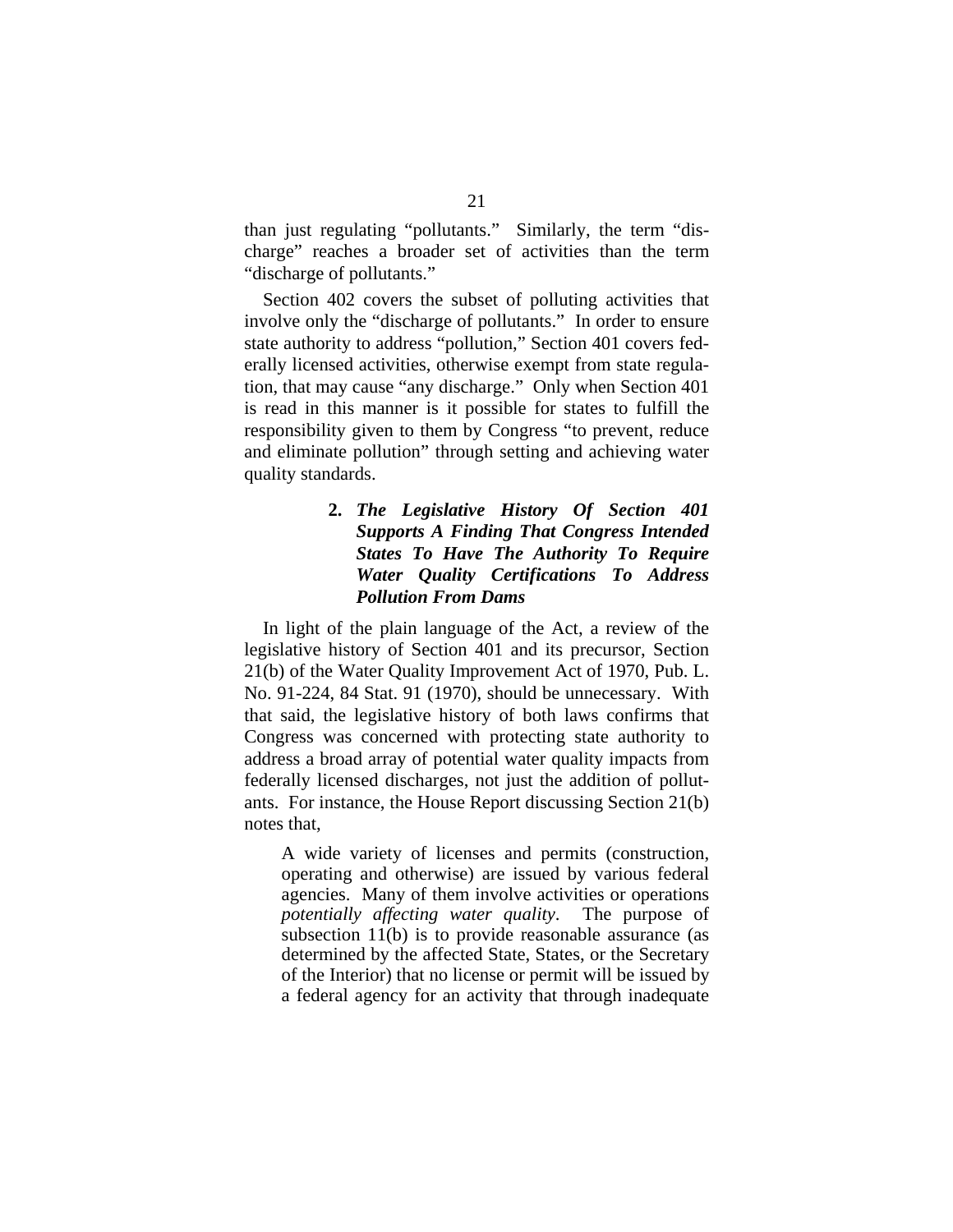planning or otherwise could in fact become a source of *pollution*.

H.R. Rep. No. 127, 91st Cong., 2d Sess. 1970, *reprinted in* 1970 U.S.C.C.A.N. at 2697 (emphasis added). Nothing in this statement suggests any intent to limit the application of Section 21(b) to just those activities that added discrete pollutants to the water. Instead, the mention of activities "potentially affecting water quality" and that could "become a source of pollution" indicate the broad reach Congress intended this provision to have.

Later, in the debate over the Federal Water Pollution Control Act Amendments of 1972, one of the main authors of the Act, Senator Edmund Muskie, argued in support of Section 401 by stating, "[a]ll we ask is that activities that *threaten to pollute* the environment be subjected to the examination of the environmental improvement agency of the state for an evaluation." 117 Cong. Rec. 38,854 (1971), *reprinted in A Legislative History of the Water Pollution Control Act Amendments of 1972*, volume 2 at 1388 (emphasis added). Section 401 of the Clean Water Act thus represents nothing less than a clear reflection of Congressional intent that states be given the opportunity to certify whether or not federally licensed projects such as hydropower dams will meet state water quality standards.

### **III. STATE WATER QUALITY CERTIFICATIONS ARE NECESSARY TO ADDRESS POLLUTION FROM DAMS**

### **A. Section 401 Authority Over Pollution From Dams Is Critical To Achievement Of Water Quality Standards**

Recognizing the authority of states to address the water quality impacts of dams through Section 401 is essential to fulfilling the ultimate goal set by Congress and defined by EPA for the states: the protection of the full array of uses by the public, including recreation in and on the water and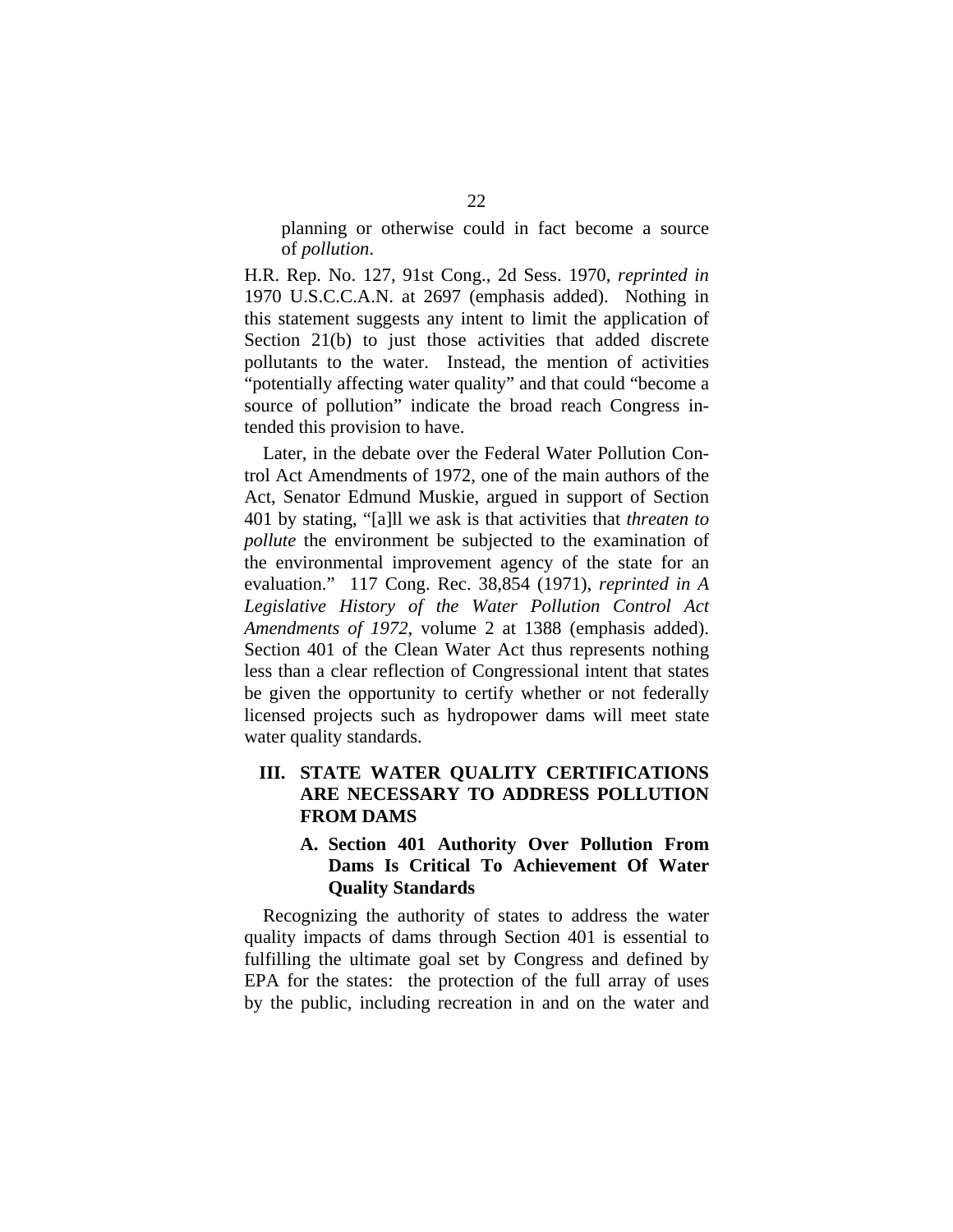the propagation of fish, shellfish and wildlife. 33 U.S.C. § 1251(a)(2); 40 C.F.R. § 131.10. In furtherance of this goal, Congress provided for state adoption of water quality standards and implementation of plans in Section 303 to ensure that this broad range of uses is protected. 33 U.S.C. § 1313. Section 303 can thus be viewed as the foundation upon which much of the Act stands. It is the achievement of the water quality standards toward which all efforts are directed, and against which all efforts are measured.

For this reason, in *PUD No. 1*, 511 U.S. at 712-713, this Court appropriately discussed Section 303 at some length. The Court rejected the dam operator's argument that the State of Washington was not authorized to condition issuance of a Section 401 certification on the protection of designated uses, as opposed to specific numerical criteria, in the state's water quality standards. Looking to "the literal terms of the statute," the Court held in *PUD No. 1* that "a project that does not comply with a designated use of the water does not comply with the applicable water quality standards." 511 U.S. at 714-715. Of particular significance to the Court was the specific requirement in Section  $401(a)(1)$  that states certify, *inter alia*, that the discharge will comply with Section 303. 33 U.S.C. § 1341(a)(1). The Court thus held that states may use Section 401 certifications to protect water quality standards promulgated under Section 303.

For further support, the *PUD No. 1* Court looked to Section 401(d) which authorizes "other limitations" in water quality certifications as necessary to ensure that the activity complies with "any other appropriate requirement of State law" including uses designated in the standards. 33 U.S.C. § 1341(d); *PUD No. 1* at 711-12. This determination, that the Act protects uses, not just numerical criteria, is consistent with the conclusion that Section 401 is intended to give states significant authority to address a broad spectrum of harms to waters of the United States such as those caused by hydropower dams.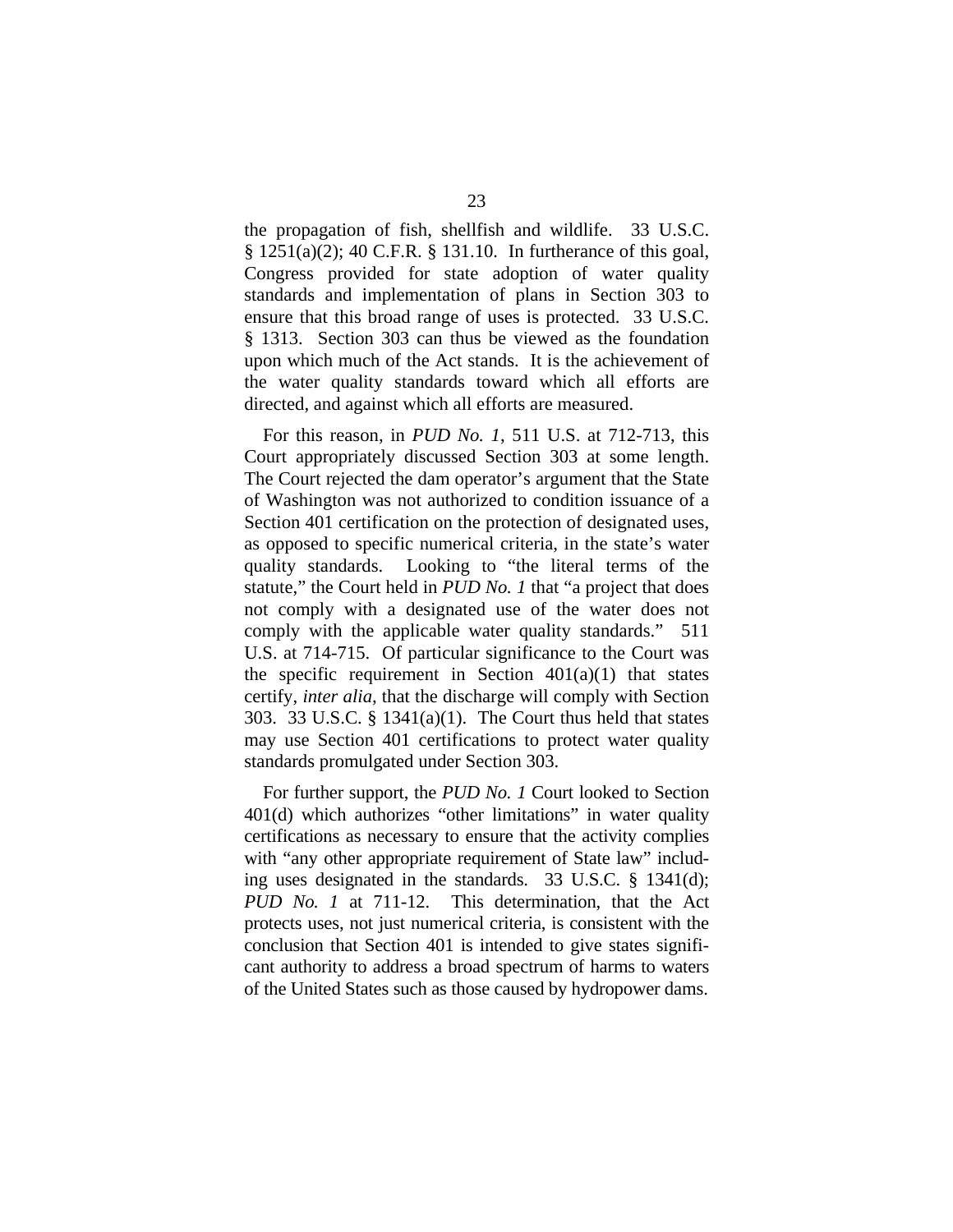Reading further into Section 303 demonstrates the importance of viewing state water quality certification authority under Section 401 as an integral part of the Clean Water Act's comprehensive net for capturing sources of pollution. Section 303 requires that states develop and implement plans for recovering any river or stream segments that are not meeting water quality standards. 33 U.S.C. § 1313. Subsection (d) requires states to account for all of the sources of pollution into any such impaired waters through Total Maximum Daily Loads (TMDLs), and subsection (e) requires states to develop plans for addressing those sources. 33 U.S.C. §§ 1313(d), (e); 40 C.F.R. §§ 130.2, 130.5(b)(3), 130.6(c)(1), (6). In order to develop effective plans, states must have authority to address all significant sources of pollution including the water quality impacts of hydropower dams. Recognition of states' Section 401 authority in this kind of case is thus critical to achieving water quality standards.

Conversely, limiting state authority to address dams under Section 401 would remove an important tool from the Act and prevent states from protecting the broad array of uses designated in state water quality standards for the rivers and streams that are impaired as a result of hydropower dam operations. Without authority to address the impact of these dams, states cannot achieve water quality standards though their Section 303(e) water quality plans. States are preempted from regulating FERC licensed hydropower dams indepen-dent of federal law.<sup>[28](#page-36-0)</sup> Absent the authority to place conditions on dams through Section 401, states will thus be constrained in their efforts to protect the numeric criteria and

<span id="page-36-0"></span> <sup>28</sup> *First Iowa Hydro-Electric Cooperative v. Federal Power Commission*, 328 U.S. 152, 181 (1946) ("The detailed provisions of the [Federal Power] Act providing for the federal plan of regulation leave no room or need for conflicting state controls."); *California v. FERC*, 495 U.S. 490, 506-507 (1990).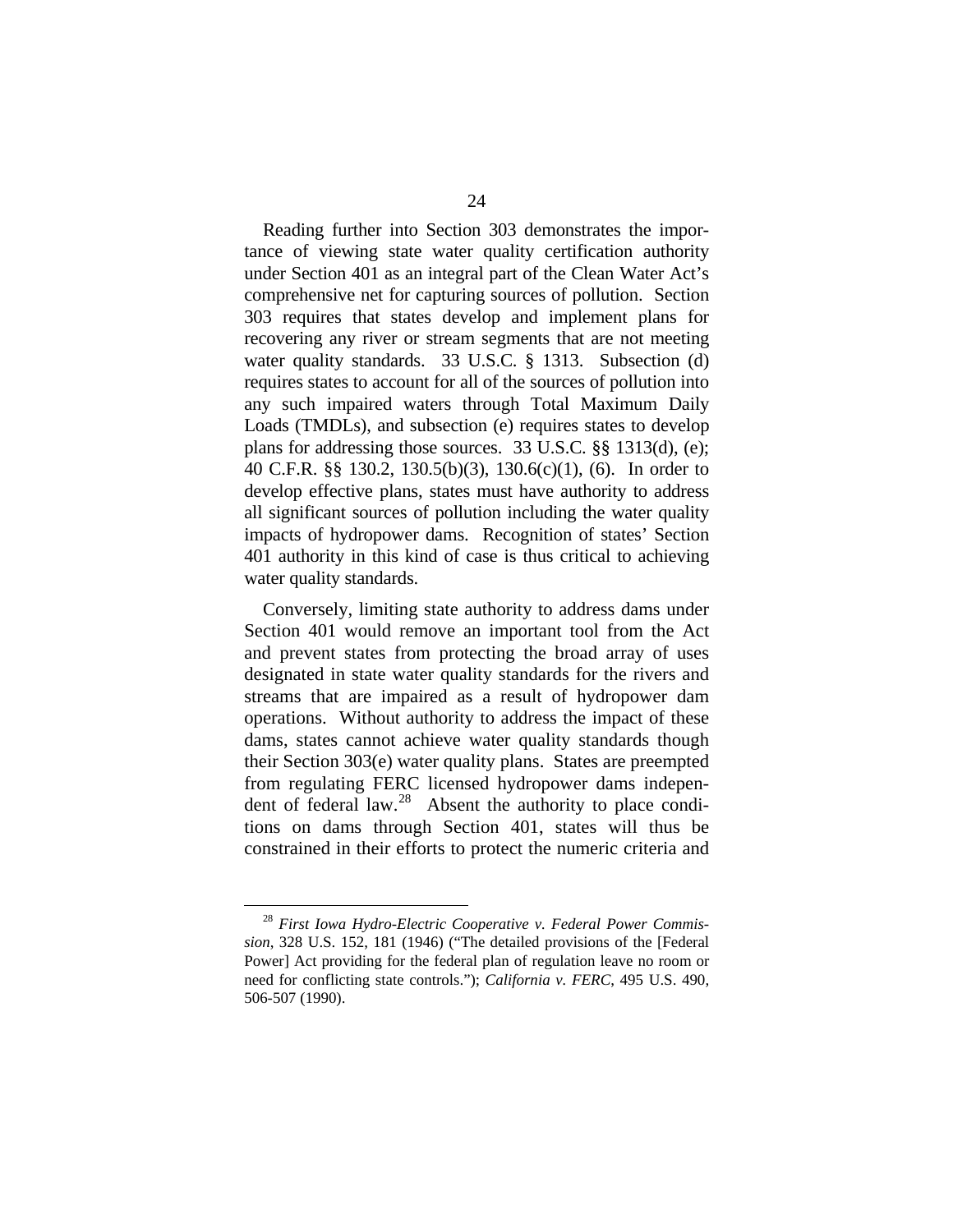designated uses in state water quality standards promulgated pursuant to Section 303.

### **B. States Can Make Real Improvements In Water Quality By Addressing The Pollution From Dams In Section 401 Water Quality Certifications**

As noted in the first section of this brief, the issue presented to this Court is not a theoretical exercise in statutory construction. States can make real improvements to water quality through the regulation of dams. EPA concluded, in its 1989 report to Congress regarding the water quality impacts of dams, that these impacts can be mitigated through a mix of physical and operational measures and structural changes to dams. EPA suggests a range of measures that can be taken from selective withdrawal of reservoir water, to changes in the flow regime, to altering the structure of the dam to change the depth or manner of withdrawal. *Report to Congress: Dam Water Quality Study* at v-vi.

Further support for the idea that states can make a difference through the regulation of dams can be found in the USGS "Primer" on dams in which USGS concludes that the negative ecological impacts of dams can be better managed through the use of scientific knowledge. *USGS Primer* at 1-9. Similarly, based upon a detailed review of modifications to hydropower dams made by the Tennessee Valley Authority, researchers have concluded that "changes to dam operations can improve the ecological integrity of rivers." Bednarek, A.T. and D.D. Hart, *Modifying Dam Operations To Restore Rivers: Ecological Responses to Tennessee River Dam Mitigation*, 15(3) Ecological Applications at 997-1008 (2005); *see also* Hayes, D.F. et. al. *Enhancing Water Quality In Hydropower System Operations*, 34(3) Water Resources Research at 471-483 (March 1998)(concluding that operational changes in dam projects can increase dissolved oxygen levels without substantially impacting project purposes).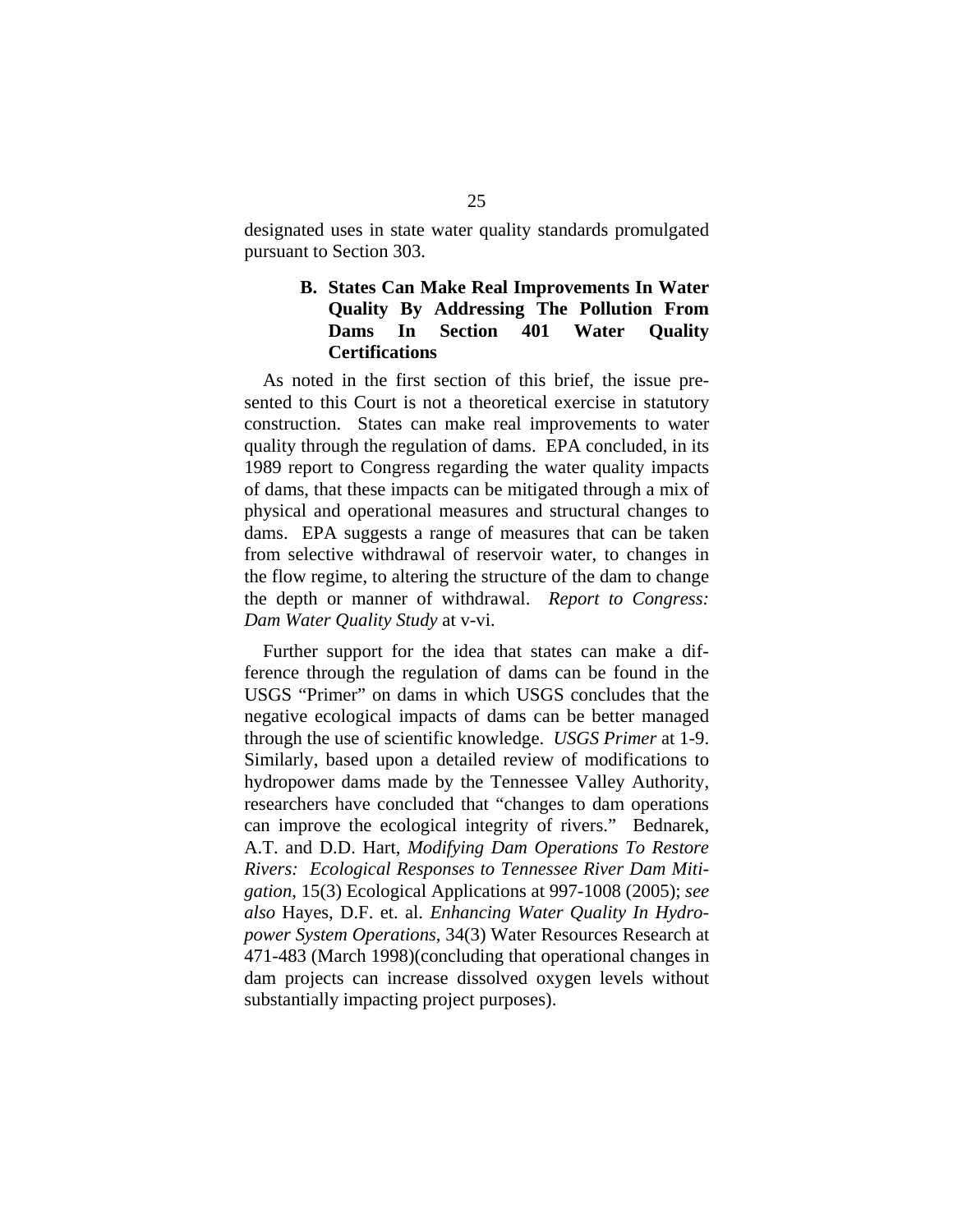These kinds of water quality improvements resulting from modifications to dam operations offer significant potential for restoring entire watersheds. In a report recommending a watershed approach to improving water quality, the National Research Council recommends that the water quality impacts of dams be considered in watershed planning. *New Strategies for America's Watersheds* at 21-28.<sup>[29](#page-38-0)</sup> The NRC report describes, as an illustration of a successful watershed approach, how the regulation of dams is contributing significantly to the protection of water quality in the Flathead River Basin. *Id*. at p. 22.

EPA and state water pollution control agencies are increasingly seeking to evaluate the potential for improving water quality through innovative regulation of dams. A review of state data submitted to EPA illustrates that there are many river and stream segments listed in states' Section 303(d), 33 U.S.C. § 1313(d), reports to EPA which are water quality impaired as a result of dams. $30\degree$  $30\degree$  For instance, drawing from this data, researchers compiled a list of fifty-five hydropower projects in the Mississippi River basin associated with water quality impaired waters. John Crossman and Associates, *Evaluation of Hydropower Projects and Identification of Potential Opportunities for Pollutant Trading*, (2001) *available at* [http://www.epa.gov/msbasin/pdf/hydropower\\_final.](http://www.epa.gov/msbasin/pdf/hydropower_final) pdf. In this report, prepared on behalf of EPA, the researchers concluded that:

[T]hese projects have the potential to make a significant contribution to national water quality objectives if technological advances to improve water quality in reservoirs,

 <sup>29</sup> See also *Regulatory Approaches*, at 15-18.

<span id="page-38-1"></span><span id="page-38-0"></span> $30$  Summaries of this data, not specific to dams but noting impacts from sources such as hydrologic modifications and flow impairments generally associated with dams, can be found on EPA's *TMDL Website*, *available at <http://www.epa.gov/owow/tmdl/>* and EPA's *2002 National Assessment Database*, *available at* http://www.epa.gov/waters/305b/index.html.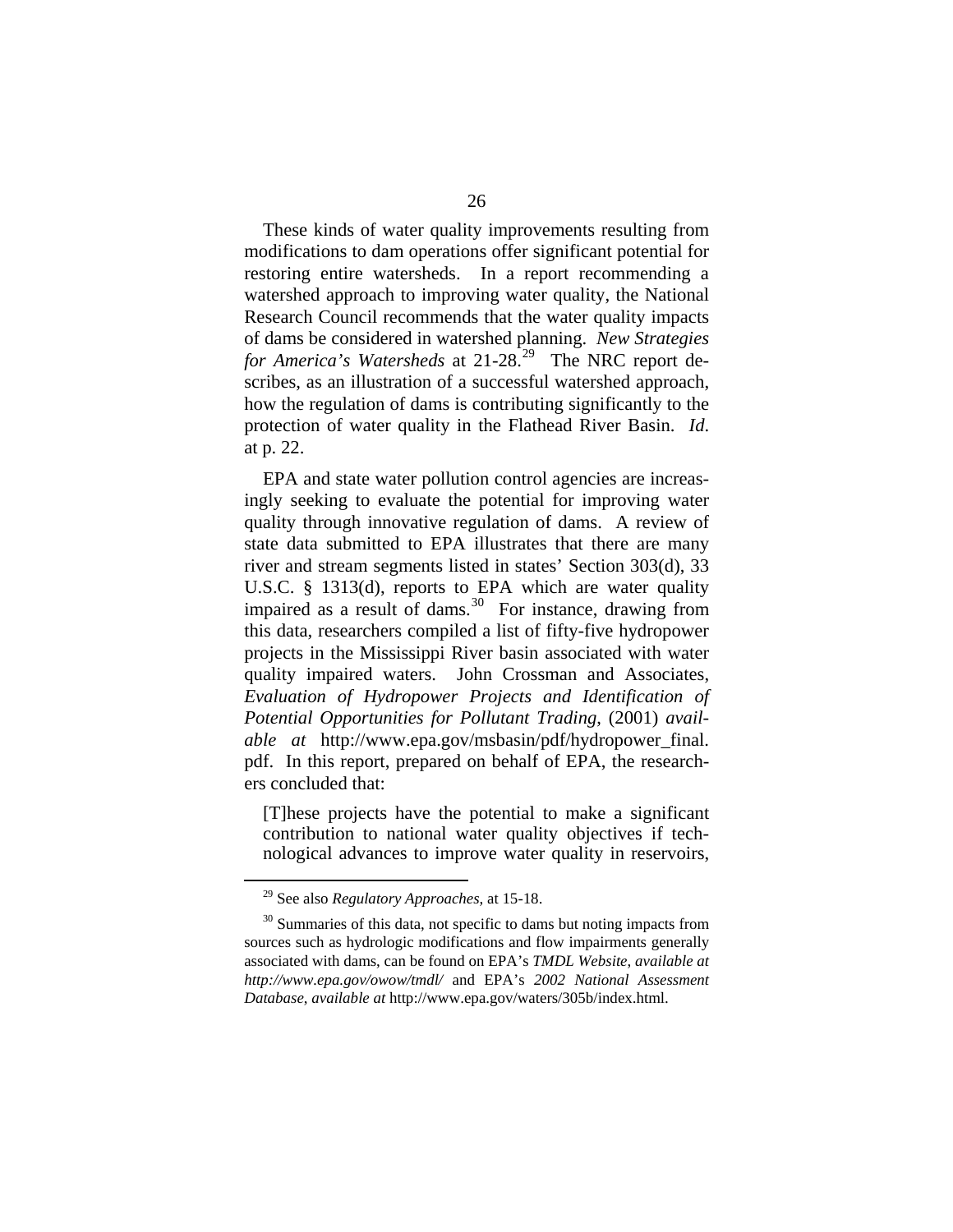downstream tailwaters, and hydro-turbine releases are employed in a watershed based trading program.

#### *Id*. at p. 1.

Based on this kind of reasoning, states are requiring dam operators to employ technological advances and improved understandings of ways in which dam operations can be modified to reduce or minimize impacts on water quality. One typical example of state efforts in this regard can be found in the water quality certification issued by the State of California Water Resources Control Board pursuant to CWA Section 401 for the relicensing of the Lower Tule River Hydroelectric Project. California State Water Resources Control Board, *In the Matter of Water Quality Certification for the Southern California Edison Company Lower Tule River Hydroelectric Project*, FERC Project No. 372 (March 5, 2004), *available at [http://www.waterrights.ca.gov/FERC/](http://www.waterrights.ca.gov/FERC/%0BLowerTule401%20.pdf)  [LowerTule401%20.pdf](http://www.waterrights.ca.gov/FERC/%0BLowerTule401%20.pdf)*. Southern California Edison Company operates this project which is a run-of-the-river dam that has historically impacted downstream water quality and aquatic habitat. Among the conditions in the water quality certification are minimum instream flow requirements and the development of a "Native Aquatic Species Management Plan." The purpose of this plan is to require the dam operator to monitor the impacts of flows through the dam and to ensure that the minimum stream flows protect several species of special concern impacted by the dam including certain species of fish and amphibians. The certification also requires Southern California Edison to monitor and develop actions such as further managing flows in order to minimize temperatures affecting those species.

Another example of the kinds of conditions that states can use in order to achieve water quality improvements can be found in the certification issued by the State of Oregon Department of Environmental Quality for the Pelton Round Butte Hydroelectric Project. FERC, *Portland General*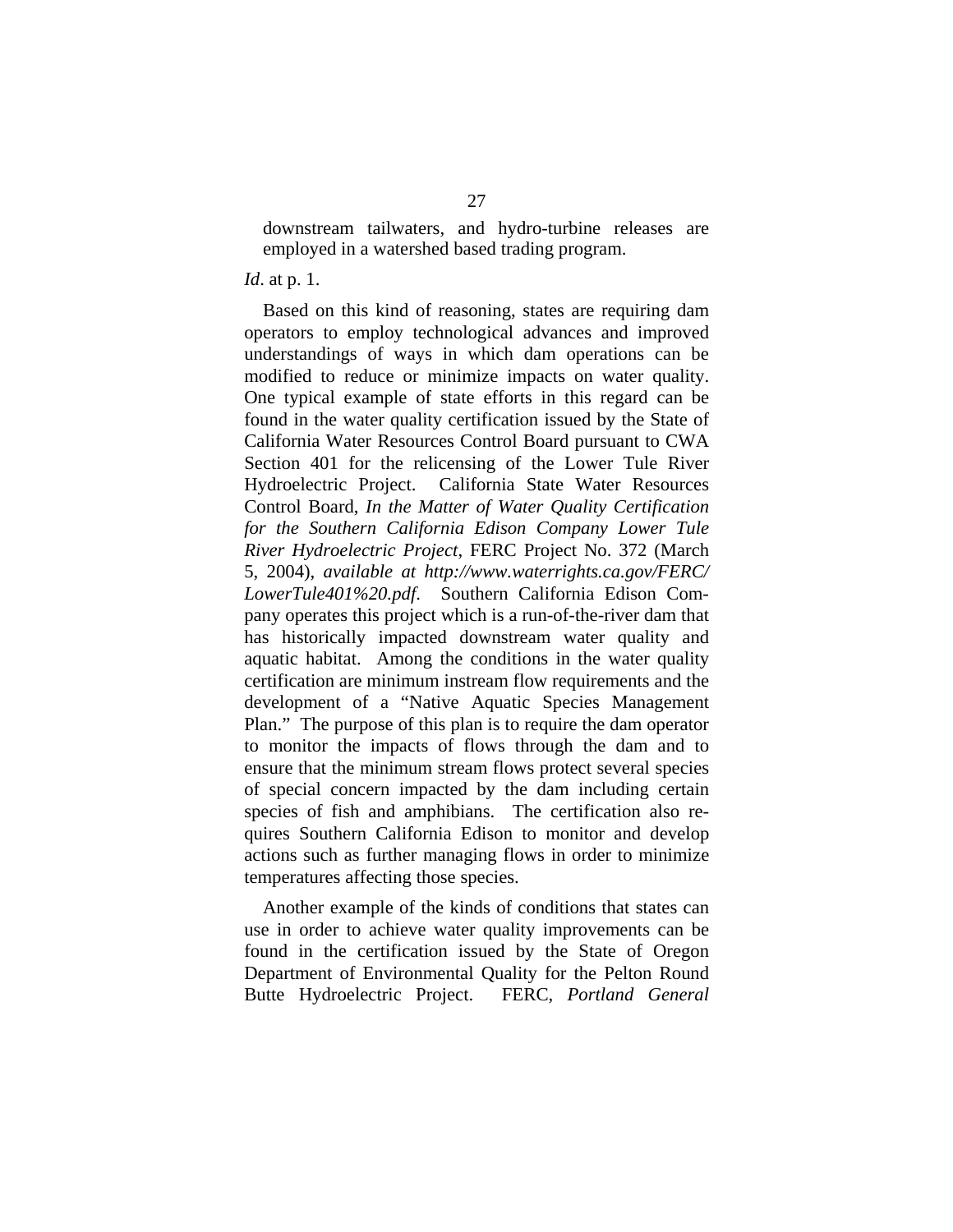*Electric Company and Confederated Tribes of the Warm Springs Reservation of Oregon*, Order Approving Settlement and Issuing New License, Project No. 2030-036, at 23, 109- 126, (June 21, 2005) *available at [http://www.ferc.gov/whats](http://www.ferc.gov/whats-new/comm-meet/061505/H-5.pdf)[new/comm-meet/061505/H-5.pdf](http://www.ferc.gov/whats-new/comm-meet/061505/H-5.pdf)*. The project, operated by Portland General Electric Company and the Confederated Tribes of the Warm Spring Reservation of Oregon, includes three dams operated collectively in a modified run-of-theriver mode. Oregon determined that the project blocks fish passage to historic habitat, affects stream flows and thus fish habitat, temperature, and dissolved oxygen in the lower Deschutes River. The Section 401 certification therefore includes a range of conditions to address these problems ranging from fish passage requirements to specific conditions relating to achieving water quality standards for parameters such as temperature, dissolved oxygen, dissolved gas and turbidity. Oregon Department of Environmental Quality, *Evaluation and Findings Report On The Application For Certification Pursuant To Section 401 of the Federal Clean Water Act For the Relicensing of Pelton Round Butte Hydroelectric Project (FERC No. 2030)* (June 19, 2002) *available at http:// www.deq.state.or.us/wq/401Cert/401CertHome.htm*.

A brief discussion of the requirements in the Pelton Round Butte certification related to achieving the standards for temperature and dissolved oxygen illustrates the kind of changes that can be made to a dam project without interfering with the project purpose. The Pelton Round Butte certification requires the dam operators to comply with temperature and dissolved oxygen monitoring and management plans. Demonstrating the importance of looking at dam impacts in the context of the entire watershed, Oregon reserves its authority to reevaluate these management plans at the conclusion of TMDLs being developed for both parameters. Further, in order to ensure that the dam can meet the water quality standards, the Pelton Round Butte certification also includes a requirement that the dam operators use a "selective